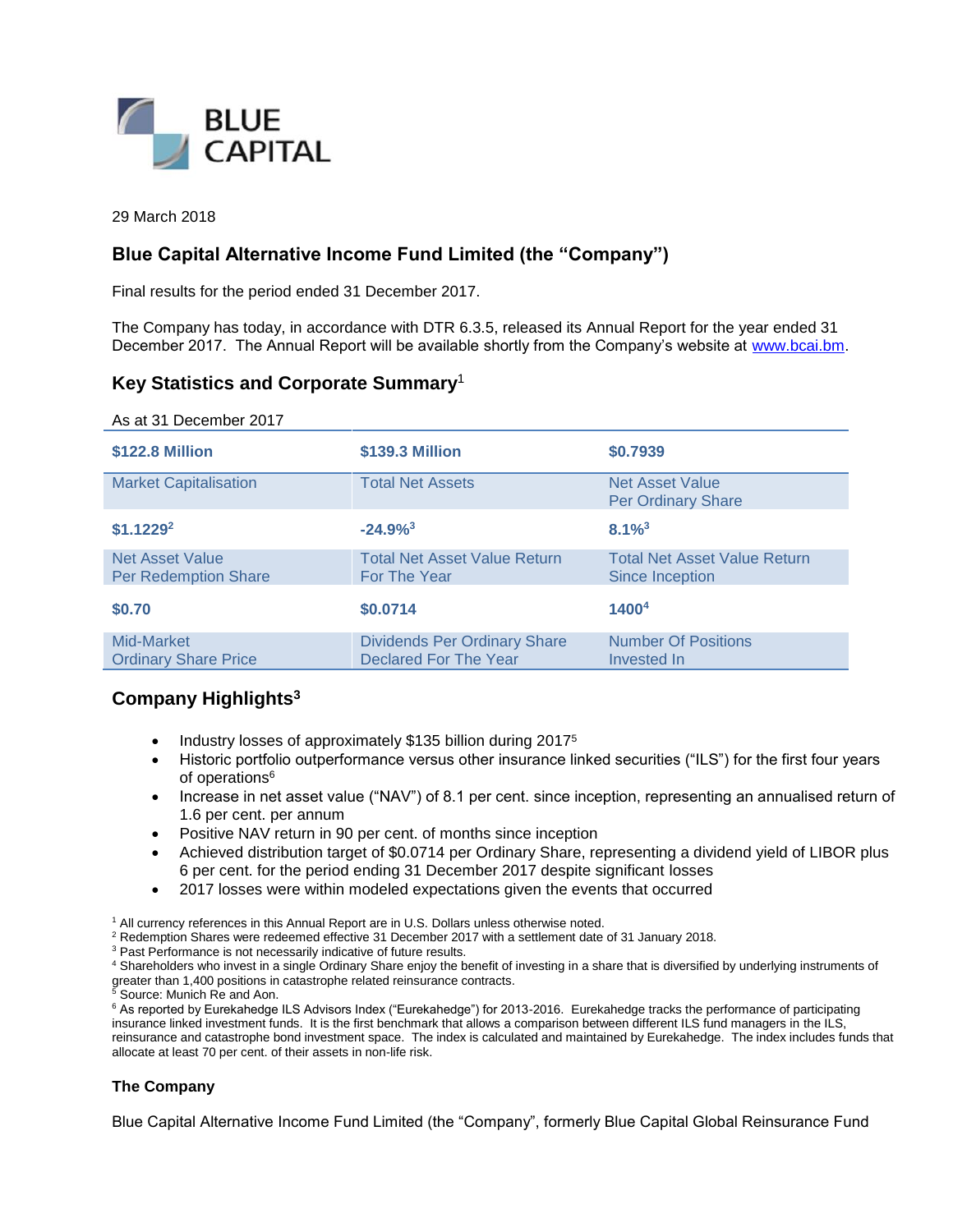Limited) is a closed-ended exempted mutual fund company of unlimited duration that was incorporated under the laws of Bermuda on 8 October 2012 and commenced operations on 6 December 2012. The Company provides investors with access to the risk premia available from catastrophe reinsurance, largely uncorrelated to financial markets. The Company's shares are admitted to trading on the Specialist Fund Segment of the London Stock Exchange (the "SFS") with a secondary listing on the Bermuda Stock Exchange (the "BSX"). (SFS: BCAI LN, BSX: BCAI BH)

## **Target Return**<sup>7</sup>

The Company targets an annualised dividend yield of LIBOR plus 6 per cent. per annum on the original issue price of the Ordinary Shares issued in December 2012. The Company's target net total return (comprised of dividends and other distributions to Shareholders together with increases in the Company's net asset value ("NAV")) is LIBOR plus 8 per cent. per annum, to be achieved over the longer term.

 $7$  These are targeted amounts not profit forecasts. There can be no assurance that these targets can or will be met or that the Company will make any distributions at all and these should not be viewed as an indication of the Company's expected or actual results or returns.

## **Summary of Investment Objective and Investment Policy**

The investment objective of the Company is to generate attractive returns from a sustainable annual dividend yield and longer-term capital growth by investing substantially all of its assets in shares linked to the segregated account identified as Blue Capital Global Reinsurance SA-1 (the "Master Fund") within Blue Water Master Fund Ltd., an exempted Bermuda mutual fund segregated accounts company.

The Master Fund invests in a diversified portfolio of fully collateralised reinsurance-linked contracts and other investments whose value is based on insured catastrophe event risks, which are largely uncorrelated to traditional asset classes. The Master Fund predominantly invests in fully collateralised reinsurance-linked contracts through preference shares issued by Blue Water Re Ltd. (the "Reinsurer"), an exempted limited liability company incorporated on 12 December 2011 under the laws of Bermuda and licensed by the Bermuda Monetary Authority as a special purpose insurer with an underwriting plan focused on fully collateralised reinsurance protection of the property catastrophe insurance and reinsurance market. The Master Fund's investment in other reinsurancelinked investments carrying exposure to insured catastrophe event risks such as industry loss warranties ("ILWs"), 144A rated catastrophe bonds ("Cat Bonds") and other insurance-linked instruments ("Insurance-Linked Instruments") may be made directly by the Master Fund or indirectly via the Reinsurer.

An overview of the Company's investment policy, including investment restrictions, is set out in the Directors' Report.

## **Management Arrangements**

Blue Capital Management Ltd. (the "Investment Manager") has been retained by the Company and by the Master Fund to manage their respective assets, subject to the investment guidelines, the terms of the investment management agreement and the oversight of the Company's Board of Directors (the "Board" or the "Directors"). The Investment Manager also acts as the Reinsurer's insurance manager and insurance agent providing underwriting, management and administrative services to the Reinsurer. The Investment Manager is licensed in Bermuda to carry on investment business under the Investment Business Act 2003, as amended, and as an agent and manager under the Bermuda Insurance Act of 1978, as amended.

The Investment Manager attends each quarterly Board meeting and maintains open dialogue with the Directors on an ongoing basis. Fees payable by the Company to the Investment Manager are disclosed in the Directors' Report.

The Investment Manager, the Reinsurer and Blue Water Master Fund Ltd. are wholly-owned subsidiaries of Sompo International Holdings Ltd. ("Sompo International"), a recognised global specialty provider of property and casualty insurance and reinsurance incorporated in Bermuda. As of 31 December 2017, Endurance Specialty Insurance Ltd. ("Endurance Bermuda"), a wholly owned subsidiary of Sompo International, owned 28.5 per cent. of the Company's Ordinary Shares.

## **Capital Structure**

At 31 December 2017, the Company had issued and outstanding 175,448,523 Ordinary Shares. The Company's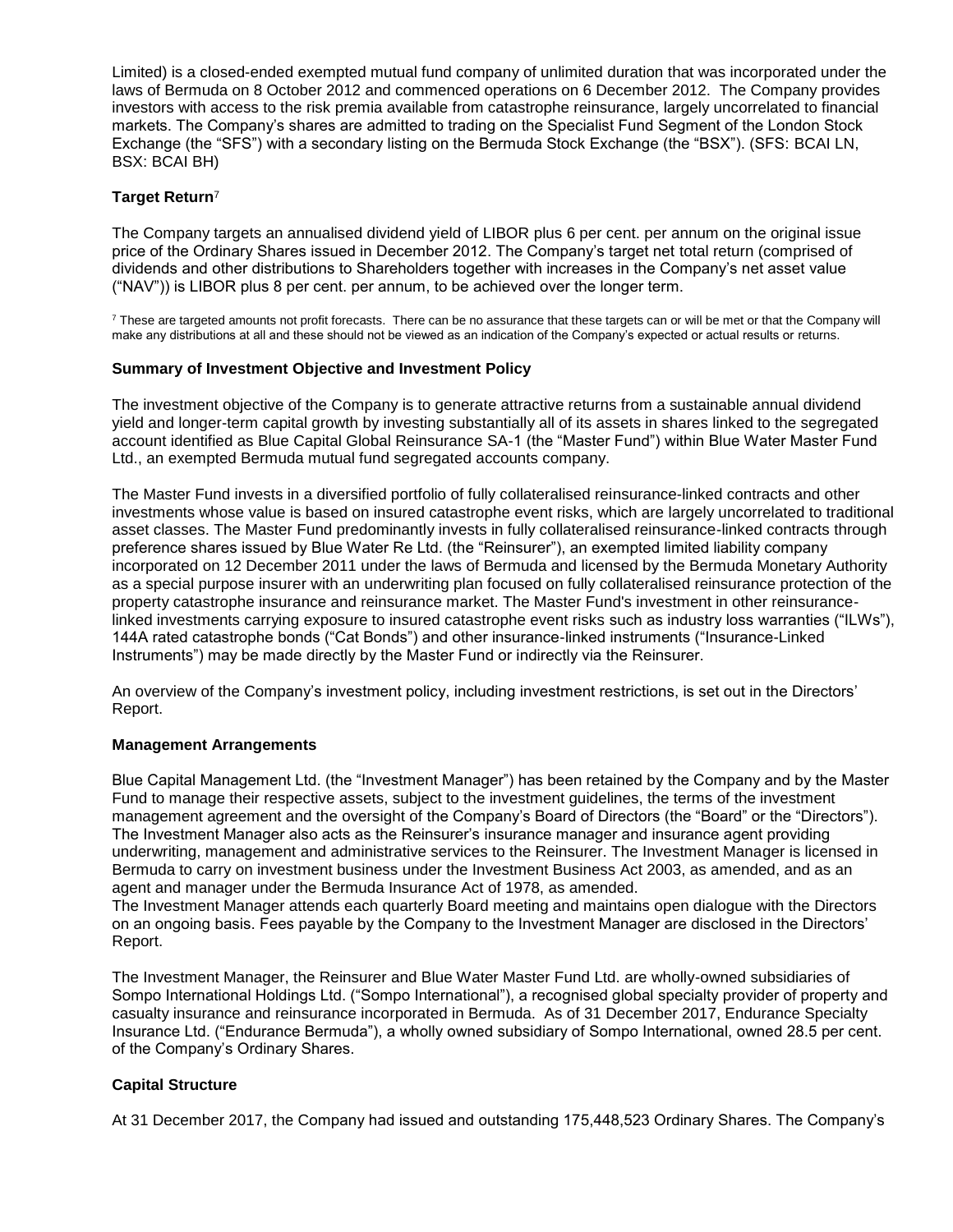NAV per Ordinary Share is calculated by the Company's administrator, SS&C Fund Services (Bermuda) Ltd. (the "Administrator") (or such other person as the Directors may appoint for such purpose from time to time) and published on a monthly basis, within 15 business days after the end of each calendar month through a regulatory information service ("RIS") authorised by the Financial Conduct Authority (the "FCA") and on the list of RISs maintained by the FCA.

## **Chairman's Statement**

On behalf of the Company's Board of Directors, I present the Company's annual report for the year ended 31 December 2017 (the "Annual Report"), which includes the Company's annual audited financial statements for the year ended 31 December 2017.

## **Performance**

The Company's performance for the year was heavily impacted by natural catastrophes with insurance industry claims of approximately \$135 billion for the year.<sup>8</sup> Hurricanes Harvey, Irma and Maria ("HIM"), the California wildfires, the Mexico earthquakes and other events accounted for \$330 billion in overall economic losses, the second highest figure since 2011.<sup>8</sup>

As at 31 December 2017, the Company had net assets of \$139.3 million compared to \$226.9 million at the beginning of the year. The Company's total NAV return for the year was -24.9 per cent. Since inception, the Company has provided total NAV return per share of 8.1 per cent., representing an annualised return of 1.6 per cent. While the Company did experience a significant loss during 2017, the actual losses were within the modeled expectations for the magnitude and range of the events occurring during the year.

The Company has achieved positive NAV return in 90 per cent. of months since inception. Returns by month for the first five years of operations are shown in the table below. Further details relating to the performance of the Company are set out in the Investment Manager's Report.

<sup>8</sup> Source: Munich Re and Aon.

## **Ordinary Share NAV Total Return<sup>9</sup>**

|      | Jan  | Feb  | Mar     | Apr     | May     | Jun  | Jul  | Aug  | Sep      | Oct     | <b>Nov</b> | <b>Dec</b> | <b>Full</b><br>Year |
|------|------|------|---------|---------|---------|------|------|------|----------|---------|------------|------------|---------------------|
| 2017 | 0.7% | 0.2% | 0.1%    | 0.2%    | 0.2%    | 0.5% | 0.9% | 0.5% | $-26.0%$ | $-0.4%$ | 0.7%       | $-1.8%$    | $-24.9%$            |
| 2016 | 0.4% | 0.3% | 0.3%    | 0.2%    | $-1.8%$ | 0.5% | 1.1% | 2.5% | 2.8%     | $-0.2%$ | $1.0\%$    | $0.9\%$    | 8.3%                |
| 2015 | 0.3% | 0.3% | 0.3%    | 0.2%    | 0.2%    | 0.7% | 0.7% | 2.0% | 2.0%     | 1.6%    | 0.5%       | 0.6%       | 9.6%                |
| 2014 | 0.2% | 0.3% | $0.0\%$ | $-0.1%$ | 0.3%    | 0.4% | 1.3% | 1.9% | 2.4%     | 1.1%    | 0.3%       | 0.5%       | 8.8%                |
| 2013 | 0.3% | 0.4% | 0.5%    | 0.7%    | 0.1%    | 0.8% | 1.0% | 2.4% | 3.2%     | 1.9%    | $0.1\%$    | $0.0\%$    | 11.8%               |

<sup>9</sup> Past Performance is not necessarily indicative of future results.

## **Ordinary Share NAV Total Return for the Company and Selected Indices**

|                                       | 2013  | 2014 | 2015    | 2016    | 2017    | <b>Five Year Average</b> |
|---------------------------------------|-------|------|---------|---------|---------|--------------------------|
| <b>The Company</b>                    | 11.8% | 8.8% | 9.6%    | $8.3\%$ | -24.9%  | 1.6%                     |
| <b>Swiss Re Cat Bond Index</b>        | 11.4% | 6.3% | 4.4%    | 6.9%    | 0.5%    | 5.9%                     |
| <b>Eurekahedge ILS Advisors Index</b> | 7.6%  | 5.4% | $4.2\%$ | 5.2%    | $-5.1%$ | 3.5%                     |

## **Dividend**

The Company continues to target an annualised dividend of LIBOR plus 6 per cent. on the original issue price of its Ordinary Shares in December 2012. During 2017, the Company declared quarterly dividend payments of \$0.0165 per Ordinary Share for each of the first three quarters of 2017 and declared a \$0.0219 per Ordinary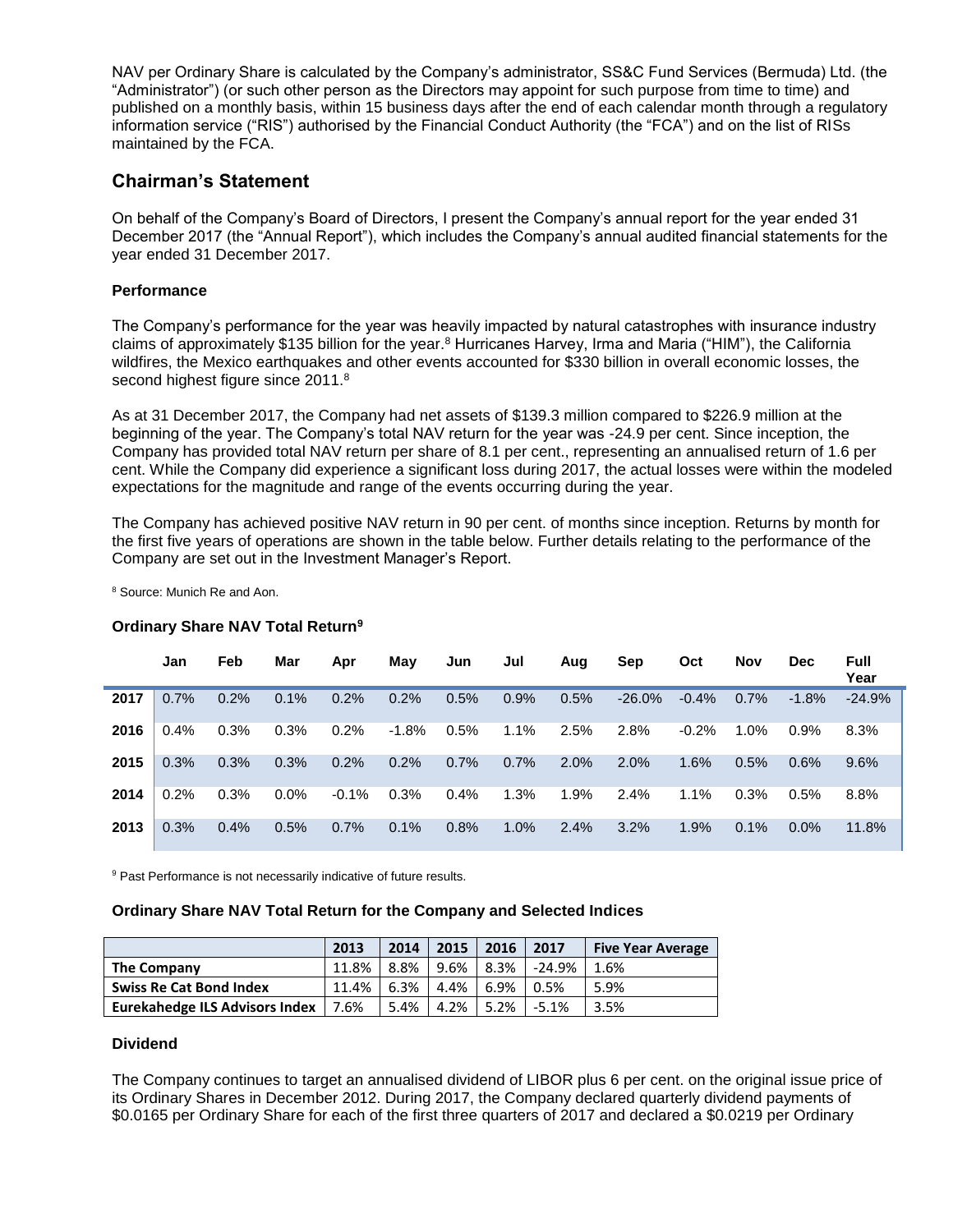Share relating to the fourth quarter on 18 January 2018. The combined dividends declared in respect of the 2017 calendar year were at the Company's target.

## **Discount Management**

Since 2016, in accordance with the Discount Management Programme described in the Company's initial prospectus dated 20 November 2012, the Board has implemented two share repurchase programmes and a tender offer in an attempt to narrow the trading discount.

During 2017, the Company sought to improve the marketing of the Company's Ordinary Shares. A new broking agent was engaged and the Company commissioned a market research firm to communicate with existing and potential new investors. To support these efforts, the Investment Manager met with many current Shareholders and potential Shareholders on numerous occasions via face-to face meetings, webcasts, and conference calls. Despite these efforts, during 2017, the Company's share price continued to trade at a discount to NAV. As a result, the Board believes the current form of the Company's Discount Management Programme is ineffective. The Directors continue to evaluate alternatives to the current Discount Management Programme.

## Ordinary Share Repurchases

On 25 May 2017, the Company announced a share repurchase engagement with Stifel Nicolaus Europe Limited (the "Engagement"). Share buy-backs under the Engagement were conducted in accordance with the authority granted to the Company at its 2017 annual general meeting. During the year ended 31 December 2017, 3,250,000 Ordinary Shares were repurchased.

## Tender Offer

On 2 September 2016, the Company announced that its Ordinary Shares had traded at an average discount of more than 5 per cent. to the NAV per Ordinary Share calculated over the three month period ended 31 August 2016 which triggered the Board of Directors to offer Shareholders the opportunity to tender Ordinary Shares in accordance with the Company's discount management policy (the "Tender Offer"). Under the Tender Offer, the Company offered to repurchase up to 10 per cent. of the Ordinary Shares in issue. Each Ordinary Share tendered was converted into one Redemption Share, a new unlisted class of shares in the capital of the Company. Redemption Shares participated in an indirect pro rata share of each underlying reinsurance-linked investment in the Company's portfolio as at the date of their issue, and were redeemed for cash as and when these investments are realised. Conversion of 19,855,391 tendered Ordinary Shares into Redemption Shares under the Tender Offer was completed on 30 December 2016 (representing 10 per cent. of the Ordinary Shares in issue at that time).

The Company redeemed the Redemption Shares and proceeds were distributed to Shareholders under the following schedule:

| <b>Redemption Value Date</b> | % of Redemption Shares<br><b>issued on the Tender Offer</b><br><b>Completion Date being</b> | <b>Payment Date</b> |
|------------------------------|---------------------------------------------------------------------------------------------|---------------------|
| <b>31 March 2017</b>         | 59%                                                                                         | 30 April 2017       |
| 31 August 2017               | 37%                                                                                         | 29 September 2017   |
| 31 December 2017             | 4%                                                                                          | 31 January 2018     |

During 2017, the Company's Ordinary Shares traded at an average discount of more than 5 per cent. to the NAV per Ordinary Share over the three month period ended on 31 August 2017. As a result, in accordance with the discount management policy of the Company implemented at the inception of the Company, the Directors considered various options available to it, including offering the Shareholders the opportunity to tender shares (the "Discount Tender Offer"). The Board, having received views from certain major Shareholders, considering the impact of a tender offer on the liquidity and expense ratios, and in light of the expected improvement in market conditions as a result of the significant natural catastrophes during 2017, announced that it would not implement a Discount Tender Offer on 21 November 2017.

## **Continuation of the Company**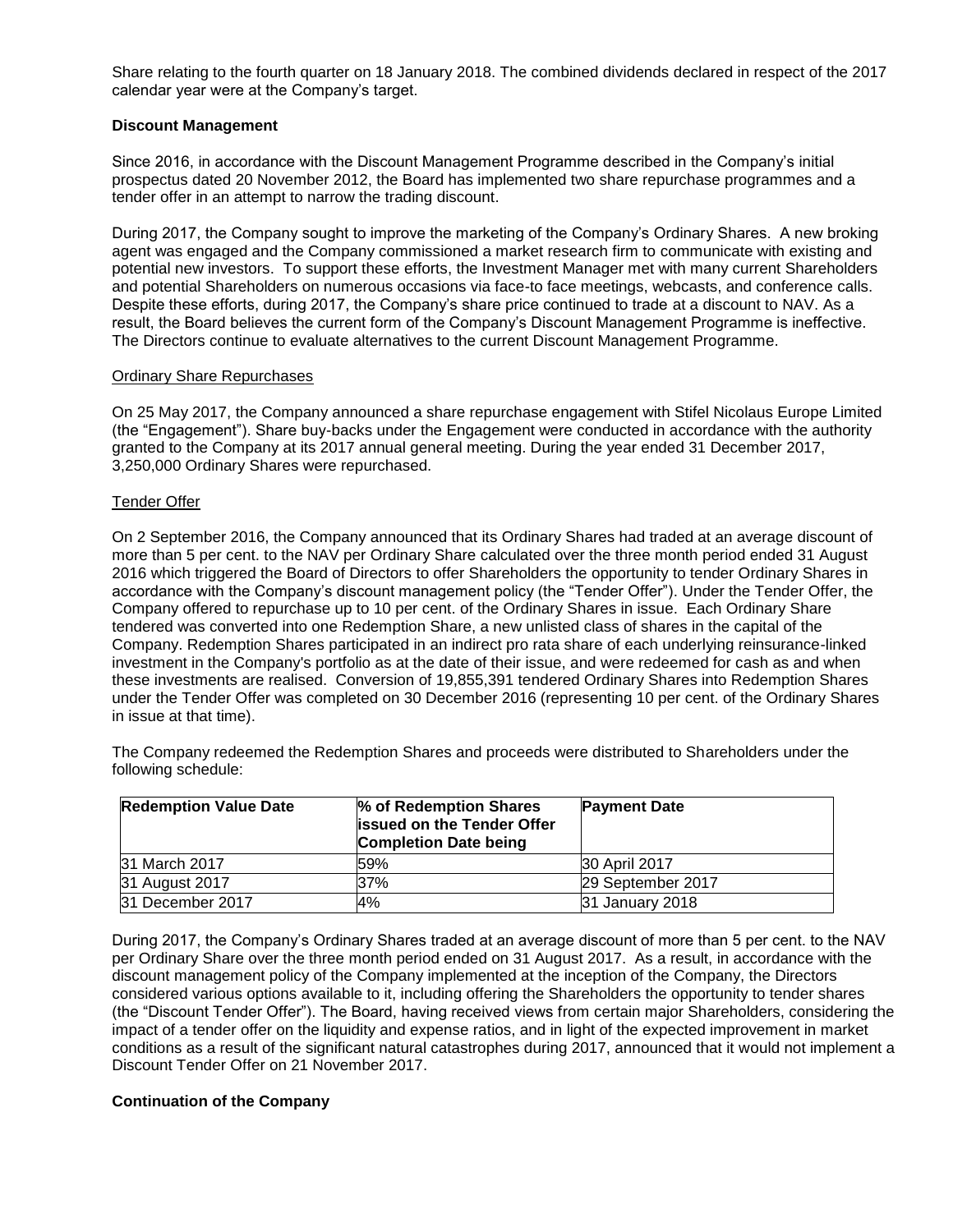The Board is proposing to ask Shareholders to approve the continuation of the Company as presently constituted by ordinary resolution at the Company's 2018 annual general meeting of Shareholders.

The Board is unanimous in its recommendation that Shareholders vote in favour of this resolution. In reaching its recommendation, the Board considered a number of factors, the most important of which are described below:

#### Market Conditions

Following the severe catastrophe events of 2017, the insurance market has seen price increases in 2018, which are the largest since the Company's inception. The Board believes insurance risk remains an attractive alternative to other investment options in the traditional equity and fixed income markets. The Board and the Investment Manager are confident that the Company's portfolio is well-positioned to continue to deliver attractive returns over the long-term. As a result of the rate increases and portfolio management, the Company anticipates generating an 8.0 per cent. return on a mean loss basis and a 13.0 per cent. return on a median loss basis for 2018, each inclusive of dividends.<sup>10</sup>

<sup>10</sup> There can be no assurance that these returns can or will be met. Instead, these are the Investment Manager's projected returns.

#### Historic Performance

Despite a declining pricing environment in 2017 and prior, the Company consistently outperformed its benchmark during its first four years of operation. Prior to 2017, the Company had provided its investors with a total NAV return per Ordinary Share of 44.2 per cent. representing an annualised return of 9.6 per cent. During 2017, when faced with the highest industry losses since the Company's inception and the second highest in history, the Company's performance was as modelled given the events that occurred. The Company was able to take advantage of price improvements during January 2018 renewals which averaged 12%. The combined investments in preferred shares of the Reinsurer issued in January 2018 represent collateral deployment across 76 different positions and 33 different clients generating an estimated US\$41.1 million of net reinsurance premium written. The Board believes that the Investment Manager is in a unique position to provide the support and resources necessary to provide the Company with positive returns.

#### Shareholder Support

The Company retains the support and commitment of its largest shareholder, Sompo International. Sompo International, through its ownership of Endurance Bermuda, owns 28.5 per cent. of the Company's Ordinary Shares and is a wholly-owned subsidiary of Sompo Holdings, Inc. Sompo International is a recognised global specialty provider of property and casualty insurance and reinsurance and a leading property catastrophe and short tail reinsurer since 2001. The Investment Manager is managed by Sompo International executives and leverages the underwriting expertise and infrastructure of Sompo International and its various subsidiaries to conduct its business. Due to its relationship with Sompo International, the Company has access to attractive catastrophe reinsurance opportunities that may not otherwise be available to it.

#### Illiquid Portfolio

The nature of the Company's portfolio includes illiquid investments. A vote against continuation would not result in an immediate liquidation of assets. Instead, the investments would be liquidated over time and Shareholders may not receive a full redemption of their holdings for several years due to the contractual terms of the underlying investments which require collateral to be held in trust for a defined period of time following a loss. This redemption might take longer than it might have done at other times in the Company's history as a result of longer collateral lock-up periods following the severe catastrophe events of 2017. During the time between the decision not to continue and the complete redemption of the Ordinary Shares, the Company would also continue to incur expenses which will reduce the ultimate value of the Ordinary Shares received by Shareholders.

#### Growth of the Company

The Board currently intends to grow the Company to improve the liquidity and scale of the Company, and is considering various options, including raising additional capital as described under the section headed "Capital Raise" below.

For the reasons set forth above, the Board encourages Shareholders to vote for the Company to continue as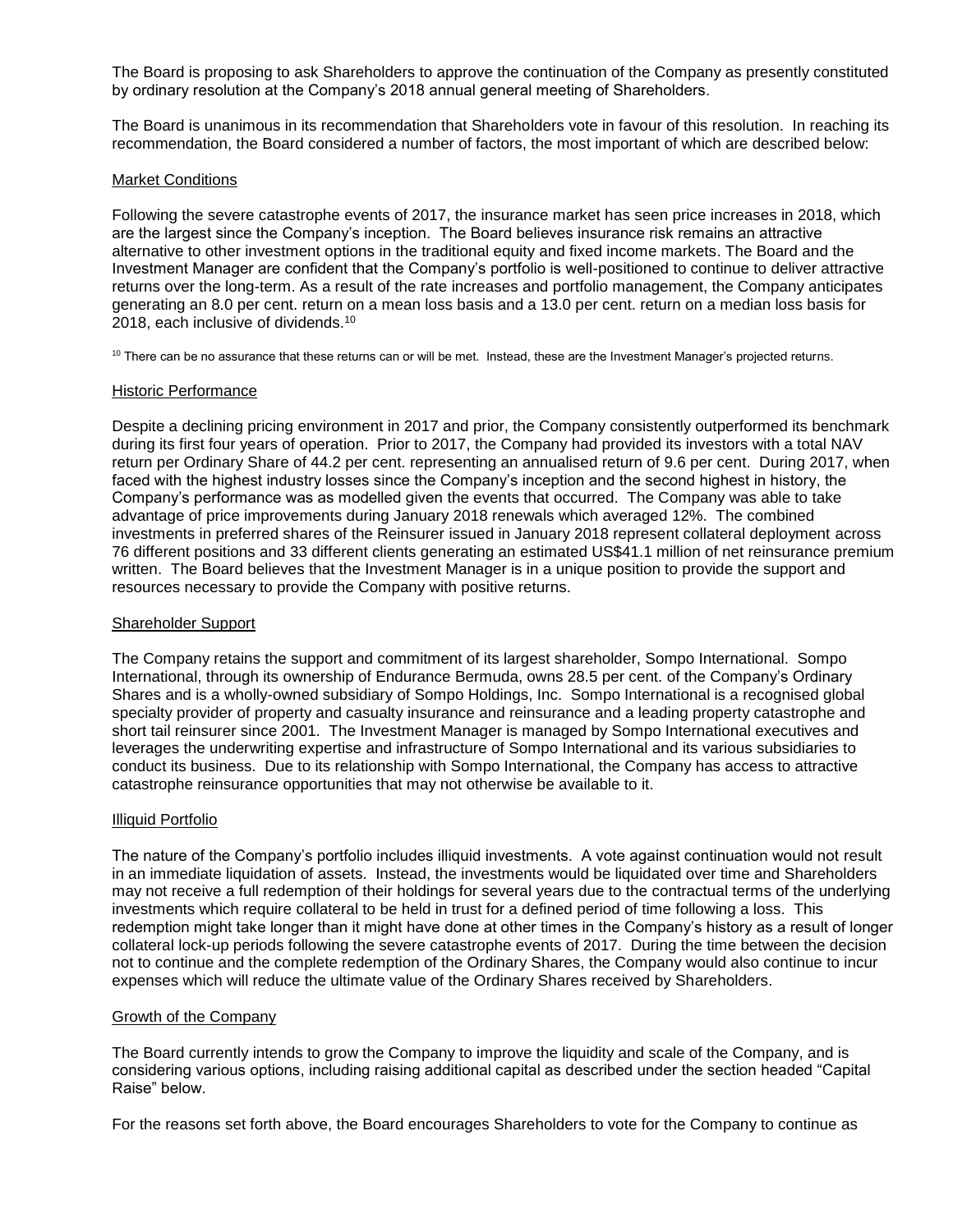presently constituted.

## **Capital Raise**

Subject to Shareholder approval, at the 2018 annual general meeting, of the continuation vote (as described above) and the required disapplication of pre-emption rights, and to the Board's assessment that market conditions are favourable, the Board will consider raising additional capital by way of a share issuance programme, to commence with an initial issue of C Shares. The Board believes that growth of the Company will improve liquidity, reduce the fixed expense ratios, and make the Company more attractive to larger investors, and combined with improved targeted returns, will eventually lead to a narrowing of the share price discount to NAV.

## **Outlook**

The Company is now in its sixth year of operation with a consistent strategy of providing investors access to attractive, largely uncorrelated, investment returns of the traditional reinsurance and insurance linked securities market. The Company's preferred access to risk, proprietary methodology of portfolio construction, and its conservative approach to reserving allow the Company to continue to deliver uncorrelated portfolio returns. Following the significant industry losses experienced in 2017, the Investment Manager reported improved market conditions during the January 2018 renewal period. On average, loss affected business benefited from renewing premium rate increases of 15%-20%, while non-loss affected agreements benefited from rate increases of 3-5% (in each case compared to 2017 and net of expenses). With the June 2018 renewal period approaching, the Investment Manager expects continued rate improvement with the majority of contracts renewing being loss affected.

The Board, in conjunction with the Investment Manager continuously reviews matters relating to the Company, with a view to ensuring the Company is best placed to meet its investment objectives and generate returns for Shareholders. To that end, the Board recognises it must also continue to consider ways to improve market valuation and to monitor fees and overall expenses in relation to the Company.

I would like to thank our Shareholders for their continued support. If you have any questions regarding your Company, please do not hesitate to contact the Company or the Investment Manager.

## **John R. Weale**

Chairman 29 March 2018

## **Manager's Report**

During the year ended 31 December 2017, the NAV of the Company's Ordinary Shares decreased by 24.9 per cent. (net of fees and expenses, and inclusive of dividends to Shareholders). The Company declared dividends totaling \$0.0714 per Ordinary Share relating to that period, representing a dividend yield of LIBOR plus 6 per cent. for the period ending 31 December 2017.

Despite the significant losses during 2017, the Company continues to benefit from a strong reception from insurance brokers and clients. The Company has successfully targeted heavily regulated regional insurance companies who purchase traditional reinsurance programmes, which, in the Investment Manager's opinion, tend to be more persistent buyers of reinsurance and generally have a superior risk adjusted expected return. The Company views each of these relationships as the basis for a longer-term relationship which we hope to grow over time, subject to satisfactory terms and conditions.

The Company focuses on traditional reinsurance, which provides customised protection to insurance clients in bespoke indemnity programmes. Traditional reinsurance, which is most commonly provided in the rated (as opposed to collateralised) reinsurance market, represents the bulk of the more than \$375 billion of limits purchased annually. The advantage of establishing relationships with longer-term reinsurance buyers is that consistency of counterparties, service quality and claims-paying history are important considerations for these buyers of reinsurance.

## **Loss Events Impacting the Company**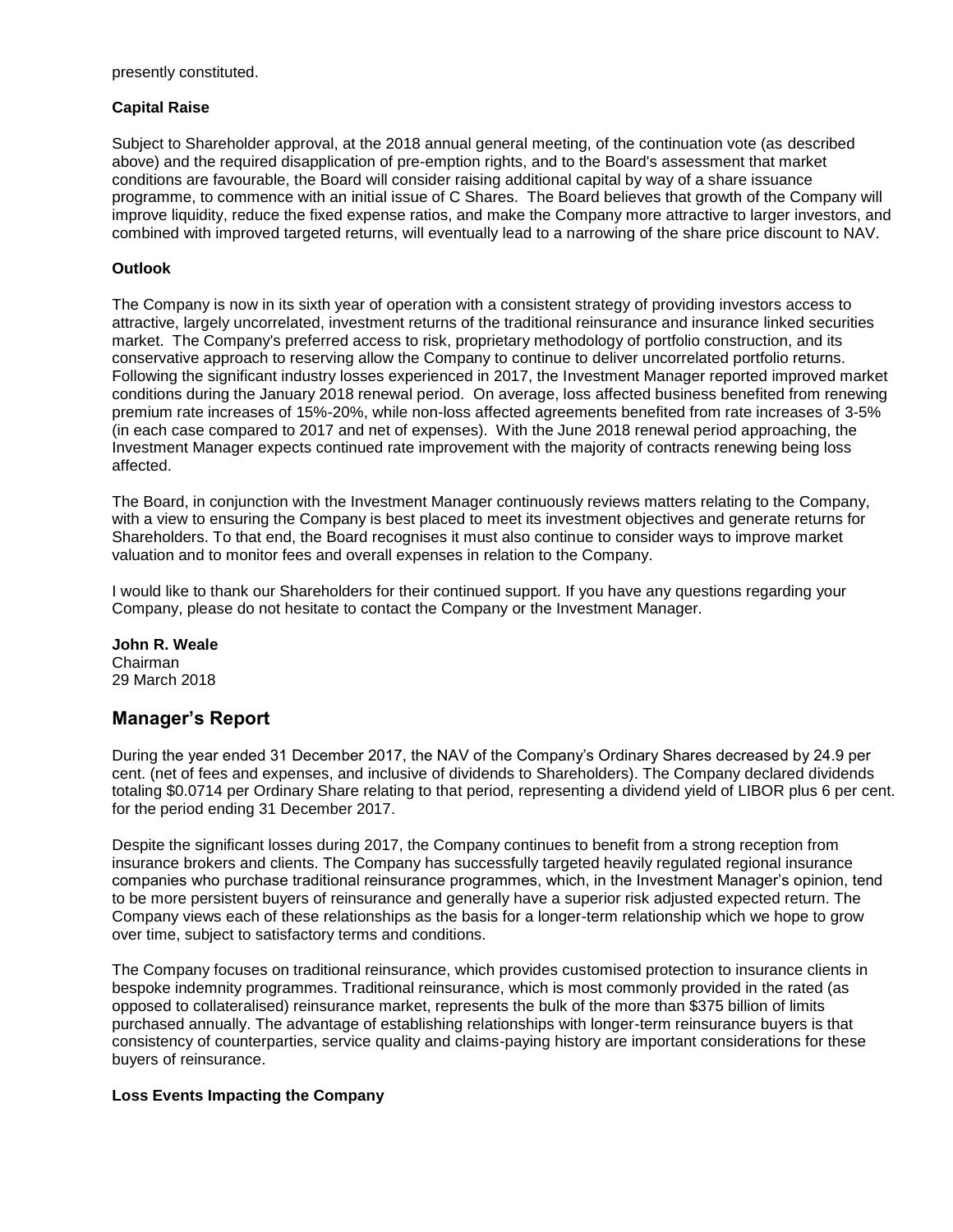Global economic losses for natural catastrophe events for 2017 were approximately \$330 billion with insured losses estimated at \$135 billion.<sup>10</sup> The main drivers for the losses included multiple Category 4 Atlantic Hurricanes, California wildfires, earthquakes in Mexico and convective storms.

The Company experienced its largest losses from the three Atlantic Hurricanes: Hurricanes Harvey, Irma and Maria.

In late August, Hurricane Harvey made landfall in Texas as a Category 4 storm. Hurricane Harvey was the strongest Hurricane to make landfall in the United States since 2004. The Hurricane made landfall with winds of 130 miles per hour. Total economic losses related to Hurricane Harvey are estimated at \$85 billion.<sup>10</sup>

On 10 September 2017, Hurricane Irma, the fourth costliest Hurricane of all time, made initial U.S. landfall near the Florida Keys, Florida. Total economic losses related to Hurricane Irma are estimated at \$62 billion with insured losses at \$32 billion.<sup>10</sup>

On 20 September 2017, Hurricane Maria made landfall in Puerto Rico, causing significant damage to Puerto Rico and the Caribbean islands. Total economic losses related to Hurricane Maria are estimated at \$63 billion with insured losses at \$30 billion.<sup>10</sup>

The Company's losses related to the Atlantic Hurricanes were as follows:

- Hurricane Harvey: \$6.2 million in estimated losses
- Hurricane Irma: \$45.4 million in estimated losses
- Hurricane Maria: \$4.5 million in estimated losses

Other losses incurred during the year include:

- $\bullet$  2<sup>nd</sup> event/Aggregate losses triggered by multiple events: estimated losses of \$12.3 million
- California wildfires: \$2.5 million in estimated losses
- \$8.7 million in estimated losses from smaller events and attritional losses plus \$1.4 million risk margin charge applied to buffer loss collateral balances.

Overall, the portfolio performed as expected given the magnitude of the catastrophic events during 2017. In aggregate, the full year NAV decline was 24.9%, implying a return period of between 1 in 14.3 and 1 in 33.3 years, which is within the expected range for the industry wide losses that occurred in 2017.

In addition to the estimated losses that reduced the Company's total NAV, estimated contractual buffer loss provisions locked up approximately 11.8 per cent. of the Company's NAV ahead of the 1 January 2018 renewals. These lockups are projected to be released systematically through the course of 2018 and 2019. 11

<sup>10</sup> Source: Munich Re and Aon.

<sup>11</sup> The Company's actual contractual buffer loss provisions may ultimately differ materially from estimated contractual buffer loss provisions due to the underlying nature of the risks assumed, the complexity of the assessment of damages and the limited number of reported claims received to date.

#### **Remuneration Practices of the Investment Manager**

On 18 November 2014, the Investment Manager gave written notice to the FCA that it intended to market Ordinary Shares (and/or C Shares) in the United Kingdom (the "UK") in accordance with section 59(1) of the UK Alternative Investment Fund Managers Regulations (2013/1773). As a result, the Investment Manager is required to comply, inter alia, with Article 22 of the Alternative Investment Fund Managers Directive (2011/61/EU) (the "Directive") regarding the contents of this Annual Report insofar as it is relevant to the Investment Manager and the Company. This includes the requirement to make certain disclosures on the remuneration practices of the Investment Manager.

As a Bermuda based investment manager, the Investment Manager is not required to implement a remuneration policy consistent with Annex II to the Directive, and the disclosures below address the Article 22 requirements to the extent they are relevant to the Investment Manager's remuneration practices and appropriate information is available.

The Investment Manager is a wholly owned subsidiary of Sompo International, and is generally subject to Sompo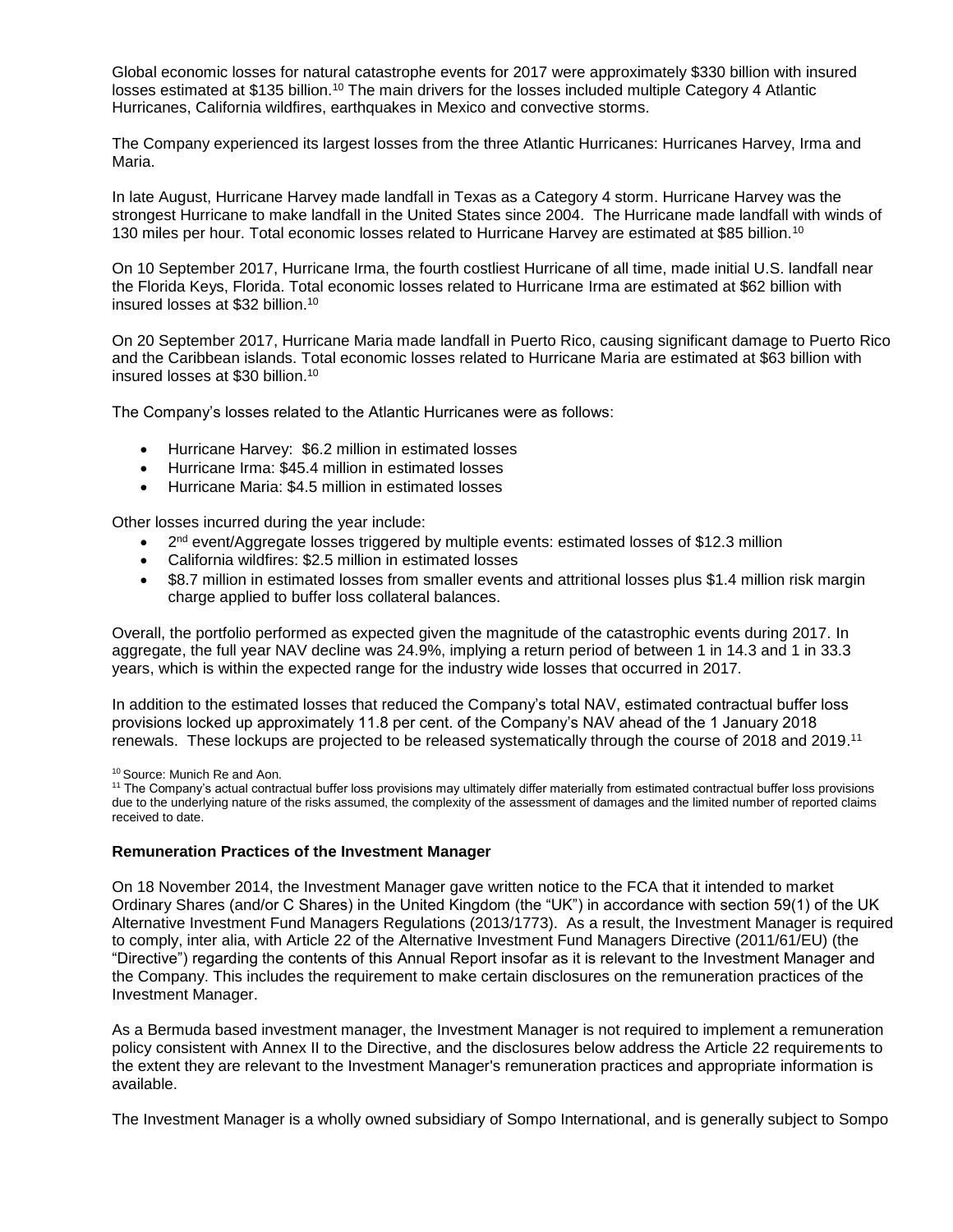International's compensation practices and policies. The Investment Manager is supported through service agreements with Sompo International, which has approximately 1,337 employees globally. The costs of such services to the Investment Manager are allocated according to a services agreement among various Sompo International subsidiaries (the "Shared Services Agreement").

The Investment Manager provides services to several client funds and does not track its remuneration expenses by client. It is therefore impossible to determine the proportion of the Investment Manager's remuneration expenses that are attributable to the services it performs for the Company. During 2017, the Investment Manager recognised \$7.7 million in total remuneration expenses as follows:

|                                             | <b>Remuneration Expense</b><br>(in \$U.S.] |
|---------------------------------------------|--------------------------------------------|
| Incurred directly by the Investment Manager | 2.3 Million                                |
| Billed to the Investment Manager by Sompo   |                                            |
| International                               | 5.4 Million                                |
| Total                                       | 7.7 Million                                |

There were no performance fees paid by the Company to the Investment Manager for 2017. The Company does not expect to pay the Company a performance fee for the years ending 31 December 2018 or 31 December 2019 due to the significant losses during 2017.

## **Risk Management**

Article 23(4) of the Directive requires the Company to disclose its current risk profile and the risk management systems employed by the Investment Manager to manage those risks.

The Company benefits substantially from the Investment Manager's relationship with Sompo International by accessing and leveraging Sompo International's management talent, proprietary reinsurance modeling tools, underwriting expertise, proprietary risk management systems and longstanding broker/client relationships. The Investment Manager's affiliation with Sompo International enables the Company to deploy capital to build a diversified portfolio of reinsurance risks with an attractive risk-adjusted return potential for Shareholders. The Company also benefits from Sompo International's scale, experience and reputation in pricing reinsurance contracts and achieving key policy terms and conditions, which is a competitive advantage for the Company relative to other independent or small reinsurance platforms. The Company further benefits from Sompo International's existing middle- and back-office support infrastructure.

Certain key risks are managed using a combination of Sompo International's proprietary risk modeling application, various third-party vendor models and underwriting judgment. The Investment Manager's approach focuses on tracking exposed contract limits, estimating the potential impact of a single natural catastrophe event, and simulating the yearly net operating result to reflect aggregate underwriting and investment risk. The Investment Manager seeks to refine and improve each of these approaches based on operational feedback. Underwriting judgment involves important assumptions about matters that are inherently unpredictable and beyond the Investment Manager's control and for which historical experience and probability analysis may not provide sufficient guidance.

An important component of any underwriting decision is the selection of ceding companies who have an effective and robust claims mitigation capability following loss. The Investment Manager's experience indicates that there can be a significant variation in the performance of ceding companies following a large event if claims are handled judiciously and effectively by a dedicated in-house team or other committed resource. The Investment Manager targets ceding companies who are expected to outperform in this regard to ensure that losses are minimised by leveraging the qualitative and quantitative underwriting reviews and historical analyses of the potential ceding company clients.

## **Material Changes**

The Company has been required to make certain information available to investors under Article 23 of the Directive from 18 November 2014 following the Investment Manager giving notice to the FCA of its intention to market the Company's shares in the UK.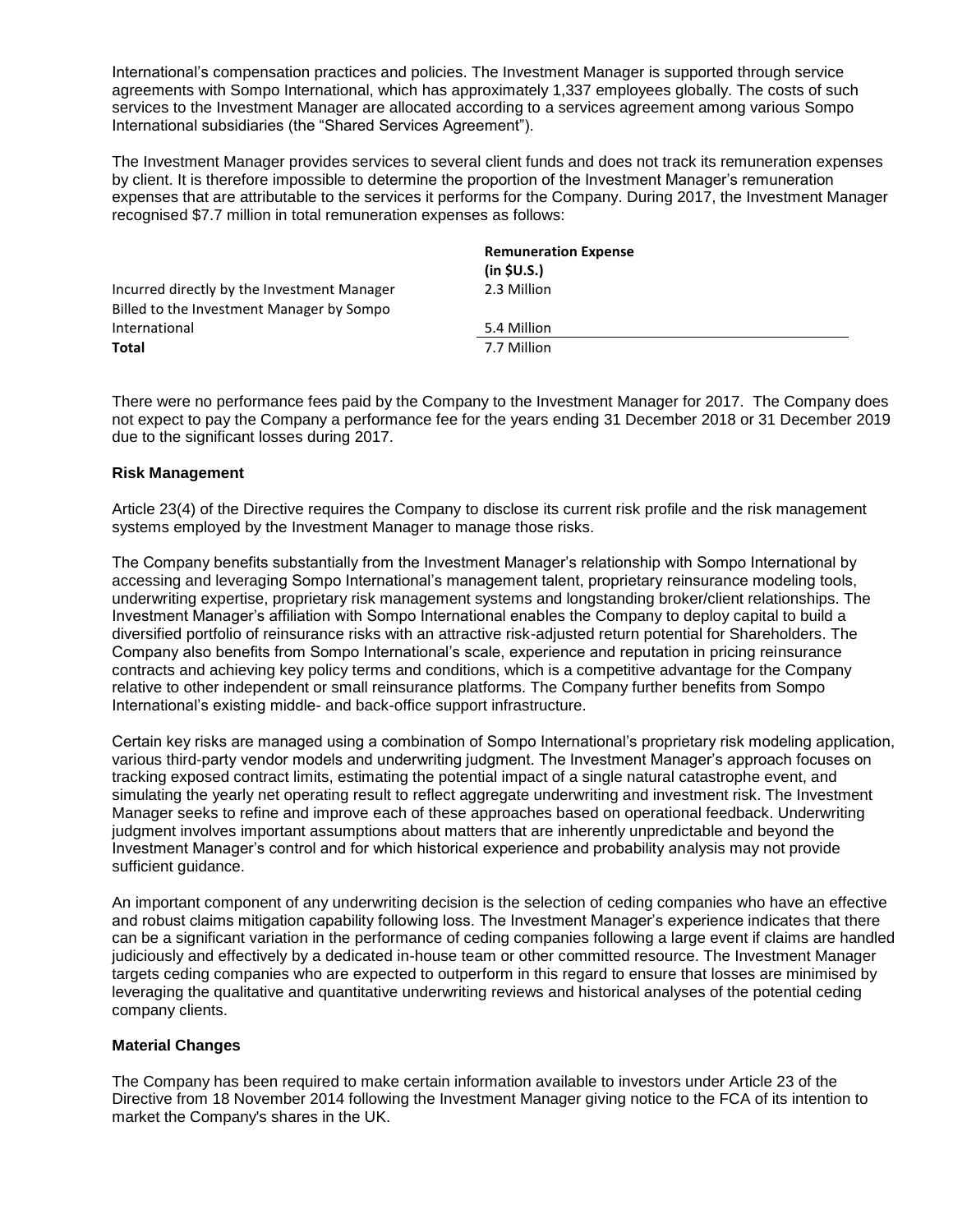This information can be found in the Directive Investor Disclosure Document available at [www.bcai.bm.](http://www.bcai.bm/)

## **Key Information Document**

The Investment Manager has issued, in respect of the Company, the key information document for retail investors so as to ensure that the Investment Manager complies with the EU Regulation on key information documents for packaged retail and insurance-based investment products (PRIIPs) (Regulation 1286/2014/EU). This document has been completed in compliance with EU Regulation and the included performance disclosures are calculated as prescribed by the EU Regulation. The key information document is available on the Company's website at [www.bcai.bm.](http://www.bcai.bm/)

The Company presents its own performance results with the Monthly Fact Sheets and Presentations contained within the Company's website. The Company's forecasted results are based on modeled outcomes for its existing portfolio and expected future market conditions whereas the performance scenarios contained in the key information document required by PRIIPS are based on a range of historic outcomes calculated on returns achieved in recent years. Investors should consider all available information when making investment decisions.

## **Board Members**

The Company's directors (the "Directors") are as follows:

**John R. Weale** (59) (Chairman) has been a director since 5 November 2012. He is currently a non-executive director of Blue Capital Reinsurance Holdings Ltd., a Bermuda-based holding company listed on the NYSE that offers collateralised reinsurance in the property catastrophe market and invests in various insurance-linked securities, where he serves as a member chairman of the compensation and nominating committee. He has over 30 years of professional financial management and accounting experience in the insurance/reinsurance industry and has been resident in Bermuda since March 1983. Until November 2011, Mr. Weale was Chief Financial Officer of Catalina Holdings (Bermuda) Ltd., which acquires and manages non-life insurance and reinsurance companies and portfolios in run-off. Prior to this role, Mr. Weale spent over 13 years at IPCRe Limited and IPC Holdings, Ltd., a Bermuda publicly listed reinsurance company that specialised in property catastrophe business, which merged with Validus Holdings Ltd in 2009. At IPC, he was Executive Vice President from July 2008 and Chief Financial Officer from June 1996, and Interim President and Chief Executive Officer during 2009. Previously, he held various positions at American International Company, Limited, including Vice President – Insurance Management Services. Mr. Weale has also served as chairman and audit committee member of Butterfield Money Market Fund Limited and Butterfield Liquid Reserve Fund Limited, and as a director of Butterfield Select Fund Limited. Mr. Weale holds a Bachelor's degree in Accounting & Finance. He is a fellow of the Chartered Institute of Management Accountants and is a Chartered Global Management Accountant (a designation issued jointly by the Chartered Institute of Management Accountants and the American Institute of Certified Public Accountants).

**Gregory D. Haycock** (71) (Audit Committee Chairman) has been a director since 5 November 2012. He is currently chairman of several international exempt companies, including two life insurance companies and two investment companies. He is based in Bermuda and is also on the boards of various local companies, including BF&M Ltd., a general and life insurance company, and its Cayman subsidiary Island Heritage Limited. Mr. Haycock joined KPMG as a partner in 1985 and at his retirement in September 2006 was the Senior Partner of KPMG in Bermuda. In the year before his retirement, Mr. Haycock was Chairman of KPMG TOG Ltd with responsibility for ten offshore island jurisdictions and a member of KPMG's European Board and International Council. Before joining KPMG, Mr. Haycock held positions on a number of charities as well as government and local boards, including the Bermuda Monetary Authority, the Bank of Butterfield, The Bermuda Press Holdings Ltd and the Bermuda Electric Light Company Limited. He retired as Chairman of the Board of the Bermuda International Business Association in 2007. In 1993, Mr. Haycock was elected a Fellow of, and is a past President and Council member of, the Institute of Chartered Accountants of Bermuda. During his tenure he was also a member of the Canadian Institute of Chartered Accountants Board of Governors. He was appointed a Justice of the Peace by the Governor of Bermuda in 1987.

**George Cubbon** (65) was appointed as a director on 9 July 2015 to fill a vacancy. Mr. Cubbon retired from American International Group ("AIG") in 2012 after more than 30 years of service. From 2005, he served as President and Chief Executive Officer of American International Company Limited. During his career with AIG, Mr.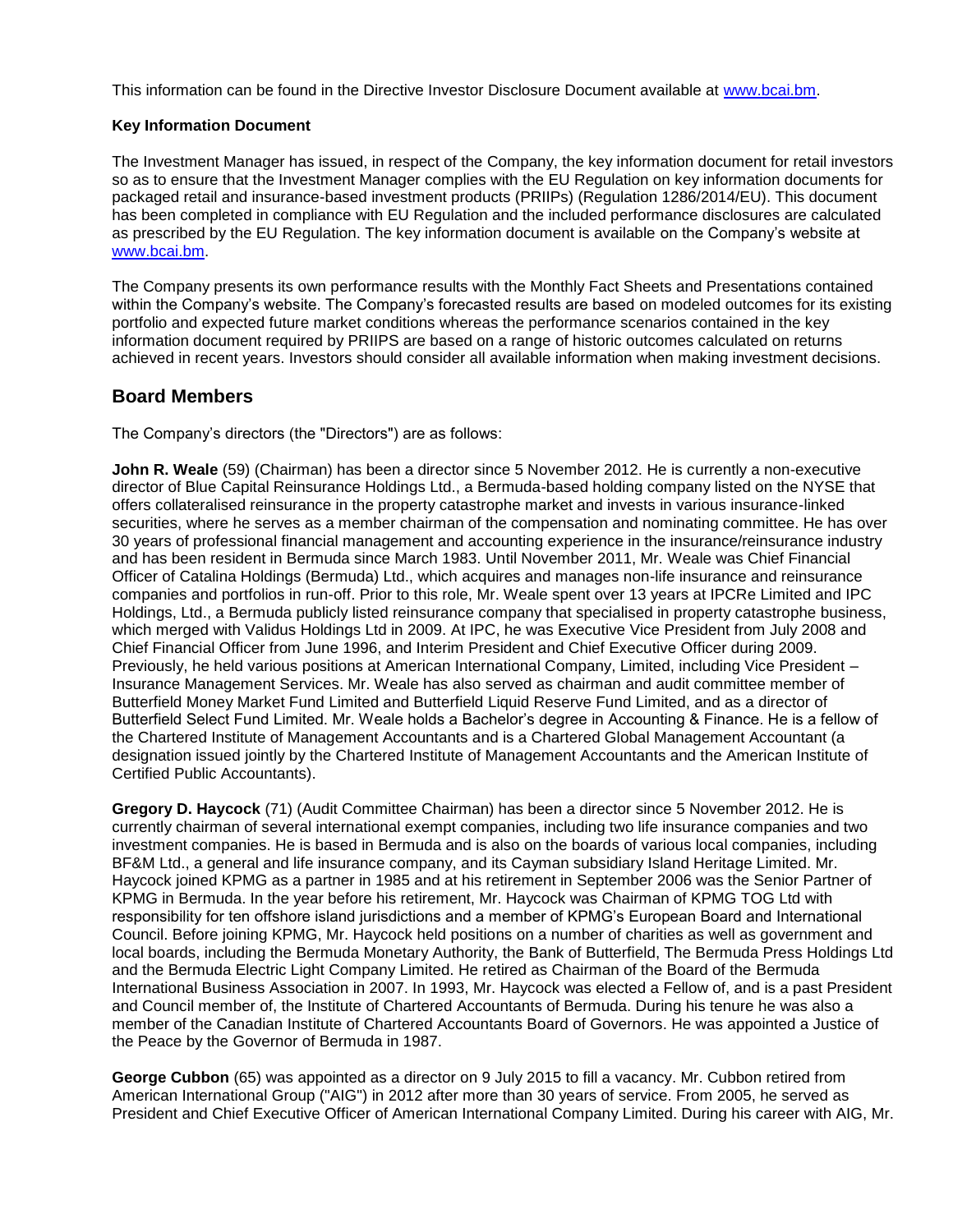Cubbon held various financial and management roles of increasing seniority and was the senior executive and a director of multiple AIG-controlled insurance, reinsurance and financial services companies. Mr. Cubbon holds an Honours degree in Engineering from the University of Liverpool and is an Associate Member of the Chartered Institute of Management Accountants.

## **Directors' Report**

The Directors present their report and the annual audited financial statements of the Company for the year ended 31 December 2017.

## **Principal Activity**

The Company was incorporated with limited liability in Bermuda as a closed-ended mutual fund company on 8 October 2012. The Ordinary Shares were admitted to trading on the SFS, with a secondary listing on the BSX, on 6 December 2012.

## **Company Law**

The financial statements provided in this Annual Report have been prepared in accordance with Bermuda law.

## **Investment Objective and Policy**

The Company seeks to achieve its investment objective by investing all of its assets (other than cash or near cash pending distribution to Shareholders or investment in the Master Fund and any funds required for short-term working capital purposes) in the Master Fund. The Master Fund invests in a diversified portfolio of fully collateralised reinsurance-linked contracts and other investments carrying exposures to insured catastrophe event risks.

The Company's published investment policy is consistent with that of the Master Fund set out below. Blue Water Master Fund Ltd. has agreed pursuant to the control agreement that it will not amend the Master Fund's investment policy without the consent of the Company. Any material change to the investment policy of the Company will be made only with the approval of Shareholders.

The Company may not borrow for investment purposes, however, borrowings may be used for the purposes of funding repurchases of Ordinary Shares or managing other working capital requirements. In each of these circumstances, the Company is limited to borrowing an amount equivalent to a maximum of 20 per cent. of its NAV at the time of draw down.

On 16 May 2016, the Company entered into a credit facility (the "2016 Credit Facility") with Endurance Investment Holdings Ltd. (the "Lender"), a wholly-owned subsidiary of Sompo International. The 2016 Credit Facility provides the Company with an unsecured \$20.0 million revolving credit facility for working capital and general corporate purposes and expires on 30 September 2018. The 2016 Credit Facility replaces the 364-day \$20.0 million revolving credit facility which expired on 12 May 2016. Borrowings under the 2016 Credit Facility bear interest, set at the time of the borrowing, at a rate equal to the applicable LIBOR rate plus 150 basis points. The 2016 Credit Facility contains covenants that limit the Company's ability, among other things, to grant liens on its assets, sell assets, merge or consolidate, or incur debt. If the Company fails to comply with any of these covenants, the Lender could revoke the facility and exercise remedies against the Company. As of 31 December 2017, the Company was in compliance with all of its respective covenants associated with the 2016 Credit Facility. There were no borrowings from the 2016 Credit Facility as of 31 December 2017.

## **Investment Restrictions**

The Master Fund has adopted the following investment restrictions which apply at the time of investment:

- the portfolio will be diversified geographically with an emphasis on 20 regions set out in the investment policy;
- the maximum net aggregate exposure (i.e. the sum of all collateral invested less reinsurance recoverable) in any one zone (each zone being defined by a combination of geography, peril and occurrence) will not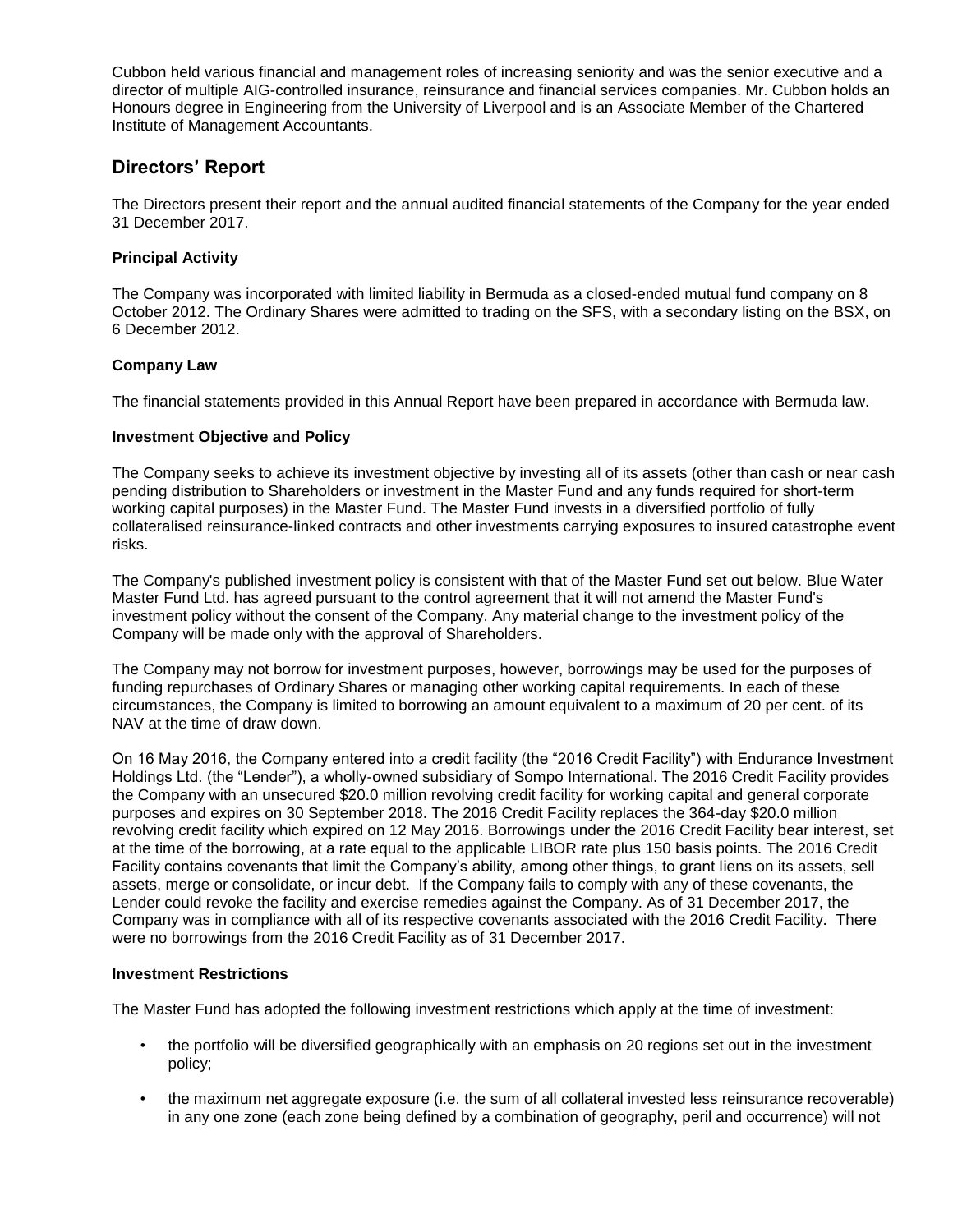exceed 50 per cent. of the company's NAV;

- the net probable maximum loss (i.e. net of (a) reinsurance recoverable, (b) net unearned premiums on loss impacted contracts and (c) any reinstatement premiums receivable) from any one catastrophe loss event, excluding earthquakes, at the one in one hundred year return period will not exceed 35 per cent. of the Company's NAV;
- the net probable maximum loss (i.e. net of (a) reinsurance recoverable, (b) net unearned premiums on loss impacted contracts and (c) any reinstatement premiums receivable) from any one earthquake loss event at the one in two hundred and fifty year return period will not exceed 35 per cent. of the Company's NAV; and
- no more than 20 per cent. of the Company's NAV will be invested in any one catastrophe-linked contract or security (in the case of quota share or stop loss agreements, the analysis looks through to the underlying reinsurance contracts).

The following limits shall apply (at the time of investment) to the Master Fund's investments in the following classes of reinsurance (each limit being expressed as a percentage of the Company's NAV):

- up to 100 per cent. in indemnity reinsurance;
- up to 50 per cent. in indemnity retrocession;
- up to 50 per cent. in quota share retrocessional agreements;
- up to 50 per cent. in Industry Loss Warranties;
- up to 10 per cent. in Cat Bonds; and
- up to 10 per cent. in other non-property catastrophe risks.

Based on the information available to the Investment Manager at the time, if a new investment being considered would cause an investment restriction to be breached, or if an investment restriction relevant to that new investment opportunity is already in breach, then that new investment shall not be made. The existence of investment restriction breaches does not preclude the Master Fund from making any new investments but only restricts it from making new investments that would result in a new breach or exacerbate existing breaches of investment restrictions.

## **Principal Risks and Uncertainties**

The Board regularly reviews the principal risks facing the Company and, for the purposes of this Annual Report, has carried out an assessment of the principal risks facing the Company, including those that would threaten its business model, future performance, solvency or liquidity. As further set out in the Investment Manager's Report (above), the Investment Manager maintains risk management systems to manage risks the Company faces. Key risks relating to the Company's portfolio and borrowing are managed by the Investment Manager applying Sompo International's proprietary risk modeling approaches, various third-party vendor models and underwriting judgment, and by application of the Company's investment policy and restrictions.

The Board considers the following to be the principal risks facing the Company:

## **Institutional Credit Risk**

In the event of the insolvency of the institutions, including brokerage firms, banks and custodians, with which the Master Fund and the Reinsurer may do business, or to which assets have been entrusted, the Master Fund and the Reinsurer may be temporarily or permanently deprived of the assets held by or entrusted to that institution, which will affect the performance of the Master Fund and the Reinsurer and, in turn, the performance of the Company.

For example, the Reinsurer may pay amounts owed on claims under fully collateralised reinsurance-linked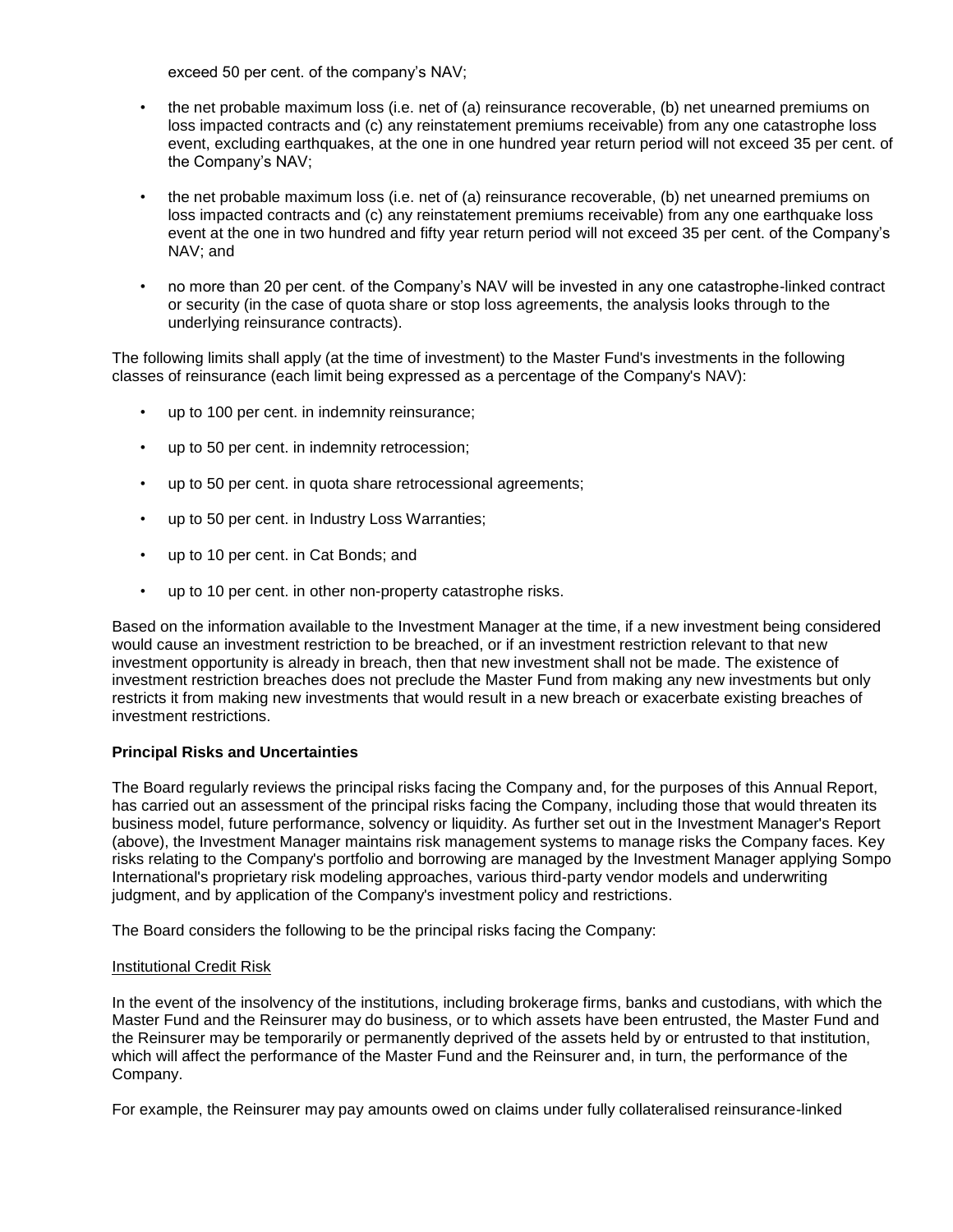contracts entered into in respect of the Master Fund to reinsurance brokers, and these brokers, in turn, may pay these amounts over to the ceding companies that have reinsured a portion of their liabilities with the Reinsurer. In some jurisdictions, if a broker fails to make such a payment, the Reinsurer might remain liable to the ceding company for the deficiency. Conversely, in certain jurisdictions when the ceding company pays premiums in respect of reinsurance contracts to reinsurance brokers for payment over to the Reinsurer, these premiums are considered to have been paid and the ceding company will no longer be liable to the Reinsurer for those amounts, whether or not the Reinsurer has actually received the premiums. Consequently, consistent with industry practice, the Reinsurer assumes a degree of credit risk associated with brokers.

Furthermore, while the Master Fund invests predominantly in fully-collateralised reinsurance-linked contracts by subscribing for preference shares issued by the Reinsurer, it may, in accordance with its investment policy and when the Investment Manager identifies suitable investment opportunities, also invest in other reinsurance-linked investments and such investments may form a material part of its investment portfolio from time to time. Where the Master Fund invests in certain Insurance-Linked Instruments, a broker may trade with an exchange as a principal on behalf of the Master Fund, in a "debtor/creditor" relationship, unlike other clearing broker relationships where the broker is merely a facilitator of the transaction. That broker could, therefore, have title to all of the assets of the Master Fund (for example, the transactions which the broker has entered as principal as well as the margin payments that the Master Fund provides). In the event of the broker's insolvency, the transactions which the broker has entered into as principal could default and the Master Fund's assets could become part of the insolvent broker's estate, resulting in the Master Fund's rights being limited to that of an unsecured creditor.

#### Illiquidity of Insurance-Linked Instruments

Insurance-Linked Instruments have a limited or, in some cases, no secondary market. Fully collateralised reinsurance-linked contracts of the type that the Reinsurer enters into in respect of the Master Fund typically cover annual periods. Cat Bonds and investments in sidecars may have market quotes, but the trading volume may be low and pricing correspondingly ineffective. ILWs have even less liquidity and pricing transparency, and bilateral insurance contracts currently have no secondary market.

The liquidity of Insurance-Linked Instruments may also be affected by a number of other factors, such as whether a covered event has occurred or whether a catastrophe season has passed. It is anticipated that the Master Fund and/or the Reinsurer will retain their respective exposures for the duration of the Insurance-Linked Instruments, gradually recognising income as the likelihood of a covered event occurring in respect of one or more Insurance-Linked Instruments decreases.

While these Insurance-Linked Instruments generally can be sold at a price, they are largely "buy and hold" instruments, and it may require substantial time to enter into or exit a position and the amount that could be recognised upon liquidation may be materially less than its theoretical fair value. Consequently, the Master Fund may need to realise assets at below fair value and the Master Fund may need to borrow to meet its financing needs, each of which will have an impact on the returns to Shareholders. Further, the illiquidity of Insurance-Linked Instruments means that the Master Fund's portfolio is more likely to be mis-valued as the valuation ascribed to an Insurance-Linked Instrument may differ significantly from the price at which it may ultimately be realised. In turn, any mis-valuation is likely to have an impact on the trading price of the Ordinary Shares, which may be adverse to Shareholders, as well as on the fees based on such valuations.

#### Portfolio invested in Insurance-Linked Instruments

The Master Fund predominantly invests in a diversified portfolio of fully collateralised reinsurance-linked contracts, through preference shares issued by the Reinsurer, but also invests in other investments carrying exposures to insured catastrophe event risks, such as ILWs and Cat Bonds. The Master Fund's portfolio is therefore concentrated in Insurance-Linked Instruments. Insurance-Linked Instruments are particularly exposed to sudden substantial or total loss due to, among other things, natural catastrophes or other covered risks, which together with other factors, can cause sudden and significant price movements in Insurance-Linked Instruments. The Master Fund's, and hence the Company's, portfolio is more exposed to such risks, than it would be if it were diversified across other asset classes in addition to Insurance-Linked Instruments.

## Currency Risk

The Master Fund's and the Reinsurer's functional currency is the US dollar, but a portion of their respective businesses will receive premiums and hold collateral in currencies other than US dollars. The Master Fund and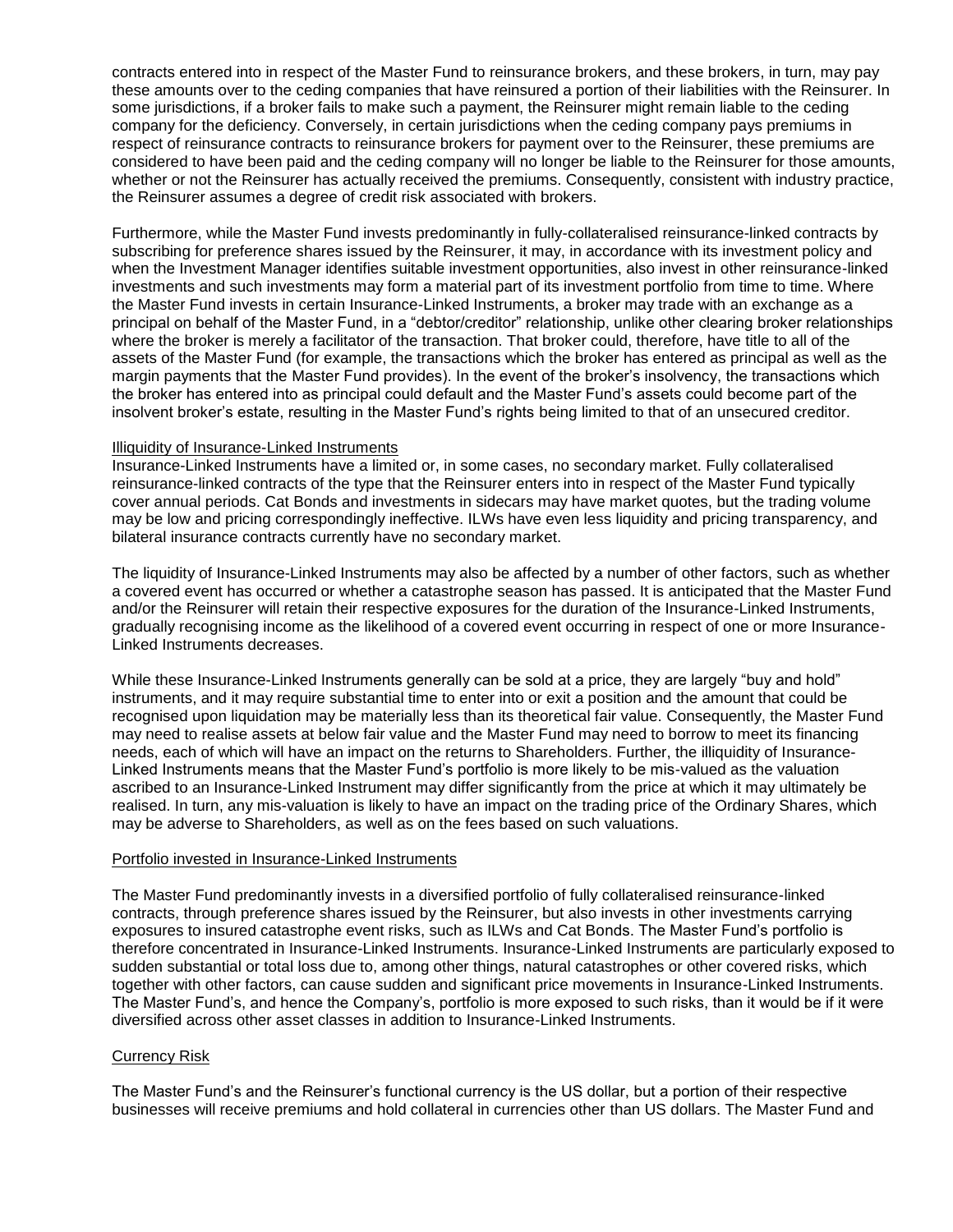the Reinsurer may use currency hedges for balances held in non-US currencies. Therefore, they can choose (but are not obliged) to manage currency fluctuation exposure. The Master Fund and the Reinsurer may experience foreign exchange losses to the extent their respective foreign currency exposure is not hedged, which in turn would adversely affect their respective financial condition and that of the Company.

## Counterparty Risk; Counterparty Credit Risk

Where the Master Fund invests other than in fully collateralised reinsurance-linked contracts, a number of the investment techniques that may be utilised by the Master Fund, and a number of markets in which the Master Fund may invest, will expose it to counterparty risk, which is the risk that arises due to uncertainty in a counterparty's ability to meet its obligations. Non-performance by counterparties for financial or other reasons could expose the Master Fund, and therefore Shareholders, to losses.

### **Shareholder Information**

The Administrator calculates the NAV of the Company and the NAV per Ordinary Share and per Redemption Share as of the last day of each calendar month. The monthly NAV of the Ordinary and Redemption Shares are announced through an RIS provider within 15 business days after the end of each calendar month.

#### **Results**

The results for the period covered by this Annual Report are set out in the Statement of Operations.

## **Significant Events**

Except as described elsewhere in this Annual Report, there were no significant events during the period.

#### **Management Arrangements and Fees**

#### The Investment Manager – (Blue Capital Management Ltd.)

The Investment Manager is a specialist alternative asset manager in the Insurance-Linked Instrument asset class. The Investment Manager is licensed to conduct investment business by the Bermuda Monetary Authority and is run by a market-leading team of professionals with a deep bench of experience in both reinsurance and capital markets. Currently, the Investment Manager manages approximately \$390 million in assets across a range of insurance-linked strategies. The Investment Manager is wholly-owned by Sompo International, a global specialty provider of property and casualty insurance and reinsurance.

The Investment Manager has been retained by the Master Fund to manage its assets on a discretionary basis pursuant to an investment management agreement dated 27 November 2012. The Investment Manager is entitled to a monthly management fee of: (a) 0.125 per cent. (1.5 per cent. per annum) of the month-end NAV (prior to accrual of the performance fee) of the Master Fund, up to a NAV of \$300 million; and (b) 0.104 per cent. (1.25 per cent. per annum) of such month-end NAV above \$300 million.

The Investment Manager is also licensed with the Bermuda Monetary Authority as an insurance manager and insurance agent and is authorised to provide services to the Reinsurer under an Underwriting and Insurance Management Agreement.

The Investment Manager provides management, administrative, underwriting and other services as well as operational infrastructure to the Reinsurer. The Investment Manager also provides stand-alone and portfolio risk modelling and assists the Reinsurer to originate business by entering into reinsurance agreements with ceding companies.

The Investment Manager is entitled to an annual performance fee equal to 15 per cent. of: (a) the aggregate appreciation in the NAV of the Master Fund shares held by the Company (excluding special memorandum account shares) over the previous high water mark; less (b) the performance hurdle of LIBOR plus 5 per cent, on the starting NAV of the Master Fund shares held by the Company, provided that the performance fee shall not be less than zero and provided further that no performance fee will be payable in a performance period unless the performance trigger of LIBOR plus 8 per cent. on the starting NAV of the Master Fund shares held by the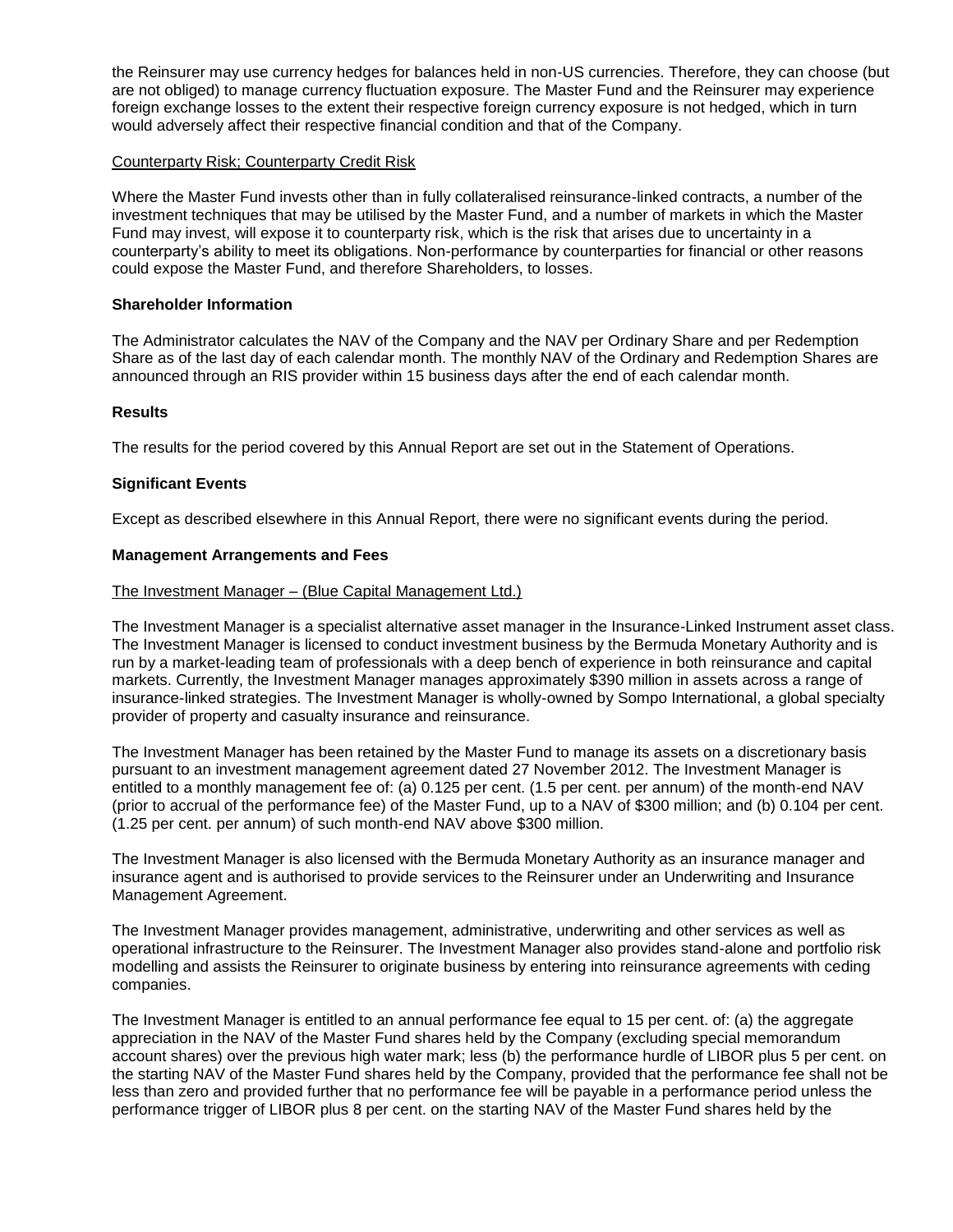Company during the performance period has been reached.

The Company does not expect to pay the Investment Manager a performance fee during the 2018 and 2019 fiscal years due to the significant losses during 2017.

#### The Reinsurer – (Blue Water Re Ltd.)

The Reinsurer is an exempted company incorporated on 18 November 2011 with limited liability under the laws of Bermuda that is licensed by the Bermuda Monetary Authority as a special purpose insurer with an underwriting plan focused on fully collateralised reinsurance protection of the property catastrophe insurance and reinsurance markets.

The Master Fund invests in the Reinsurer by way of subscription for a separate series of non-voting redeemable preference shares of the Reinsurer linked to each reinsurance contract entered into by the Reinsurer per loss occurrence period or exposure period, as applicable. For each fully collateralised reinsurance-linked contract identified by the Investment Manager in accordance with the investment policy, the Master Fund invests the necessary collateral in redeemable preference shares of the Reinsurer. The Reinsurer then pledges this collateral to secure its obligations under the relevant contract to the ceding company. Net premiums received from ceding companies may be used to make further investments or to pay distributions to the Master Fund, as appropriate.

#### The Administrator – (SS&C Fund Services (Bermuda) Ltd.)

The Company and the Master Fund have each appointed SS&C Fund Services (Bermuda) Ltd. as its administrator. The Administrator has been retained by the Company and the Master Fund to calculate their respective NAVs and to provide certain other administrative services.

#### **Directors' Interests**

The Directors all served during the period under review.

Beginning in June 2016, each of the Directors is required to purchase at least \$5,000 worth of the Company's Ordinary Shares in the secondary market per year. The table below sets forth the Directors' Ordinary Share ownership as of 31 December 2017:

|                    | <b>Number of Ordinary Shares Owned</b> |
|--------------------|----------------------------------------|
| John R. Weale      | 39.850                                 |
| Gregory D. Haycock | 10.000                                 |
| George Cubbon      | 10.000                                 |
| Total              | 59.850                                 |

#### **Substantial Interests**

As the Ordinary Shares have been admitted to trading on the SFS, the Company is required to comply with the Disclosure and Transparency Rules ("DTRs"), which are now contained in the FCA's handbook. Pursuant to the DTRs, Shareholders are required to notify the Company and the FCA when their holdings exceed, reach or fall below certain prescribed thresholds. The Company must then disseminate this information to the wider market.

#### **Corporate Governance**

#### Introduction

The Board strives to create a transparent corporate governance culture that meets the relevant listing requirements and provides fair and informative disclosures for investors.

#### Bermuda Regulatory Environment

Bermuda has no specific corporate governance regime applicable to the Company; but, in recognition of the importance of sound corporate governance, the Company has joined the Association of Investment Companies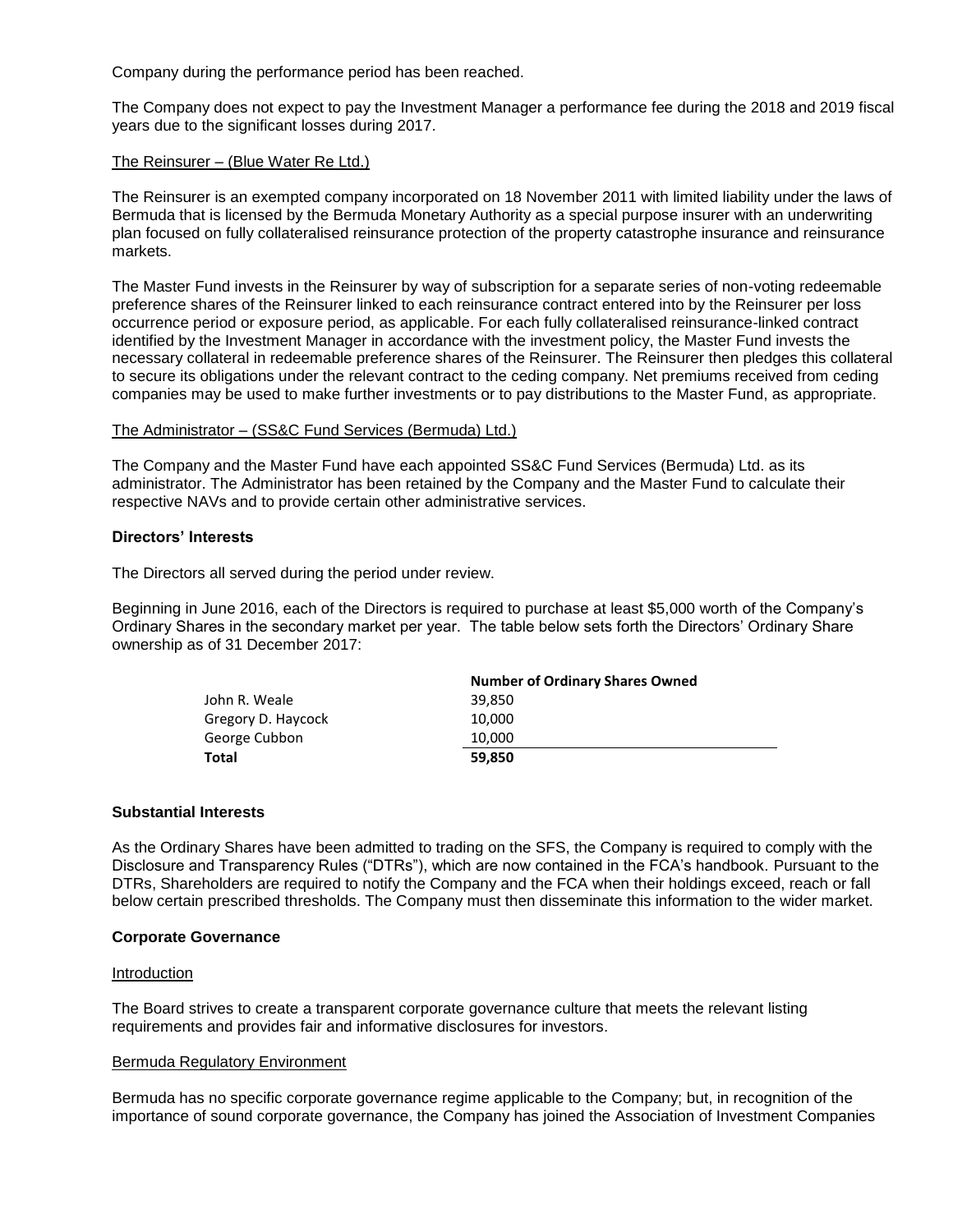(the "AIC"). Furthermore, the Board endorses and has adopted the AIC Code of Corporate Governance (the "AIC Code"). The Company has carefully considered the principles and recommendations of the AIC Code and has elected to follow the AIC's Corporate Governance Guide for Investment Companies (the "AIC Guide").

The AIC Code of Corporate Governance "A framework of best practice for member companies" was issued in July 2016, and it is publicly available on the AIC website. On 14 July 2016, the Financial Reporting Council provided the AIC with an endorsement letter to cover the July 2016 edition of the AIC Code. The endorsement confirms that by following the AIC Code investment company boards should fully meet their obligations in relation to the UK Corporate Governance Code.

## AIC and UK Corporate Governance Code Compliance

Management has undertaken a review of the corporate governance principles of the Board of the Company. The Directors confirm that during the period for the accounting year ended 31 December 2017, the Company has complied with the recommendations of the AIC Code and the relevant provisions of the UK Corporate Governance Code, except as follows: (a) there was no chief executive position within the Company which is not in accordance with A.2.1 of the UK Corporate Governance Code but is not relevant to the Company as the Company does not have and does not intend to have employees or executive directors; (b) the Company did not establish a separate remuneration or nomination committee which is not in accordance with D.2.1 and B.2.1, respectively, of the UK Corporate Governance Code but is not relevant to the Company as the Company does not have and does not intend to have employees or executive directors; and (c) the Company did not have a senior independent director which is not in accordance with A.4.1 of the UK Corporate Governance Code, but it is not relevant to the Company or its Board because the Board is composed of only three directors, each of whom are independent.

## The Board

The Board consists of three non-executive Directors, each of whom is independent of the Investment Manager in accordance with Principle 2 of the AIC Code. The Board has determined that each non-executive Director met the independence criteria set forth in Principle 1 of the AIC Code upon appointment and has continued to meet this condition throughout his term of service. Moreover, no Director has a service contract with the Company.

Messrs. Weale and Haycock have served as non-executive Directors since the Company's launch. Mr. Cubbon was appointed as a non-executive Director in July 2015 to fill a vacancy caused by the resignation of Neil W. McConachie who resigned to pursue other interests. When considering director nominees, the Board considers whether an individual has significant accomplishments in his or her chosen field, whether he or she has experience with a high degree of responsibility and whether he or she is able and willing to commit the appropriate time for preparing and participating in matters relating to his or her role as a director of the Company.

The Company's Bye-laws provide that one third of the Directors retire by rotation each year. This year, however, as in each prior year, each Director has retired and offered himself for re-election at the annual general meeting.

The Directors stay fully informed of the business affairs and internal investment and financial controls of the Company. All matters relevant to the Company's business are brought to the attention of the Board, which also has access to independent professional advice at the expense of the Company. The Directors' terms of appointment are available at the Investment Manager's office for review by Shareholders.

Each year, the Board performs a formal performance appraisal of itself and its individual Directors. In view of the Company's non-executive, independent nature and size, the Board considers it inappropriate for there to be a separate committee to perform this appraisal, as envisaged by the AIC Code.

In addition to reviewing the performance, independence and tenure of its individual Directors, the Board also considers its overall composition, diversity and balance as well as the adequacy and continuity of itself and its committees.

Presently, the Board is satisfied that all Directors continue to discharge their duties effectively and contribute to the work of the Board and its committees.

In considering its composition, the Board strives to achieve a balance of skills, experience, length of service and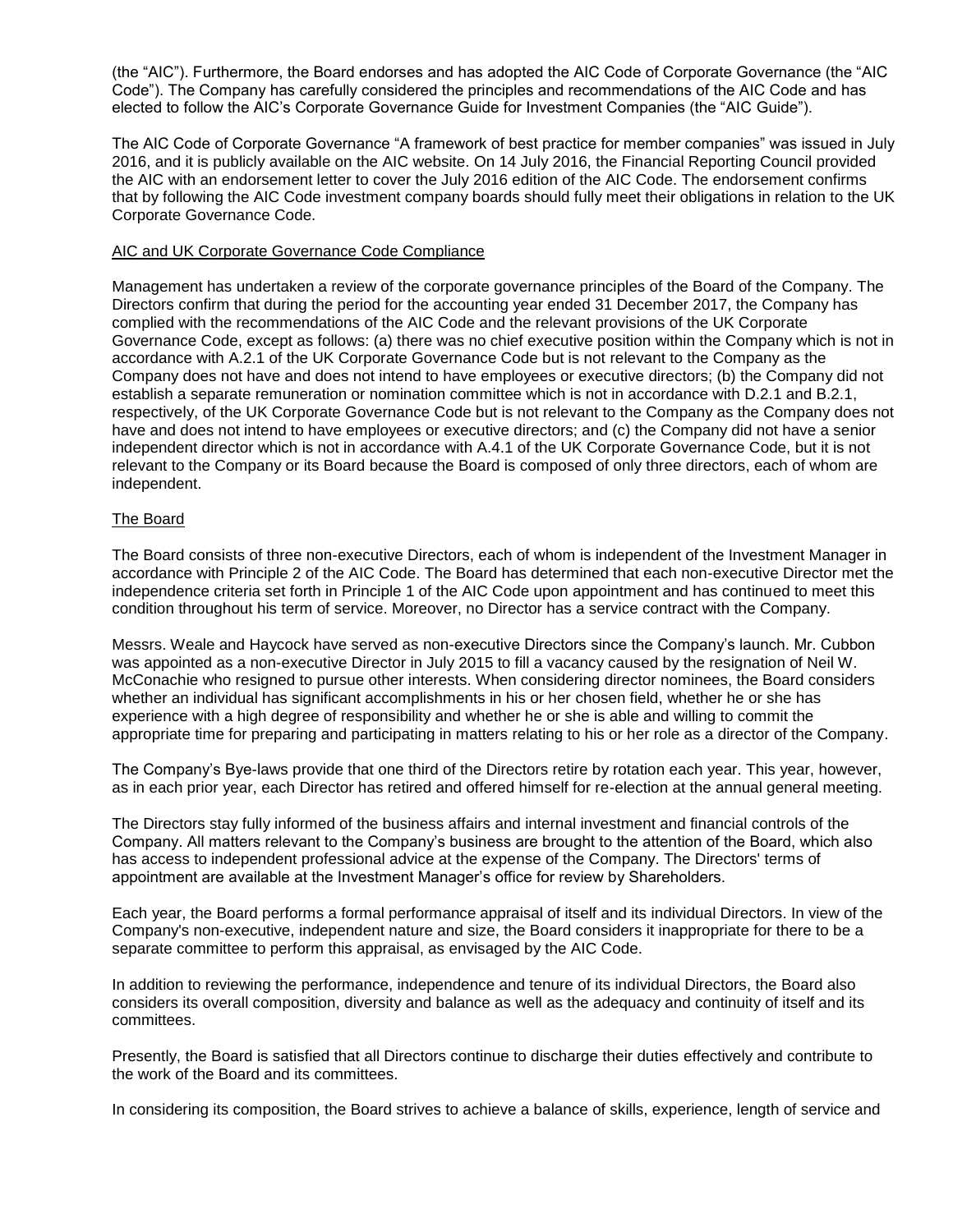knowledge of the Company with the ultimate goal of creating value for investors while meeting a high standard of corporate governance. Given the Company's limited operating history and the considerable experience and expertise brought to bear by each Director, the Board has determined it to be in the best interest of the Shareholders to maintain the continuity of the Directors.

Accordingly, the Board recommends the election of each of the Directors whose supporting biographies appear elsewhere in this Annual Report. A full list of other public company directorships for each Director is disclosed in the Annual Report.

The Board holds regular meetings four times a year, at a minimum, and maintains ongoing communications with the Investment Manager and the Company's other service providers. During the year ended 31 December 2017, the Board held six formal Board meetings and three Audit Committee meetings.

The table below sets out the attendance record of the Directors.

|                            | <b>Board</b> | Audit |
|----------------------------|--------------|-------|
| <b>Number of Meetings:</b> | 6            | 3     |
| <b>Meetings Attended:</b>  |              |       |
| John R. Weale              | 6            | 3     |
| Gregory D. Haycock         | 6            | 3     |
| George Cubbon              | 6            | 3     |

Notices and agendas, and any other materials that are deemed necessary or useful, are circulated to the Board prior to each meeting so that the Directors have sufficient time to review the items to be addressed at the meeting. Directors may also request the addition to the agenda of any items they deem appropriate for Board consideration. Regular Board meetings primarily focus on the Company's investment performance, risk management, asset allocation, compliance, investor relations and any other matters the Board considers appropriate for review. If a Director has any potential or actual conflicts of interest, he must disclose such conflict prior to each Board meeting.

## Directors' Authorities

The Directors have adopted a set of authorities reserved to the Board in accordance with Principle 16 of the AIC Code, which provide a non-exclusive list of the principal areas in which the Board reserves approval over activities or transactions by the Company. The principal authorities reserved to the Board include the following:

- design and maintenance of investment objectives, restrictions and policies;
- appointment, oversight and delegation of authorities to Committees of the Board;
- establishment of limits of authority of management relating to monetary expenditures and approval all expenditures exceeding such limits;
- declaration of all Shareholder dividends;
- review and approval of all borrowing by the Company;
- recommendation and approval of the compensation of Directors;
- oversight over all aspects of Company's risk management function, including the definition of the Company's risk appetite and design of the Company's risk management process; and
- any other matters having a material effect on the Company.

## Manager's Authorities

The Investment Manager has been retained by the Master Fund to manage its assets on a discretionary basis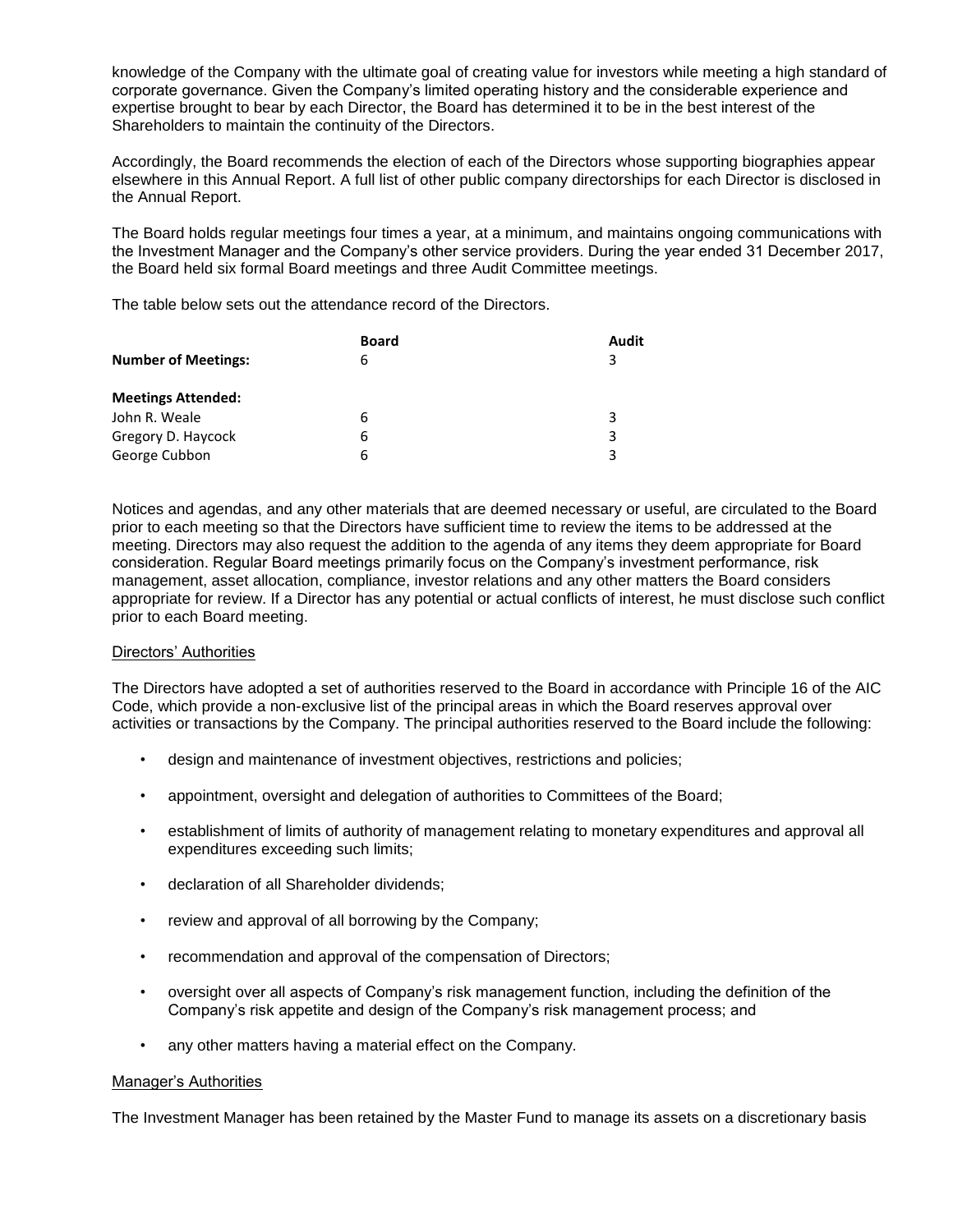pursuant to an investment management agreement dated 27 November 2012.

The Investment Manager provides management, administrative, underwriting and other services as well as operational infrastructure to the Reinsurer. The Investment Manager also provides stand-alone and portfolio risk modelling and assists the Reinsurer to originate business by entering into reinsurance agreements with ceding companies.

#### Management, Remuneration and Audit Committees

The Company generally complies with the recommendations of the AIC Code and the relevant provisions of the UK Corporate Governance Code.

In view of the Company's non-executive and independent composition, the Board considers it unnecessary for there to be a Management or Remuneration Committee as anticipated by the AIC Code. Further, the Company does not, and does not intend to, have employees or executive directors. Accordingly, the Board as a whole fulfils the functions of the Management and Remuneration Committees.

Each year, the Board undertakes an assessment of the Investment Manager's performance. In evaluating the Investment Manager, the Board considers the Company's performance, Shareholder feedback, management reporting and communication, risk management, and the Investment Manager's interactions with the Board and the Shareholders. Based on this assessment, the Board remains pleased with the Investment Manager's performance and it believes it is in the best interests of the Company and its Shareholders to retain the services of the Investment Manager. The Board reviews each of its service providers on an ongoing basis.

#### Audit Committee

In accordance with the AIC Code, the Company has established an Audit Committee, which comprises all three of the Company's Directors. Mr. Haycock serves as Chairman of the Audit Committee. As discussed above, all of the Company's Directors are independent, and the Board considers it appropriate for all three Directors to serve on the Audit Committee given the Board's small size.

The terms of reference of the Audit Committee, which are available from the Company Secretary upon request, provide that it will meet at least two times per year at appropriate times in the reporting and audit cycle and otherwise as required. The Audit Committee's principal duties are to consider among other things: (a) annual and interim financial statements; (b) auditor reports; and (c) terms of appointment and remuneration for the auditors (including overseeing the independence of the external auditors particularly as it relates to the provision of nonaudit services).

The Audit Committee pays particular attention to the qualifications, expertise and resources of the external auditor, as well as the effectiveness of the audit process.

Where the external auditor is to provide non-audit services to the Company, the Audit Committee fully considers the implications of the provision of those services on the independence of the external auditor prior to undertaking any such engagement. If such non-audit services are provided, the Audit Committee reviews the services to ensure the preservation of the external auditor's independence.

In accordance with its terms of reference, the Audit Committee has reviewed the Annual Report, including the audited financial statements for the year ended 31 December 2017, in detail and considered all matters brought to the attention of the Board during the accounting period. The Audit Committee has subsequently determined that the Annual Report and the financial statements fairly represent the status of the Company's affairs.

#### Internal Controls

The Board bears ultimate responsibility for the Company's system of internal control. While the Company does not have its own employees to undertake an internal audit function, the Company has utilised Sompo International's internal audit department to perform reviews of certain components of its internal control framework. Further, the terms of reference of the Audit Committee provide that the Board will perform the following functions relating to internal audit in addition to its functions associated with management and remuneration: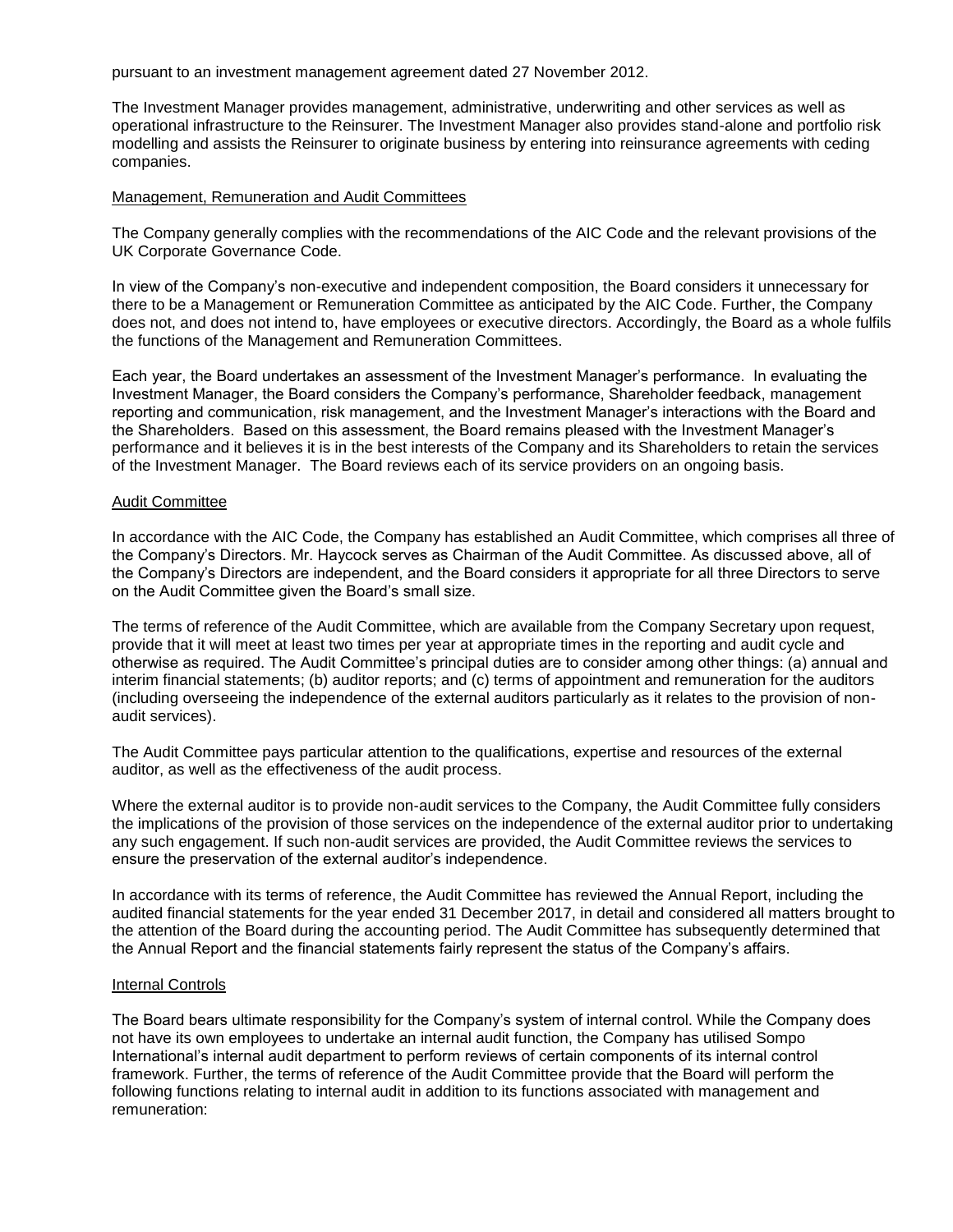- rigorous selection process for key service providers;
- regular physical board meetings and ad hoc board meetings as required;
- receipt and consideration of quarterly (or more frequent if necessary) reporting from each of the Company's key service providers;
- receipt and consideration of quarterly reports from the Company's Administrator;
- establishment of committees of the Board (if any):
- ensure existence of dual signatories in respect of the Company's bank accounts;
- annual reviews of all key service providers;
- annual review of the Company's and the Administrator's systems of internal controls;
- quarterly review of management accounts; and
- quarterly review of reporting against budget.

The Board has reviewed the effectiveness of the Company's risk management and internal control systems and is satisfied at this time that these systems are appropriate to safeguard Shareholders' investments and the Company's assets.

## Corporate Responsibility

In accordance with Principle 20 of the AIC Code, the Board takes responsibility for, and is kept aware of, all relevant communications with Shareholders. The Company relies upon its service providers to perform its operations, and it maintains an open line of communication with those providers to address the ongoing concerns of Shareholders. In addition, the Company may also address the concerns of its investors through direct discussions with Shareholders.

## Relations with Shareholders

The Company maintains regular communications with institutional Shareholders through its Investment Manager, and the Board is kept aware of the feedback received from such investors. Board members are also available to respond to Shareholder questions at the annual general meeting, and Shareholders may request meetings with Directors or communicate with the Board directly by contacting the Company Secretary.

Furthermore, in accordance with Principle 19 of the AIC Code, the Board monitors the Shareholder profile of the Company on a regular basis.

The Board encourages all Shareholders to attend and participate in the annual general meeting, at which the key issues affecting the Company will be addressed. The notice of the Company's 2018 annual general meeting, together with a summary of the resolutions to be proposed at the meeting, contained in this Annual Report, sets out the business of the upcoming annual general meeting including the resolutions to be voted upon. The Company announces meeting results as soon as practicable after they are determined.

## Going Concern Status

In accordance with the Financial Reporting Council's guidance on going concern and liquidity risk issued in October 2009, the Board of Directors has reviewed the Company's ability to continue as a going concern.

The Company's assets consist of cash and a diverse portfolio of fully collateralised reinsurance-linked contracts (held indirectly through investments in preference shares of the Reinsurer) and other Insurance-Linked Instruments. The Company provided a market update on its portfolio following its January 2018 reinsurance renewals, which can be found at www.bcai.bm. The Board has considered the Company's assets and reviewed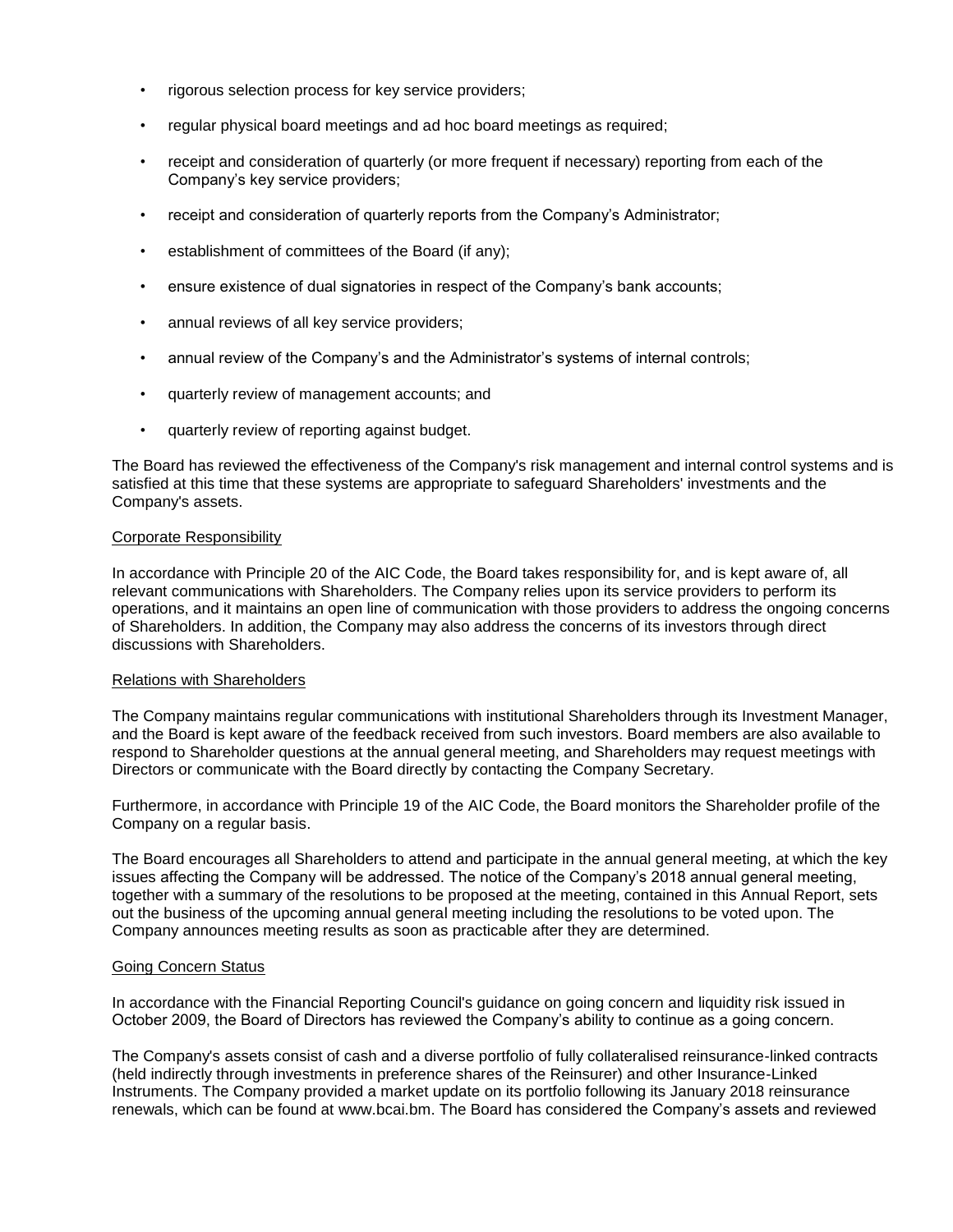forecasts and has determined that the Company has sufficient financial resources to continue as a going concern. Accordingly, the Directors have adopted the going concern basis in preparing the financial statements for the year ended 31 December 2017.

#### Disclosure of Information to Auditors

The Directors have determined that, to their knowledge, there is no relevant audit information unknown to the Company's external auditor. Furthermore, each Director has taken adequate and appropriate steps to make himself aware of any relevant information and to convey such information to the Company's external auditor.

### **Auditors**

The Company's Audit Committee appoints and annually evaluates the performance of the Company's independent auditor and provides assistance to the members of the Board in fulfilling their oversight functions of the financial reporting practices. The Company's current independent registered public accounting firm is Ernst & Young Ltd. Ernst & Young Ltd. has been the Company's independent registered public accounting firm since July 2015 and the Audit Committee has selected Ernst & Young Ltd. to be the Company's independent registered public accounting firm for 2018.

A resolution to re-appoint Ernst & Young Ltd. as the Company's independent auditor for 2018 and to authorise the Board, acting by the Company's Audit Committee, to set their remuneration will be proposed at the forthcoming annual general meeting.

#### Viability Statement

As detailed above, the Directors have conducted an assessment of the principal risks facing the Company and believe that the Company is well placed to manage these risks. Therefore, in accordance with Principle 21 of the AIC Code, the Directors confirm that they have a reasonable expectation that the Company will continue in operation and meet its liabilities as they fall due for the next four years.

The following factors were considered in determining the four year viability period:

- the Company operates within the property catastrophe reinsurance market which has matured steadily over the past several years, with greater participation by a wider and more knowledgeable investor base and increasing acceptance of third party capital by cedants;
- the Company's investment policy which imposes restrictions on the types of investments and the amount of risk that may be taken;
- the Company's projected financial performance over the four year viability period; and
- the Investment Manager's performance and its relationship with Sompo International.

After considering the above, the Directors believe that a four year viability period is the most appropriate to ensure that its projections are reasonable and that the Company can conduct a reasonable identification and assessment of its principal risks.

By order of the Board,

29 March 2018

Chairman Director Director

**John R. Weale Gregory D. Haycock George Cubbon**

## **Statement of Directors' Responsibilities in Respect of the Financial Statements**

The Directors are responsible for preparing the Directors' Report and the financial statements in accordance with the applicable law and regulations.

The Directors consider that this Annual Report and the financial statements, taken as a whole, are fair, balanced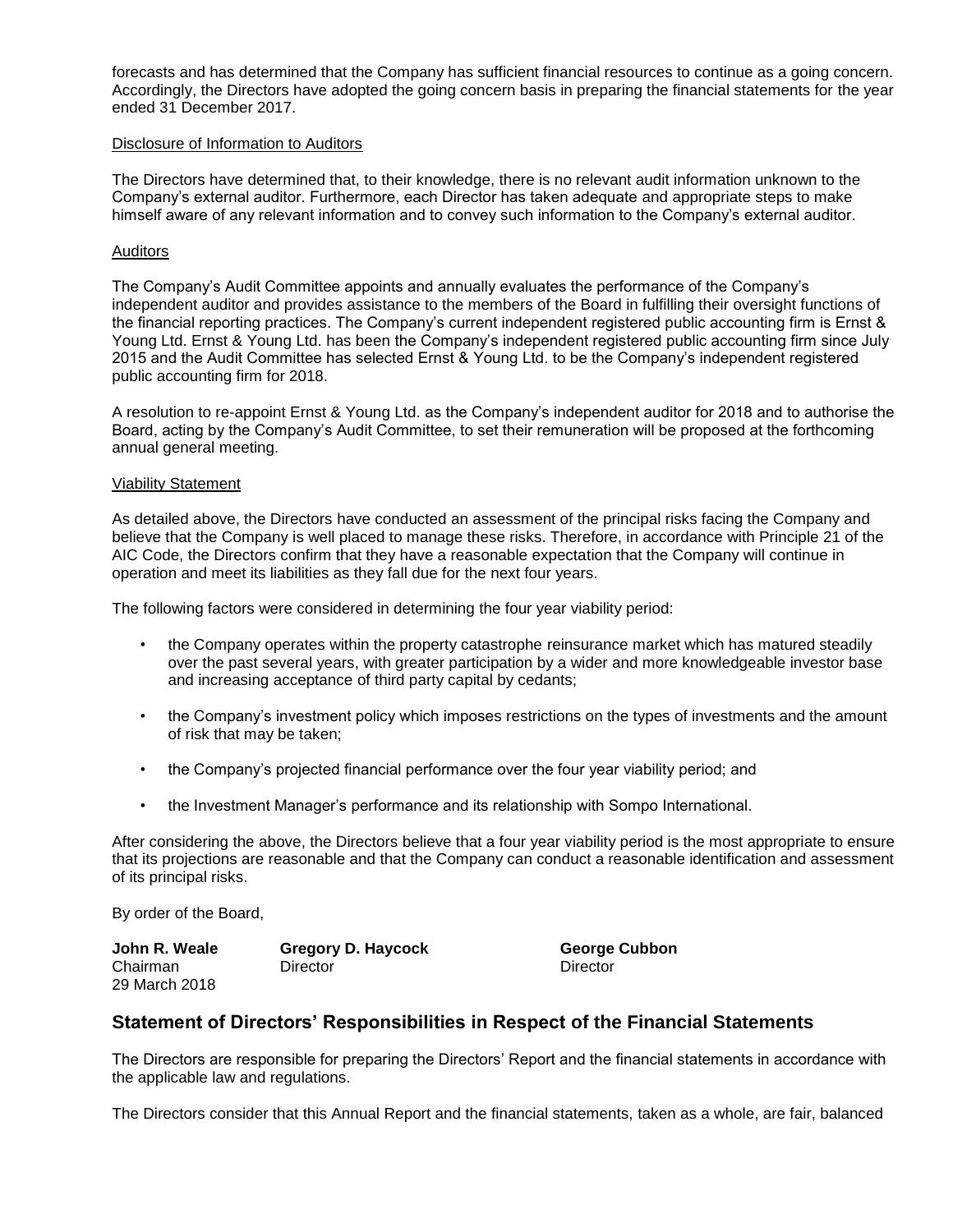and understandable and provide the information necessary for the Shareholders to assess the Company's position and performance, business model and strategy.

Company law requires the Directors to prepare financial statements for each financial year. Under that law the Board has elected to prepare the financial statements in accordance with accounting principles generally accepted in the US ("US GAAP").

The financial statements are required by law to give a true and fair view of the state of affairs of the Company and of the profit or loss of the Company for that period.

In preparing these financial statements, the Directors are required to:

- select suitable accounting policies and then apply them consistently;
- make judgments and estimates that are reasonable and prudent; and
- state whether applicable accounting standards have been followed, subject to any material departures disclosed and explained in the financial statements.

The Directors are responsible for keeping proper accounting records which disclose with reasonable accuracy at any time the financial position of the Company and to enable them to ensure that the financial statements comply with the Bermuda Companies Act 1981, as amended. The Board is also responsible for safeguarding the assets of the Company and taking all reasonably available steps to prevent and detect fraud and other irregularities.

#### **Directors' Responsibility Statement**

In accordance with Chapter 4 of the Disclosure and Transparency Rules, the Directors confirm that, to the best of their knowledge and belief, they have complied with the above requirements in preparing the financial statements and that:

- the Chairman's Statement, the Investment Manager's Report and the Directors' Report include a fair review of the development and performance of the business and the position of the Company together with a description of the principal risks and uncertainties that the Company faces; and
- the financial statements, prepared in accordance with US GAAP, give a true and fair view of the assets, liabilities, financial position and profit of the Company.

Signed on behalf of the Board by:

| John R. Weale             | <b>Gregory D. Haycock</b> | <b>George Cubbon</b> |
|---------------------------|---------------------------|----------------------|
| Chairman<br>29 March 2018 | Director                  | Director             |

# **Blue Capital Alternative Income Fund Limited**

(Incorporated in Bermuda) Audited Financial Statements 31 December 2017 (expressed in thousands of U.S. dollars)

# **Report of Independent Auditors**

The Board of Directors Blue Capital Alternative Income Fund Limited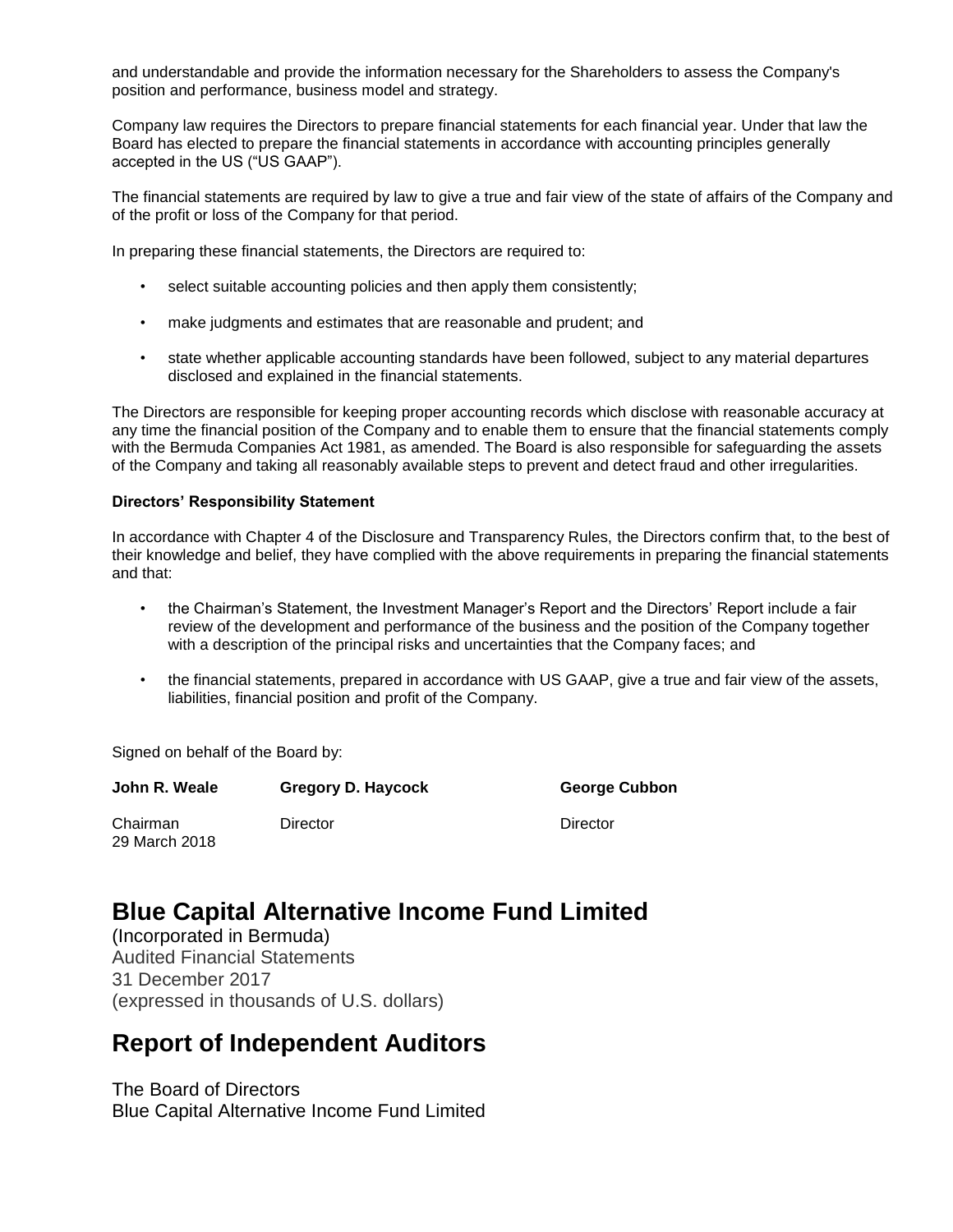We have audited the accompanying financial statements of Blue Capital Alternative Income Fund Limited (the "Company", formerly Blue Capital Global Reinsurance Fund Limited), which comprise the statements of assets and liabilities as of December 31, 2017 and 2016, and the related statements of operations, changes in net assets and cash flows for the years then ended, and the related notes to the financial statements.

### **Management's Responsibility for the Financial Statements**

Management is responsible for the preparation and fair presentation of these financial statements in conformity with U.S. generally accepted accounting principles; this includes the design, implementation and maintenance of internal control relevant to the preparation and fair presentation of financial statements that are free of material misstatement, whether due to fraud or error.

### **Auditor's Responsibility**

Our responsibility is to express an opinion on these financial statements based on our audits. We conducted our audits in accordance with auditing standards generally accepted in the United States. Those standards require that we plan and perform the audit to obtain reasonable assurance about whether the financial statements are free of material misstatement.

An audit involves performing procedures to obtain audit evidence about the amounts and disclosures in the financial statements. The procedures selected depend on the auditor's judgment, including the assessment of the risks of material misstatement of the financial statements, whether due to fraud or error. In making those risk assessments, the auditor considers internal control relevant to the entity's preparation and fair presentation of the financial statements in order to design audit procedures that are appropriate in the circumstances, but not for the purpose of expressing an opinion on the effectiveness of the entity's internal control. Accordingly, we express no such opinion. An audit also includes evaluating the appropriateness of accounting policies used and the reasonableness of significant accounting estimates made by management, as well as evaluating the overall presentation of the financial statements.

We believe that the audit evidence we have obtained is sufficient and appropriate to provide a basis for our audit opinion.

#### **Opinion**

In our opinion, the financial statements referred to above present fairly, in all material respects, the financial position of Blue Capital Alternative Income Fund Limited at December 31, 2017 and 2016, and the results of its operations, changes in its net assets and its cash flows for the years then ended in conformity with U.S. generally accepted accounting principles.

/s/ Ernst & Young Ltd. Hamilton, Bermuda March 28, 2018

# **Blue Capital Alternative Income Fund Limited**

Statements of Assets and Liabilities

(expressed in thousands of U.S. dollars, except shares and per share amounts)

Audited Financial Statements **31 December 2017** (expressed in thousands of U.S. dollars)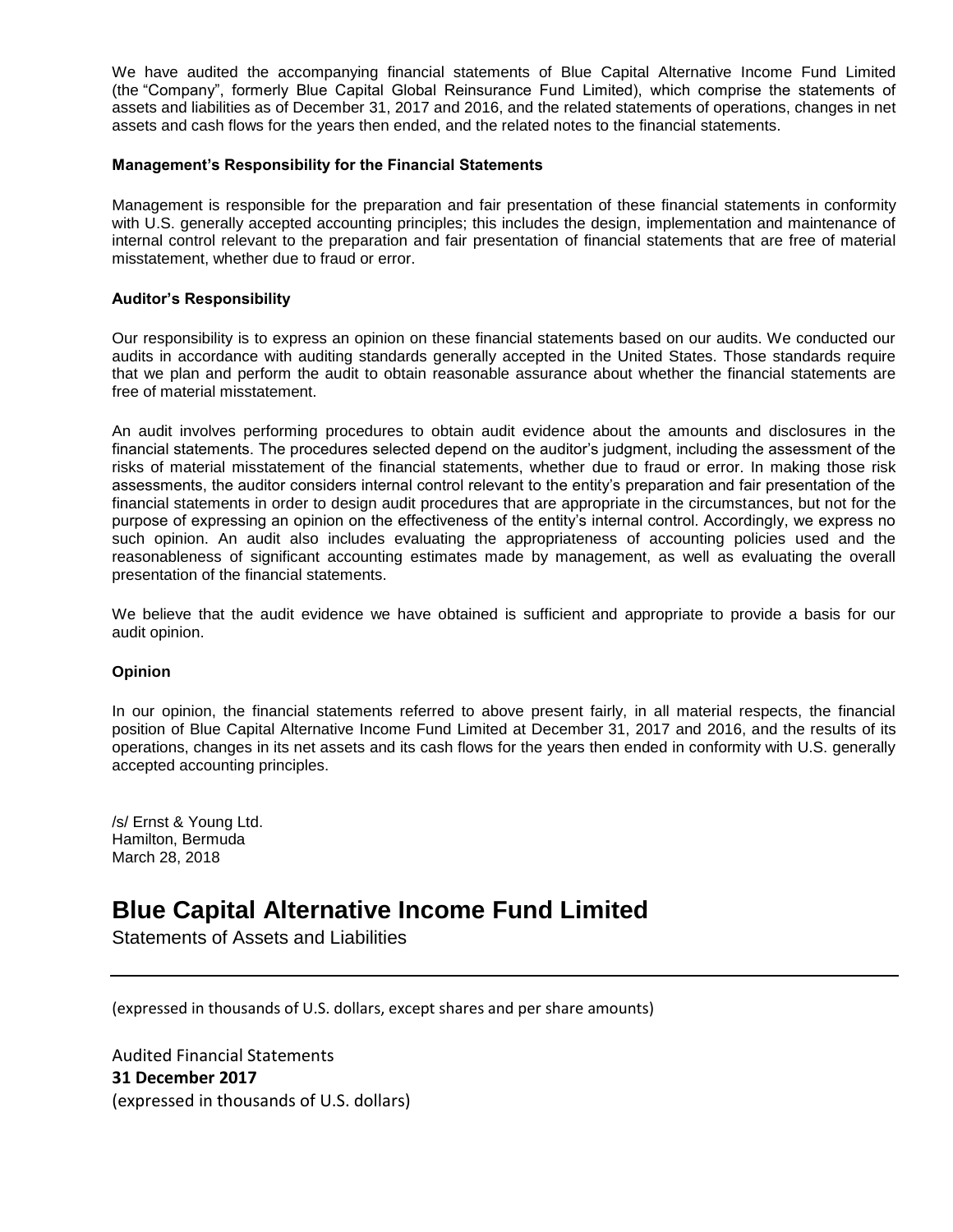|                                             |             | 31 December |  |  |
|---------------------------------------------|-------------|-------------|--|--|
|                                             | 2017        | 2016        |  |  |
| <b>Assets</b>                               |             |             |  |  |
| Investment in the Master Fund at fair value |             |             |  |  |
| (cost - \$129,371 ; 2016 cost - \$155,467)  | 136,994     | 221,283     |  |  |
| Cash and cash equivalents                   | 2,339       | 5,482       |  |  |
| Amounts due from Master Fund                | 920         |             |  |  |
| Other assets                                | 187         | 158         |  |  |
| <b>Total assets</b>                         | 140,440     | 226,923     |  |  |
| <b>Liabilities</b>                          |             |             |  |  |
| Redemptions payable                         | 985         |             |  |  |
| Accrued expenses and other liabilities      | 158         | 64          |  |  |
| <b>Total liabilities</b>                    | 1,143       | 64          |  |  |
| <b>Net assets</b>                           | 139,297     | 226,859     |  |  |
| <b>Ordinary Shares in issue</b>             | 175,448,523 | 178,698,523 |  |  |
|                                             |             |             |  |  |
| Net asset value per Ordinary Share          | 0.7939      | 1.1434      |  |  |
| <b>Redemption Shares in issue</b>           |             | 19,855,391  |  |  |
| Net asset value per Redemption Share        |             | 1.1351      |  |  |
|                                             |             |             |  |  |

See accompanying notes to Financial Statements and attached Financial Statements of Blue Water Master Fund Ltd. – Blue Capital Global Reinsurance SA-I

# **Blue Capital Alternative Income Fund Limited**

Statements of Operations

(expressed in thousands of U.S. dollars)

|                                                                                   | Year ended 31 December |          |  |
|-----------------------------------------------------------------------------------|------------------------|----------|--|
|                                                                                   | 2017                   | 2016     |  |
| Net investment loss allocated from Master Fund                                    | (3,039)                | (4, 267) |  |
| <b>Expenses</b>                                                                   |                        |          |  |
| Professional fees                                                                 | (746)                  | (895)    |  |
| Other fees                                                                        | (84)                   | (93)     |  |
| Administration fees                                                               | (70)                   | (69)     |  |
| Total expenses                                                                    | (900)                  | (1,057)  |  |
| <b>Net investment loss</b>                                                        | (3,939)                | (5, 324) |  |
| Realised and unrealised gain/(loss) on investments<br>allocated from Master Fund: |                        |          |  |
| Net realised gain on investments in securities                                    | 22,567                 | 29,182   |  |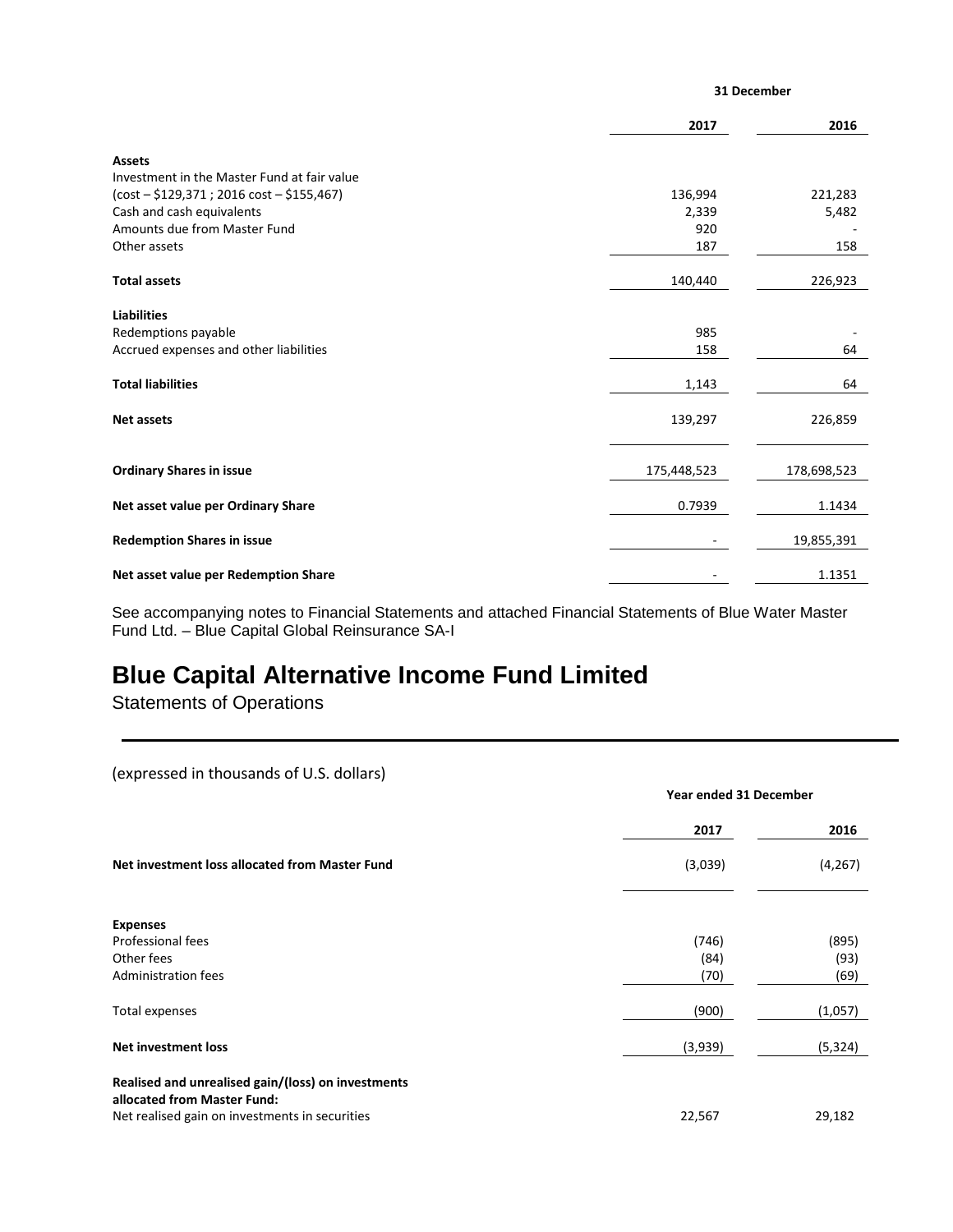| Net change in unrealised depreciation on             |           |         |
|------------------------------------------------------|-----------|---------|
| investments in securities                            | (65, 897) | (6,662) |
|                                                      |           |         |
|                                                      | (43, 330) | 22,520  |
|                                                      |           |         |
| Net (decrease) increase in net assets resulting from |           |         |
| operations                                           | (47, 269) | 17,196  |
|                                                      |           |         |

See accompanying notes to Financial Statements and attached Financial Statements of Blue Water Master Fund Ltd. – Blue Capital Global Reinsurance SA-I

# **Blue Capital Alternative Income Fund Limited**

Statements of Changes in Net Assets

## (expressed in thousands of U.S. dollars)

|                                                                | <b>Year ended 31 December</b> |           |
|----------------------------------------------------------------|-------------------------------|-----------|
|                                                                | 2017                          | 2016      |
| Increase in net assets                                         |                               |           |
| From operations                                                |                               |           |
| Net investment loss                                            | (3,939)                       | (5, 324)  |
| Net realised gain on investments in securities                 | 22,567                        | 29,182    |
| Net change in unrealised depreciation on                       |                               |           |
| investments in securities                                      | (65, 897)                     | (6,662)   |
| Net (decrease) increase in net assets resulting from           |                               |           |
| operations                                                     | (47, 269)                     | 17,196    |
| From capital transactions                                      |                               |           |
| Ordinary share repurchases                                     | (3, 387)                      | (555)     |
| Redemption share repurchases                                   | (22, 246)                     |           |
| Dividends declared                                             | (14, 660)                     | (13, 118) |
| Net decrease in net assets resulting from capital transactions | (40, 293)                     | (13, 673) |
| (Decrease) increase in net assets                              | (87, 562)                     | 3,523     |
| Net assets - Beginning of year                                 | 226,859                       | 223,336   |
| Net assets $-$ End of year                                     | 139,297                       | 226,859   |

See accompanying notes to Financial Statements and attached Financial Statements of Blue Water Master Fund Ltd. – Blue Capital Global Reinsurance SA-I

# **Blue Capital Alternative Income Fund Limited**

Statements of Cash Flows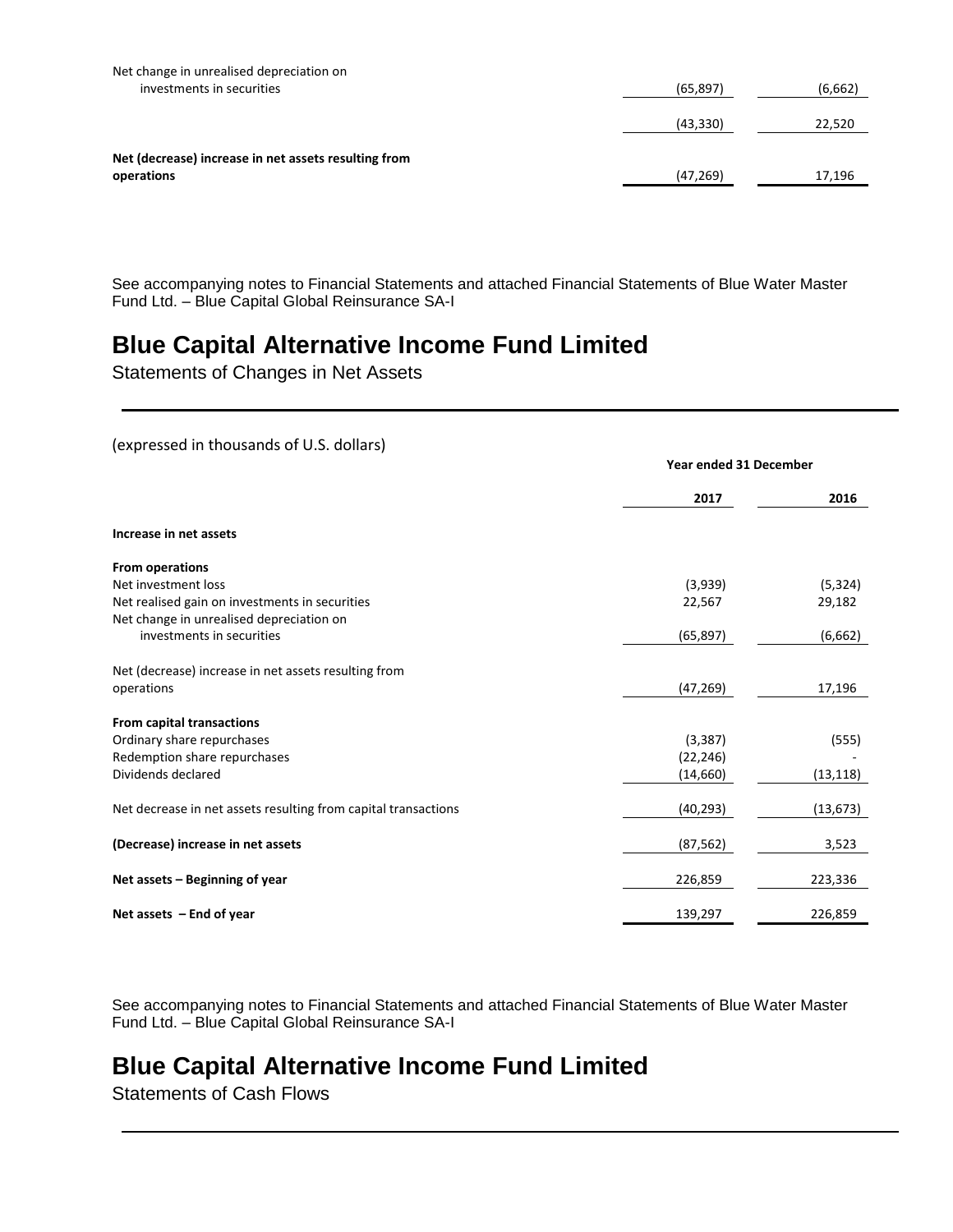## (expressed in thousands of U.S. dollars)

#### **Year ended 31 December**

|                                                                                | 2017      | 2016      |
|--------------------------------------------------------------------------------|-----------|-----------|
| Cash flows from operating activities                                           |           |           |
| Net (decrease) increase in net assets resulting from operations                | (47, 269) | 17,196    |
| Adjustments to reconcile to net cash provided by (used in)                     |           |           |
| operations:                                                                    |           |           |
| Sales / (purchases) of investments in Master Fund and net                      |           |           |
| investment loss, net realised gain and net change in                           |           |           |
| unrealised appreciation/depreciation on investments                            |           |           |
| in securities allocated from Master Fund                                       | 83,369    | 7,997     |
| Net change in other assets and liabilities:                                    |           |           |
| (Increase) / decrease in other assets                                          | (29)      | 16        |
| Increase / (decrease) in accrued expenses and                                  |           |           |
| other liabilities                                                              | 94        | (70)      |
| Net cash provided by (used in) operating activities                            | 36,165    | 25,139    |
| Cash flows from financing activities                                           |           |           |
| Repayments to credit facility                                                  |           | (6,000)   |
| Share repurchases                                                              | (24, 648) | (555)     |
| Dividends paid                                                                 | (14,660)  | (13, 118) |
| Net cash used in financing activities                                          | (39, 308) | (19, 673) |
| Net (decrease) increase in cash and cash equivalents                           | (3, 143)  | 5,466     |
| Cash and cash equivalents - Beginning of year                                  | 5,482     | 16        |
| Cash and cash equivalents - End of year                                        | 2,339     | 5,482     |
| <b>Non-Cash transactions</b>                                                   |           |           |
| 3,588 Ordinary Shares issued in lieu of cash payments of<br>dividends (Note 7) |           | 4         |

See accompanying notes to Financial Statements and attached Financial Statements of Blue Water Master Fund Ltd. – Blue Capital Global Reinsurance SA-I

# **Blue Capital Alternative Income Fund Limited**

Notes to Financial Statements 31 December 2017

(expressed in thousands of U.S. dollars, except shares and per share amounts)

#### **1. Nature of operations**

Blue Capital Alternative Income Fund Limited (the "Company", formerly Blue Capital Global Reinsurance Fund Limited which was renamed on 23 May 2017) is a closed-ended exempted mutual fund company of unlimited duration incorporated under the laws of Bermuda on 8 October 2012, which commenced operations on 6 December 2012. The Company invests substantially all of its assets through a "master/feeder" structure in Blue Capital Global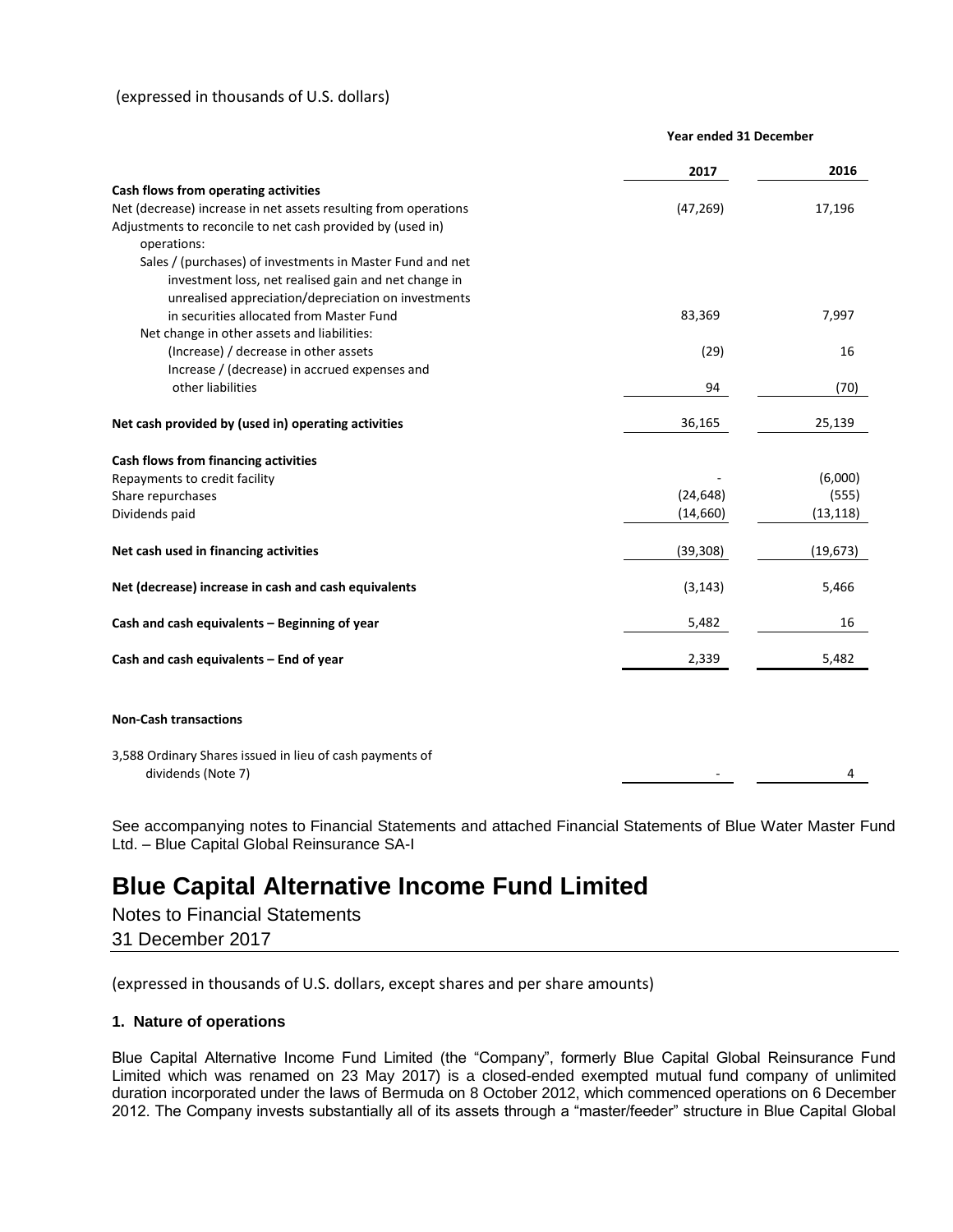Reinsurance SA-I (the "Master Fund"). The Master Fund is a segregated account of Blue Water Master Fund Ltd., a mutual fund company incorporated under the laws of Bermuda on 12 December 2011, and registered as a segregated account company under the Segregated Accounts Company Act 2000. The investment objective of the Company is to generate attractive returns from a sustainable annual dividend yield and longer-term capital growth through its investment in the Master Fund. The Company is the only investor in the Master Fund. The financial statements of the Master Fund, including the condensed schedule of investments, are attached to this report and should be read in conjunction with these financial statements.

The Company's shares are admitted to trading on the Specialist Fund Segment, a market operated by the London Stock Exchange (symbol BCAI LN). The Company's shares are listed on the Bermuda Stock Exchange (symbol BCAI BH).

The investment objective of the Master Fund is to generate attractive returns by investing in a diversified portfolio of fully collateralized reinsurance-linked instruments ("RLI") and other investments carrying exposures to insured catastrophe event risks. The Master Fund invests predominantly in fully collateralized RLIs through non-voting redeemable preference shares issued by Blue Water Re Ltd. (the "Reinsurer") which in turn writes reinsurance contracts with the ceding companies. Each non-voting redeemable preference share of the Reinsurer corresponds to a specific reinsurance contract entered into by the Reinsurer. The Master Fund's investments in other reinsurance-linked investments which carry exposure to insured catastrophe event risks such as industry loss warranties, catastrophe bonds and other reinsurance-linked instruments are made directly by the Master Fund. The manager of the Master Fund is Blue Capital Management Ltd. (the "Investment Manager"). The Investment Manager is licensed in Bermuda to carry on investment business under the Investment Business Act 2003, as amended, and as an agent and manager under the Insurance Act. The Investment Manager is a wholly-owned subsidiary of Sompo International Holdings Ltd. ("Sompo International"), a recognized global specialty provider of property and casualty insurance and reinsurance incorporated in Bermuda.

The Reinsurer is an exempted limited liability company incorporated on 12 December 2011 under the laws of Bermuda and is licensed by the Bermuda Monetary Authority as a special purpose insurer with an underwriting plan focused on fully collateralized reinsurance protection of the property catastrophe insurance and reinsurance market. The Investment Manager also acts as the Reinsurer's insurance manager and insurance agent.

## **2. Summary of significant accounting policies**

The financial statements have been prepared in accordance with accounting principles generally accepted in the United States of America ("US GAAP"). The Company is an investment company and is therefore applying the specialized accounting and reporting requirements of ASC Topic 946, *Financial Services – Investment Companies.*

## *Use of Estimates*

The preparation of financial statements in conformity with generally accepted accounting principles requires the Company to make estimates and assumptions that affect the reported amounts of assets and liabilities and disclosure of contingent assets and liabilities at the date of the financial statements and the reported amounts of revenues and expenses during the year. Actual results could differ from those estimates.

#### *Investment in Master Fund*

The Company records its investment in the Master Fund at fair value, determined as the value of the net assets of the Master Fund. Valuation of investments held by the Master Fund is discussed in the notes to the Master Fund financial statements attached to this report.

#### *Investment transactions*

The Company records its participation in the Master Fund's income, expenses, and realized and change in unrealized gains and losses within the Statements of Operations. The Company records its investment transactions on a trade date basis. Realized gains and losses on disposals of investments are calculated using the first-in, first-out (FIFO) method. In addition, the Company records its own income and expenses on the accrual basis of accounting.

#### *Cash and cash equivalents*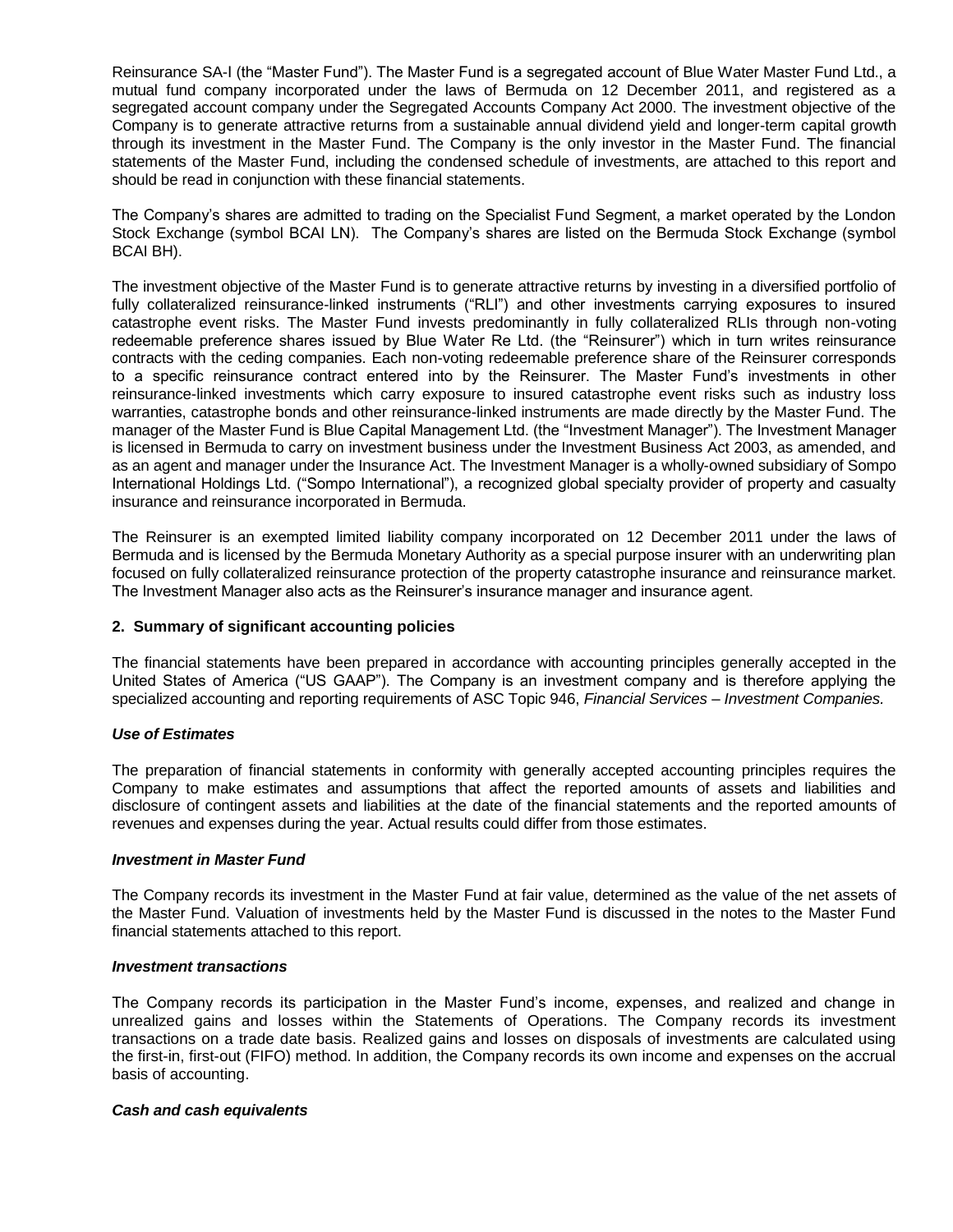Cash and cash equivalents include short-term, highly liquid investments, such as money market funds, that are readily convertible to known amounts of cash and have original maturities of three months or less.

## *Foreign currency*

Assets and liabilities denominated in foreign currencies are translated into U.S. dollars using rates of exchange prevailing at the date of the Statement of Assets and Liabilities. Foreign currency revenue and expense items are translated into U.S. dollars at the rates of exchange in effect at the date when transactions occurred. The resulting exchange gains and losses are reflected in the Statements of Operations.

The Company does not isolate that portion of the results of operations arising from the effect of changes in foreign exchange rates on investments from fluctuations arising from other changes in the fair value of investments held. Such fluctuations are included in net change in unrealized gains from investments in the statements of operations.

#### *Offering costs*

Offering costs are costs directly incurred in connection with the registration and distribution of the Company's shares at each capital raise and are recorded as a reduction in proceeds from the issuance of shares.

#### **3. Administration fees**

SS&C Fund Services (Bermuda) Ltd. (the "Administrator"), a division of SS&C GlobeOp, serves as the administrator for the Company and the Master Fund. The Administrator receives a monthly fee based on the NAV of the Company and the Master Fund, subject to a monthly minimum fee. Administration fees relating to the Master Fund are charged to the Master Fund and flow through to the Company as part of the expenses allocated from the Master Fund in the Statements of Operations.

#### **4. Related party transactions**

As of 31 December 2017, Endurance Specialty Insurance Ltd. ("Endurance Bermuda") owned 28.5% (2016 – 28.0%) of the voting rights of the Ordinary Shares issued by the Company. Endurance Bermuda and the Manager are 100% owned by Sompo International.

#### *Director's Fees*

The Company's Board of Directors has overall management responsibility for the Company. The Company will reimburse all directors for their out-of-pocket expenses and will pay a customary fee, in accordance with reasonable and customary directors' fees. For the year ended 31 December 2017, the directors' fees amounted to \$180 (2016 – \$180), none of which remained payable at year end.

#### *Management fees and performance fees*

Management and performance fees are charged to the Master Fund and flow through to the Company as part of the net investment loss allocated from the Master Fund in the Statements of Operations. For details, investors should refer to Note 7 in the Master Fund financial statements attached to this report.

#### *Issue costs*

Issue costs are those fees, expenses and costs necessary for the establishment of the Company and for the issuance of its shares. Issuance costs include but are not limited to placing agreements fees, legal, accounting, registration, printing, advertising and distribution costs, and costs associated with the creation of depository interests. Each placing agreement sets limits for issuance costs to be borne by the Company. Issuance costs exceeding the limits are paid by the Investment Manager. At 31 December 2017 and 2016, no amount was owed from the Investment Manager in respect to issue costs.

#### **5. Financial instruments**

The Company's investment activities expose it to various types of risk, which are associated with the securities and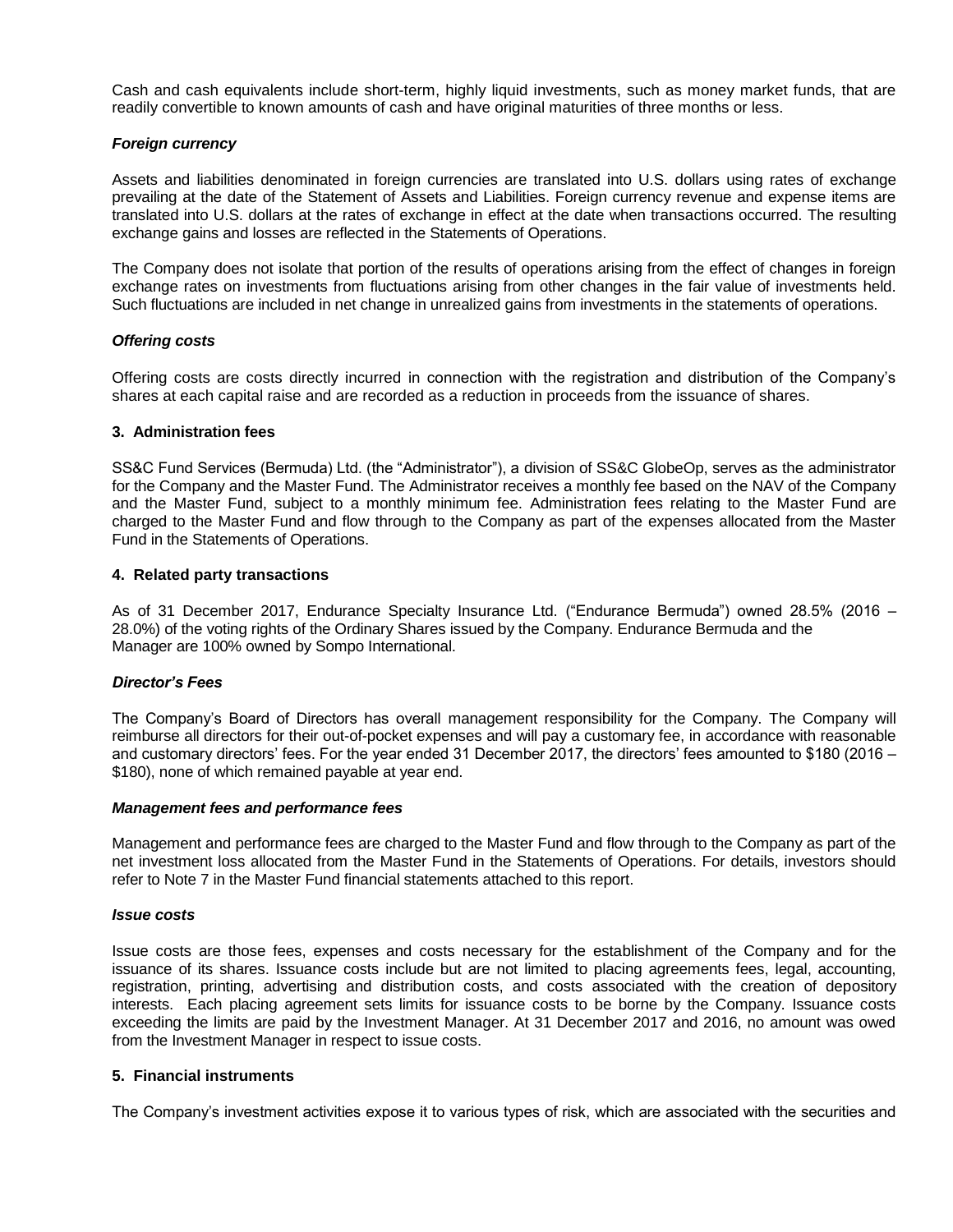markets in which it invests. As the majority of the Company's assets are invested in the Master Fund, they are primarily exposed to the risks faced by the Master Fund. Due to the nature of the "master-feeder" structure, the Company could be materially affected by subscriptions or redemptions in the Master Fund by other feeder funds. However, as the Master Fund was established solely for the Company to invest in, the Company is the only feeder fund of the Master Fund. For a summary of risks, investors should refer to the financial statements of the Master Fund attached to this report.

## **6. Credit agreement**

On 16 May 2016, the Company entered into a credit facility (the "2016 Credit Facility") with Endurance Investment Holdings Ltd. (the "Lender"), a wholly-owned subsidiary of Sompo International. The 2016 Credit Facility provides the Company with an unsecured \$20,000 revolving credit facility for working capital and general corporate purposes and expires on 30 September 2018. The 2016 Credit Facility replaces the 364-day \$20,000 revolving credit facility (the "364-Day Credit Agreement") which expired on 12 May 2016. Borrowings under the 2016 Credit Facility bear interest, set at the time of the borrowing, at a rate equal to the applicable LIBOR rate plus 150 basis points. The 2016 Credit Facility contains covenants that limit the Company's ability, among other things, to grant liens on its assets, sell assets, merge or consolidate, or incur debt. If the Company fails to comply with any these covenants, the Lender could revoke the facility and exercise remedies against the Company. As of December 31, 2017, the Company was in compliance with all of its respective covenants associated with the 2016 Credit Facility. There were no borrowings from the 2016 Credit Facility as of 31 December 2017.

In February 2016, the Company repaid the \$6,000 outstanding under the 364-Day Credit Agreement. During the year, the Company incurred interest expense of nil (2016 - \$42) including customary commitment fees, reflected in Other Fees in the Statement of Operations. Under the 364-Day Credit Agreement, the Company also paid Endurance Specialty Holdings Ltd., in its capacity as the Guarantor, an annual fee of 0.125% of the Commitment Amount for guaranteeing its obligations.

## **7. Capital share transactions**

As at 31 December 2017 and 2016, the Company is authorized to issue up to 990,000,000 Shares of par value \$0.00001 per share.

On 19 January 2017, the Company declared a dividend covering the period 1 July 2016 to 31 December 2016 of \$0.033 per Ordinary Share. On 24 February 2017, a cash dividend of \$5,897 was paid.

On 30 March 2017, the Company declared a dividend covering the period 1 January 2017 to 31 March 2017 of \$0.0165 per Ordinary Share. On 8 May 2017, a cash dividend of \$2,949 was paid.

On 19 July 2017, the Company declared a dividend covering the period 1 April 2017 to 30 June 2017 of \$0.0165 per Ordinary Share. On 24 August 2017, a cash dividend of \$2,919 was paid.

On 18 October 2017, the Company declared a dividend covering the period 1 July 2017 to 30 September 2017 of \$0.0165 per Ordinary Share. On 24 November 2017, a cash dividend of \$2,895 was paid.

On 25 May 2017, the Company announced a share repurchases engagement (the "Engagement"). Share buy-backs under the Engagement were conducted in accordance with the authority granted to the Company at its annual general meeting. During the year ended 31 December 2017, 3,250,000 Ordinary Shares were repurchased and subsequently added to Treasury Shares by the Company.

On 2 September 2016, the Company announced that its Ordinary Shares had traded at an average discount of more than 5% to the Net Asset Value per Ordinary Share calculated over the three month period ended 31 August 2016 which triggered the Board of Directors to offer Shareholders the opportunity to tender Ordinary Shares in accordance with the Company's discount management policy (the "Tender Offer"). Under the Tender Offer, the Company offered to repurchase up to 10% of the Ordinary Shares in issue. Each Ordinary Share repurchased was converted into one Redemption Share, a new unlisted class of share. Redemption Shares have continued to participate in an indirect pro rata share of each underlying reinsurance-linked investment in the Company's portfolio as at the date of their issue, and have been redeemed for cash as and when these investments have been realised. Conversion of tendered Ordinary Shares into Redemption Shares under the Tender Offer was completed on 30 December 2016.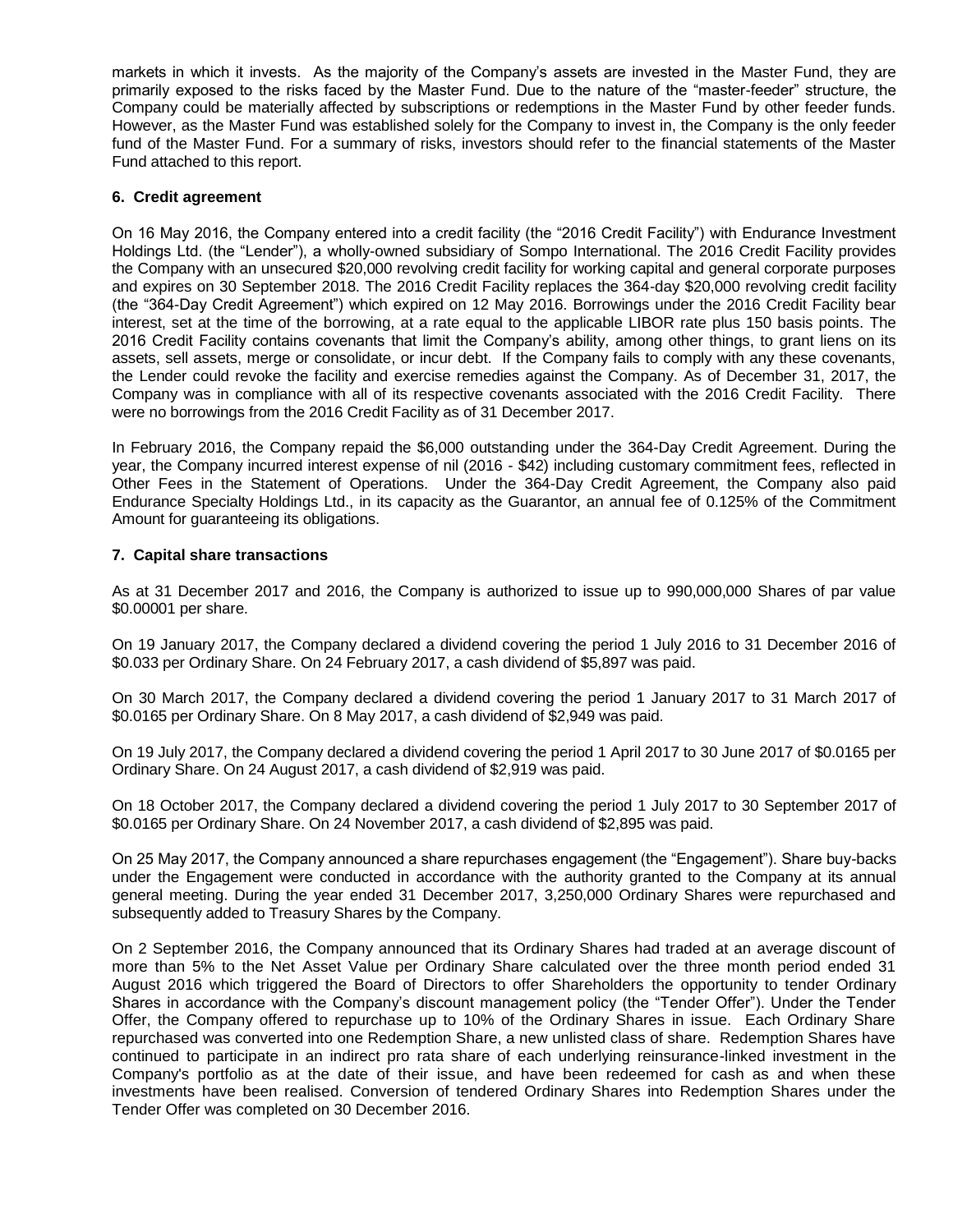On 11 December 2017, the Company announced that it would make the final redemption payment to Redemption Shareholders on or before 31 January 2018. As of 31 December 2017, the redemption payable on the Statement of Assets and Liabilities of \$985 represented the final redemption payment to Redemption Shareholders based on a net asset value of \$1.1229 per share.

Including Endurance Bermuda there are five shareholders who, in the aggregate, held approximately 75% of the share capital of the Company at 31 December 2017.

Transactions in Shares were as follows:

#### **1 January 2017 to 31 December 2017**

|                                    | <b>Beginning Shares</b> | <b>Shares Issued</b> | <b>Shares Repurchased</b> | <b>Shares Converted</b> | <b>Ending Shares</b> |
|------------------------------------|-------------------------|----------------------|---------------------------|-------------------------|----------------------|
|                                    |                         |                      |                           |                         |                      |
| <b>Ordinary Shares</b>             | 178,698,523             |                      | (3,250,000)               |                         | 175,448,523          |
| <b>Redemption Shares</b>           | 19,855,391              |                      | (19, 855, 391)            |                         |                      |
| 1 January 2016 to 31 December 2016 | <b>Beginning Shares</b> | <b>Shares Issued</b> | <b>Shares Repurchased</b> | <b>Shares Converted</b> | <b>Ending Shares</b> |
| <b>Ordinary Shares</b>             | 199,105,326             | 3,588                | (555,000)                 | (19, 855, 391)          | 178,698,523          |
| <b>Redemption Shares</b>           |                         |                      |                           | 19,855,391              | 19,855,391           |

The Company has been established as a closed-ended mutual fund and, as such, Ordinary Shares may not be redeemed from the Company.

## **8. Taxes**

At the present time, no income, profit, capital transfer or capital gains taxes are levied in Bermuda and accordingly, no provision for such taxes has been recorded by the Company. The Company has received an undertaking from the Minister of Finance of Bermuda, under the Exempted Undertakings Tax Protection Act 1966 exempting the Company from income, profit, capital transfer or capital taxes, should such taxes be enacted, until 31 March 2035.

The Investment Manager assesses uncertain tax positions by determining whether a tax position of the Company is more likely than not to be sustained upon examination, including resolution of any related appeals or litigation processes, based on the technical merits of the position. For tax positions meeting the more likely than not threshold, the tax amount recognized in the financial information is reduced by the largest benefit that has a greater than fifty percent likelihood of being realized upon ultimate settlement with the relevant taxing authority.

The Investment Manager has not identified any uncertain tax positions in the Company arising in this or any preceding period. However, the Investment Manager's conclusions may be subject to review and adjustment at a later date based on factors including, but not limited to, on-going analysis of changes to tax laws, regulations and interpretations thereof. The Investment Manager has determined that there are no reserves for uncertain tax positions necessary for any of the Company's open tax years.

## **9. Financial highlights**

Financial highlights for Ordinary Shares are as follows: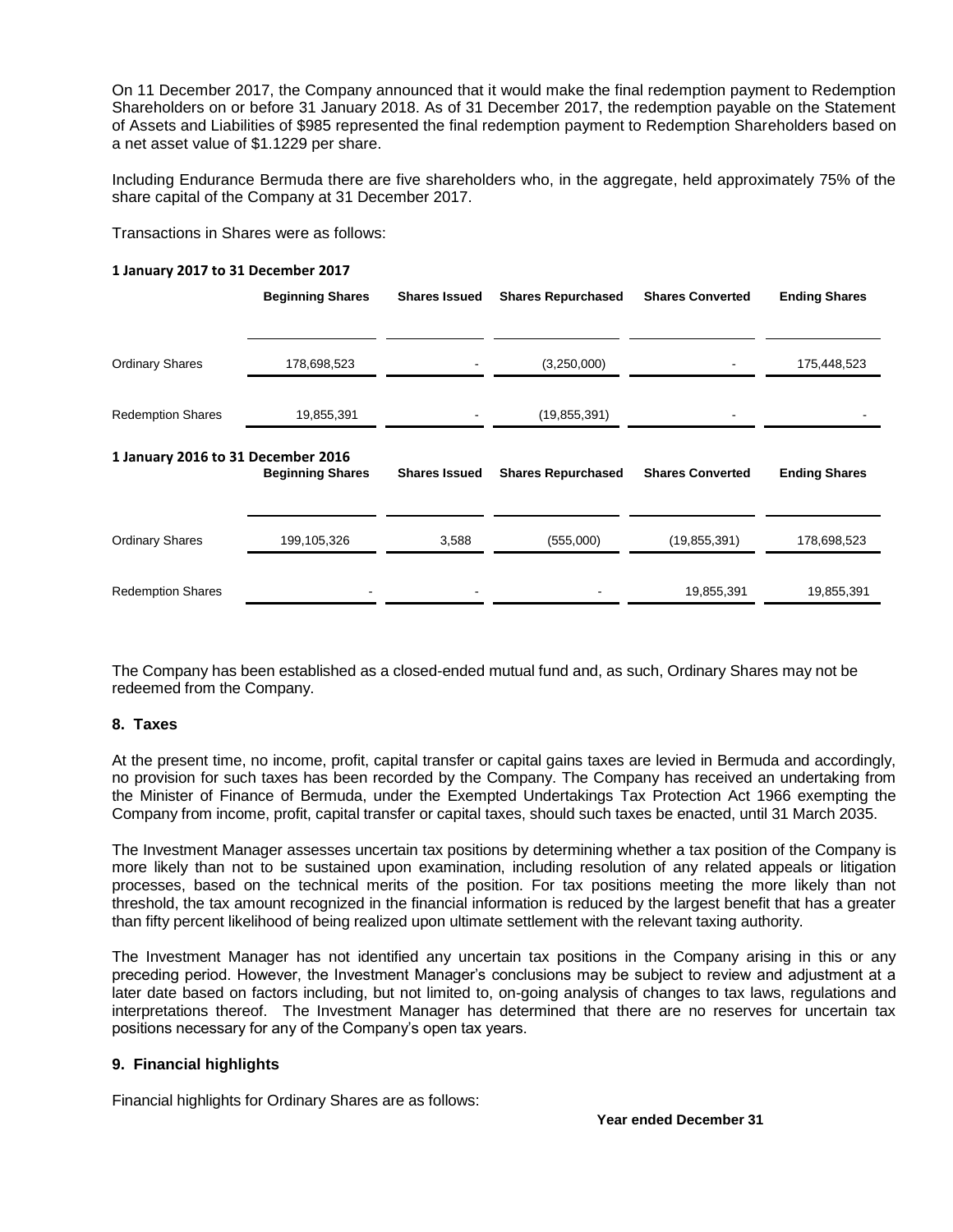|                                            | 2017           | 2016         |
|--------------------------------------------|----------------|--------------|
| Per share operating performance            |                |              |
| Net asset value, beginning of year         | \$<br>1.1434   | \$<br>1.1217 |
| Income from investment operations          | (0.2670)       | 0.0877       |
| Dividend payment per share                 | (0.0825)       | (0.0660)     |
| Net asset value, end of year               | 0.7939<br>\$   | 1.1434<br>S. |
| <b>Total return</b>                        |                |              |
| Total return before performance fee        | (23.35)<br>%   | 8.33<br>$\%$ |
| Dividend paid                              | (7.22)         | (5.88)       |
| Performance fee*                           |                | (0.52)       |
| Total return after performance fee**       | (30.57)<br>%   | 1.93<br>%    |
| Ratio to average net assets                |                |              |
| Expenses other than performance fee        | (2.05)<br>$\%$ | (2.01)<br>%  |
| Performance fee*                           |                | (0.53)       |
| Total expenses after performance fee       | %<br>(2.05)    | (2.54)<br>%  |
| Net investment loss before performance fee | %<br>(2.00)    | (1.83)<br>%  |

\* The performance fee and management fee are charged in the Master Fund.

\*\* The total return for the year ended 31 December 2017 before the dividends declared on 19 January 2017, 30 March 2017, 19 July 2017 and 18 October 2017 is computed as (24.85)%. The total return for the year ended 31 December 2016 before the dividends declared on 15 January 2016 and 22 July 2016 is computed as 8.26%.

Financial highlights are calculated for each permanent, non-managing class or series of Ordinary Share. An individual shareholder's return and ratios may vary based on different performance fee and/or management fee arrangements, and the timing of capital share transactions. The ratios include effects of allocations of net investment income from the Master Fund.

Per share operating performance is computed on the basis of average shares outstanding during the year.

Total return is calculated based on the percentage movement in net asset value per share. The expense ratio is calculated based on the expenses of the Company and the proportionate share of expenses allocated from the Master Fund over the average net asset value per share in the year. The net investment loss ratio is based on the net loss per share from investment operations of the Company and the proportionate share of net loss allocated from the Master Fund over the average net asset value per share in the year.

## **10. Commitments and contingencies**

In the normal course of business, the Company may enter into contracts or agreements that contain indemnifications or warranties. The Company's exposure under these arrangements is unknown, as this would involve future claims that may be made against the Company that have not yet occurred. However, based on experience, management expects the risk of loss to be remote.

## **11. Subsequent events**

On 18 January 2018, the Company declared a dividend covering the period 1 October 2017 to 31 December 2017 of \$0.0219 per Ordinary Share. On 23 February 2018, a cash dividend of \$3,842 was paid.

On 11 December 2017, the Company announced that it would make the final redemption payment to Redemption Shareholders on or before 31 January 2018. On 31 January 2018, the final redemption of \$985 was paid.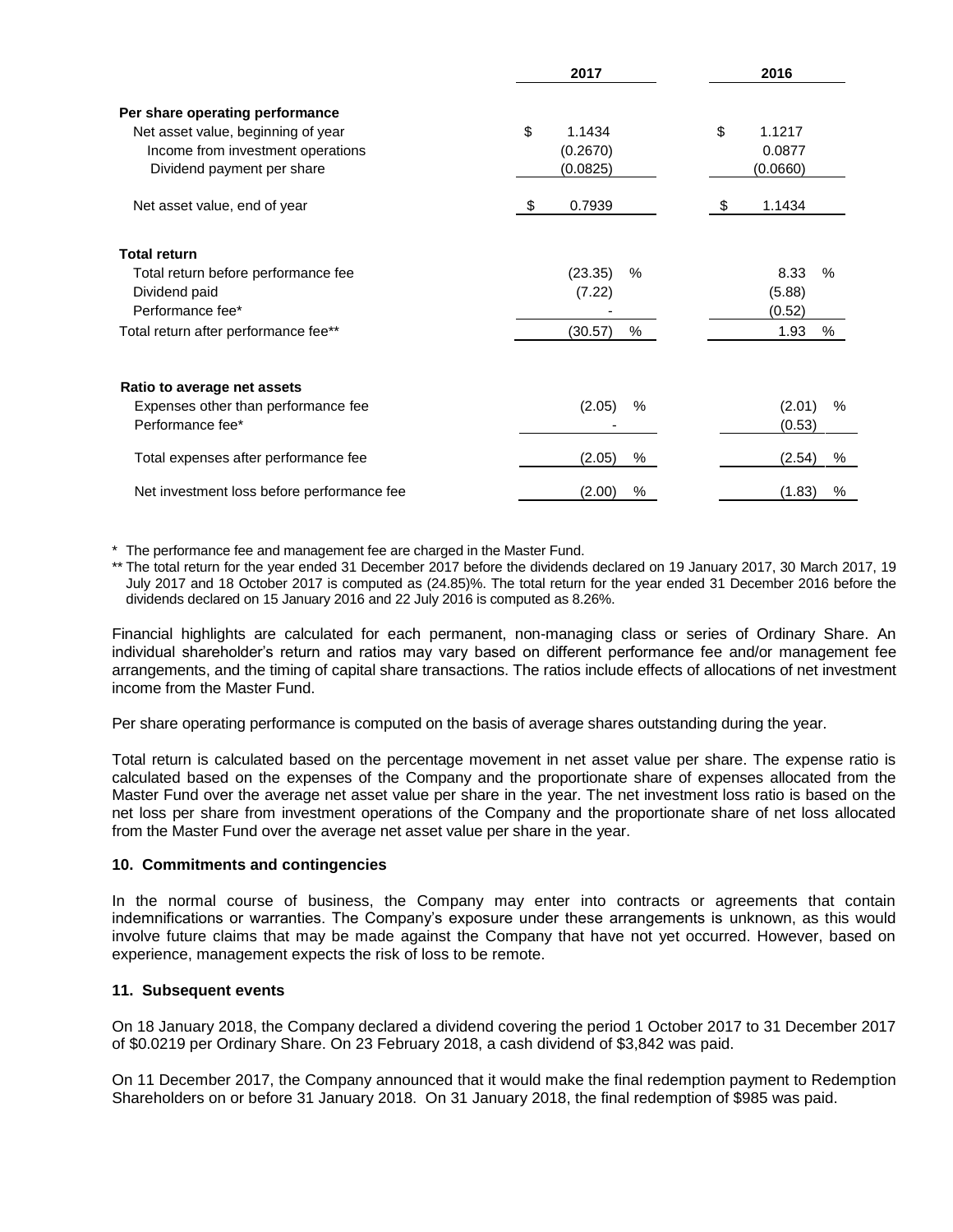These Financial Statements were approved by the Manager and the Directors and were made available for issuance on 28 March 2018. Subsequent events have been evaluated through this date.

# **Blue Water Master Fund Ltd. – Blue Capital Global Reinsurance SA-I**

(Incorporated in Bermuda)

**Audited Financial Statements 31 December 2017 (expressed in thousands of U.S. dollars)**

# **Report of Independent Auditors**

The Board of Directors Blue Water Master Fund Ltd. - Blue Capital Global Reinsurance SA-I

We have audited the accompanying financial statements of Blue Water Master Fund Ltd. - Blue Capital Global Reinsurance SA-I (the "Master Fund"), which comprise the statements of assets and liabilities, including the condensed schedule of investments, as of December 31, 2017 and 2016, and the related statements of operations, changes in net assets and cash flows for the years then ended, and the related notes to the financial statements.

## **Management's Responsibility for the Financial Statements**

Management is responsible for the preparation and fair presentation of these financial statements in conformity with U.S. generally accepted accounting principles; this includes the design, implementation and maintenance of internal control relevant to the preparation and fair presentation of financial statements that are free of material misstatement, whether due to fraud or error.

## **Auditor's Responsibility**

Our responsibility is to express an opinion on these financial statements based on our audits. We conducted our audits in accordance with auditing standards generally accepted in the United States. Those standards require that we plan and perform the audit to obtain reasonable assurance about whether the financial statements are free of material misstatement.

An audit involves performing procedures to obtain audit evidence about the amounts and disclosures in the financial statements. The procedures selected depend on the auditor's judgment, including the assessment of the risks of material misstatement of the financial statements, whether due to fraud or error. In making those risk assessments, the auditor considers internal control relevant to the entity's preparation and fair presentation of the financial statements in order to design audit procedures that are appropriate in the circumstances, but not for the purpose of expressing an opinion on the effectiveness of the entity's internal control. Accordingly, we express no such opinion. An audit also includes evaluating the appropriateness of accounting policies used and the reasonableness of significant accounting estimates made by management, as well as evaluating the overall presentation of the financial statements.

We believe that the audit evidence we have obtained is sufficient and appropriate to provide a basis for our audit opinion.

## **Opinion**

In our opinion, the financial statements referred to above present fairly, in all material respects, the financial position of Blue Water Master Fund Ltd. - Blue Capital Global Reinsurance SA-I at December 31, 2017 and 2016,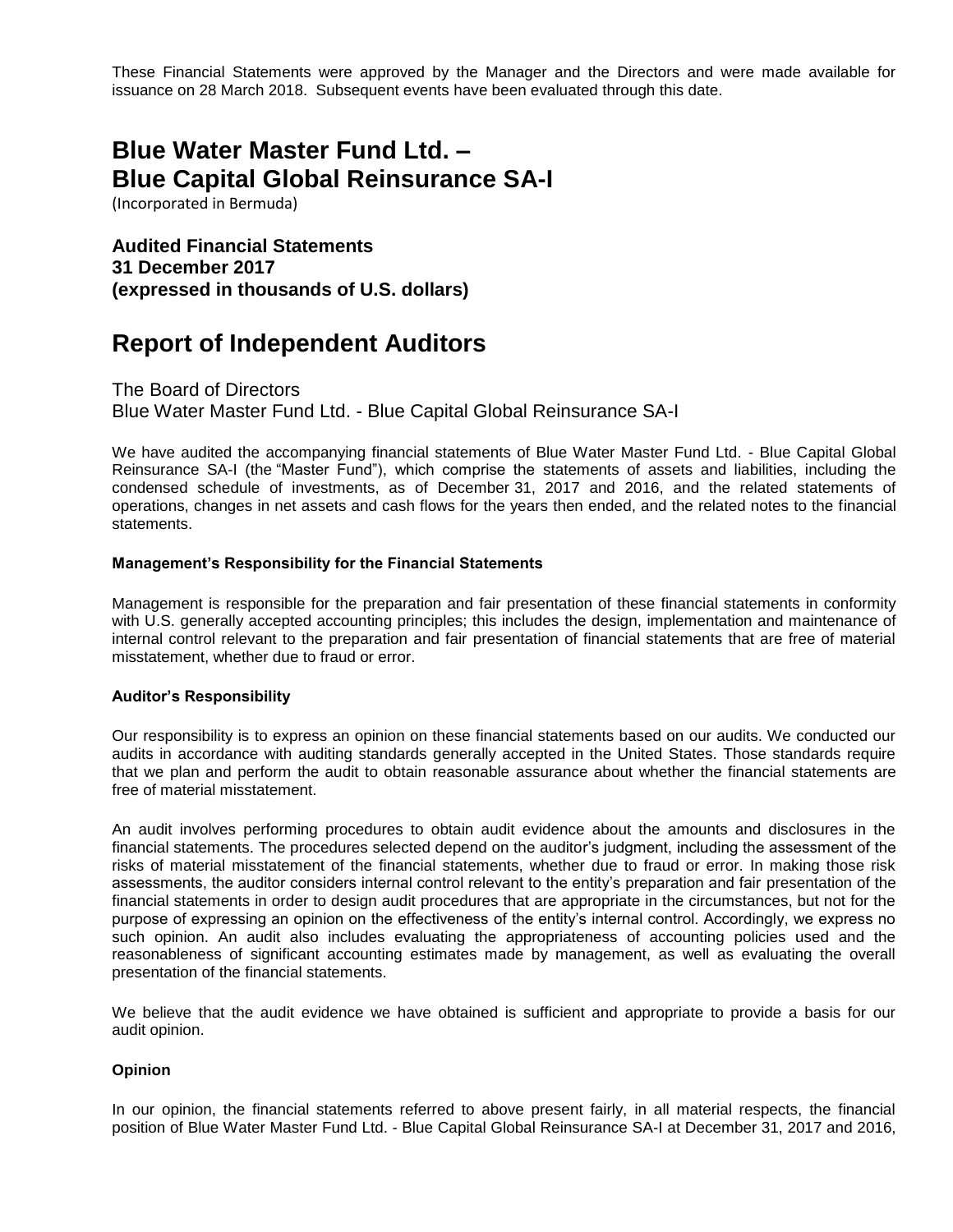and the results of its operations, changes in its net assets and its cash flows for the years then ended in conformity with U.S. generally accepted accounting principles.

/s/ Ernst & Young Ltd. Hamilton, Bermuda March 28, 2018

# **Blue Water Master Fund Ltd. - Blue Capital Global Reinsurance SA-I**

Statements of Assets and Liabilities

(expressed in thousands of U.S. dollars, except share and per share amounts)

|                                                                   | December 31 |            |
|-------------------------------------------------------------------|-------------|------------|
|                                                                   | 2017        | 2016       |
| <b>Assets</b>                                                     |             |            |
| Investments in securities, at fair value (cost - \$179,043;       |             |            |
| $2016 \text{ cost} - $188,453$                                    | 133,747     | 209,802    |
| Unrealised gain on derivatives (2016 premiums paid - \$2,335)     |             | 555        |
| Cash and cash equivalents                                         | 4,737       | 13,749     |
| Other receivables                                                 |             | 264        |
| Receivable from related party (Note 7)                            | 14          | 118        |
| Interest receivable                                               |             | 29         |
| <b>Total assets</b>                                               | 138,498     | 224,517    |
| <b>Liabilities</b>                                                |             |            |
| Unrealised loss on derivatives (2016 premiums received - \$1,179) |             | 146        |
| Performance fee payable                                           |             | 1,157      |
| Management fee payable                                            | 523         | 1,108      |
| Redemption payable                                                | 920         |            |
| Accrued expenses and other liabilities                            | 61          | 823        |
| <b>Total liabilities</b>                                          | 1,504       | 3,234      |
| <b>Net assets</b>                                                 | 136,994     | 221,283    |
| <b>Offered Shares in issue</b>                                    | 122,854     | 133,403    |
| Net asset value per Offered Share                                 | 1,115.0886  | 1,492.8732 |
| <b>Redemption Shares in issue</b>                                 |             | 14,823     |
| Net asset value per Redemption Share                              |             | 1,492.8732 |

See accompanying notes to the Financial Statements

# **Blue Water Master Fund Ltd. - Blue Capital Global Reinsurance SA-I**

Statements of Operations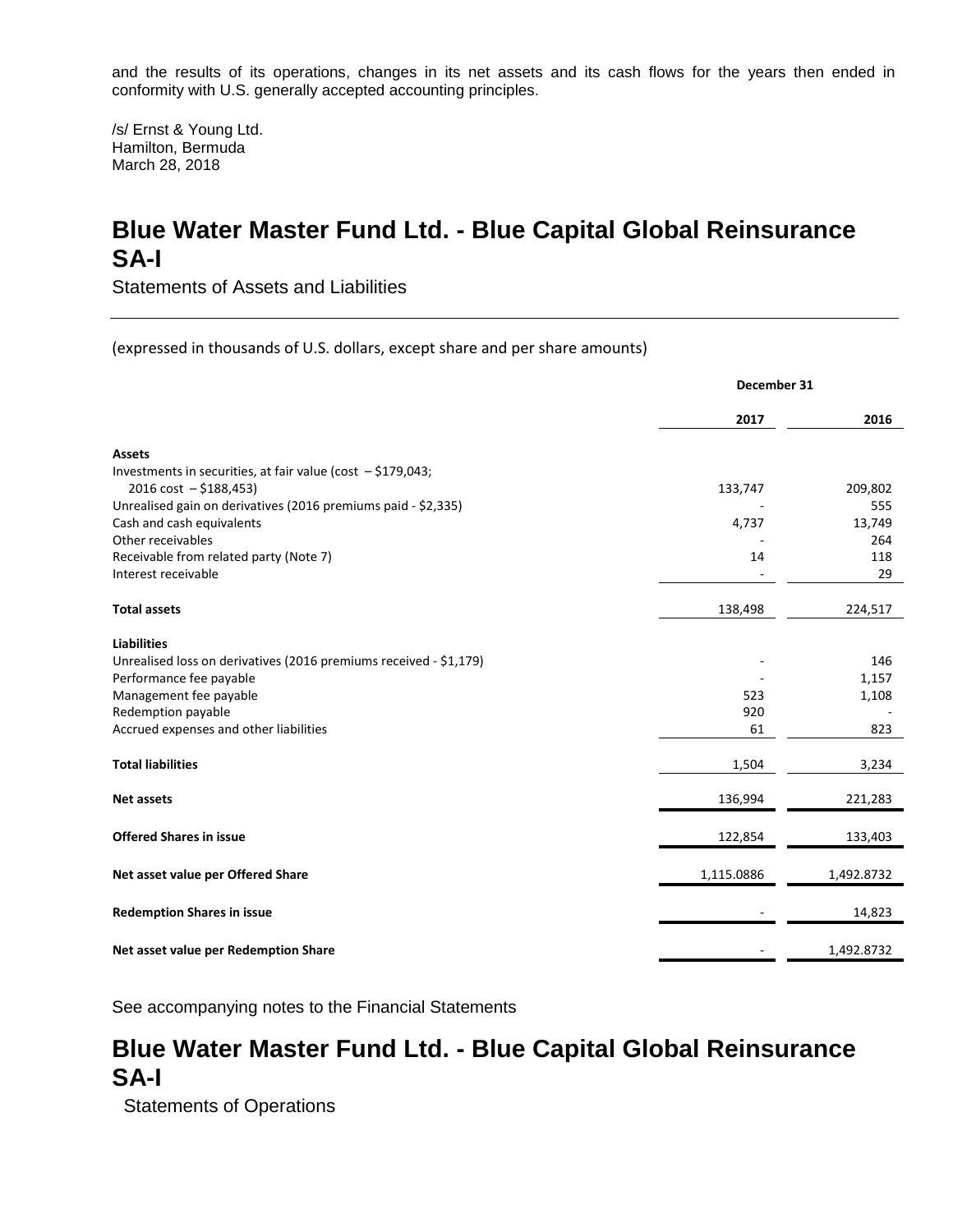## (expressed in thousands of U.S. dollars)

|                                                                                            |           | Year ended December 31, |
|--------------------------------------------------------------------------------------------|-----------|-------------------------|
|                                                                                            | 2017      | 2016                    |
| Income                                                                                     |           |                         |
| Interest                                                                                   | 105       | 410                     |
| Other income                                                                               |           | 45                      |
| <b>Total income</b>                                                                        | 105       | 455                     |
| <b>Expenses</b>                                                                            |           |                         |
| Management fees                                                                            | (2,789)   | (3, 293)                |
| Performance fees                                                                           |           | (1, 157)                |
| Administrative fees                                                                        | (196)     | (224)                   |
| Professional fees                                                                          | (49)      | (43)                    |
| Other fees                                                                                 | (110)     | (5)                     |
| <b>Total expenses</b>                                                                      | (3, 144)  | (4, 722)                |
| <b>Net investment loss</b>                                                                 | (3,039)   | (4, 267)                |
| Realised gain and unrealised gain on investments in securities<br>and derivative contracts |           |                         |
| Net realised gain on investments in securities                                             |           |                         |
| and derivative contracts                                                                   | 22,567    | 29,182                  |
| Net change in unrealised depreciation on investments                                       |           |                         |
| in securities and derivative contracts                                                     | (65, 897) | (6,662)                 |
| Net (loss) gain on investments in securities and derivative contracts                      | (43, 330) | 22,520                  |
| Net (decrease) increase in net assets resulting from operations                            | (46, 369) | 18,253                  |
|                                                                                            |           |                         |

See accompanying notes to the Financial Statements

# **Blue Water Master Fund Ltd. - Blue Capital Global Reinsurance SA-I**

Statements of Changes in Net Assets

(expressed in thousands of U.S. dollars)

**Year ended December 31,**

**2017 2016**

**(Decrease) / Increase in net assets**

**From operations**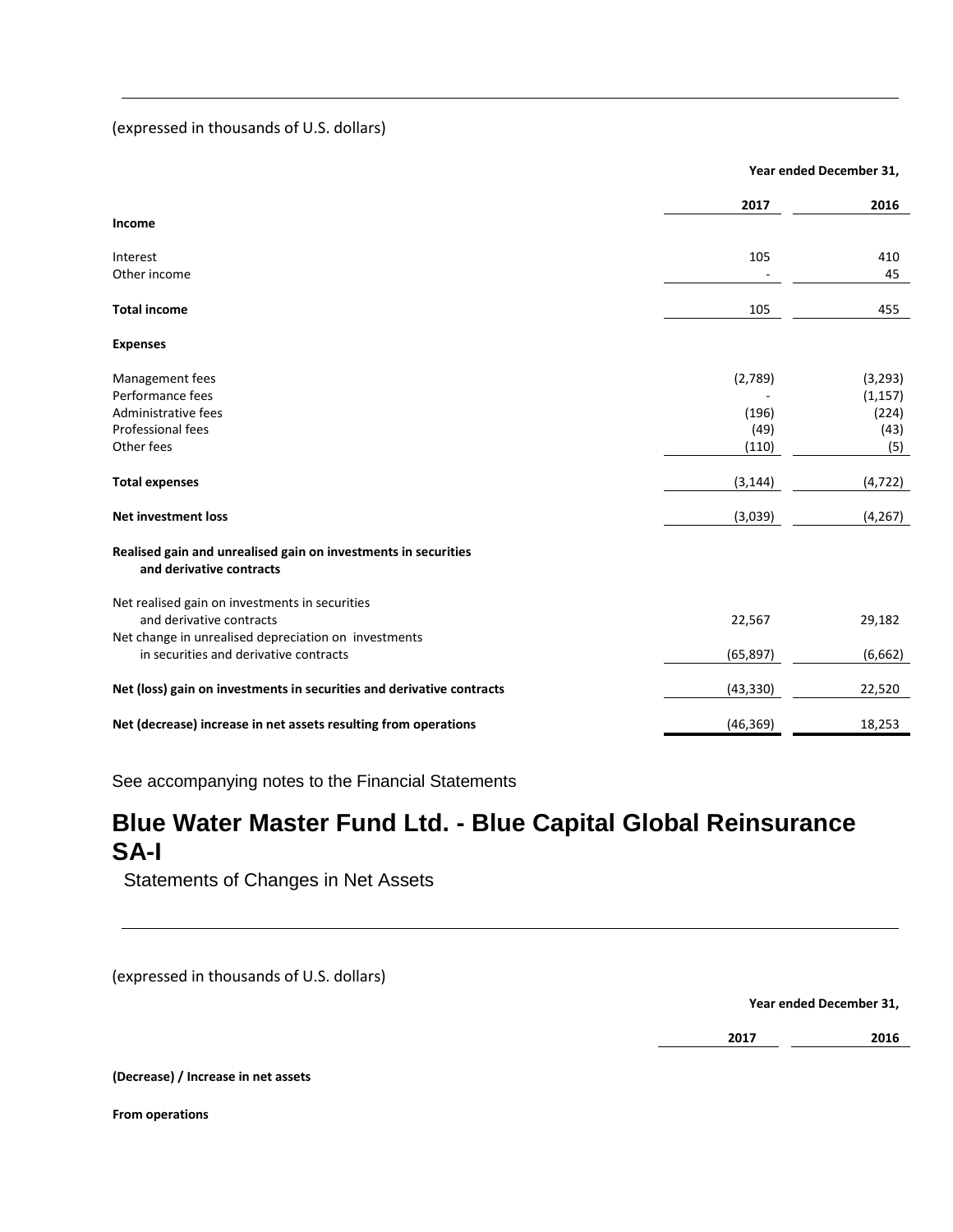| Net investment loss                                                                            | (3,039)   | (4, 267)  |
|------------------------------------------------------------------------------------------------|-----------|-----------|
| Net realised gain on investments in securities<br>and derivative contracts                     | 22,567    | 29,182    |
| Net change in unrealised depreciation on investments<br>in securities and derivative contracts | (65, 897) | (6,662)   |
| Net (decrease) increase in net assets resulting from operations                                | (46, 369) | 18,253    |
| From capital share transactions                                                                |           |           |
| Redemption of shares                                                                           | (37, 920) | (26, 250) |
| Net decrease in net assets resulting from capital transactions                                 | (37, 920) | (26, 250) |
| Decrease in net assets                                                                         | (84, 289) | (7,997)   |
| Net assets – Beginning of year                                                                 | 221,283   | 229,280   |
| Net assets – End of year                                                                       | 136,994   | 221,283   |

# **Blue Water Master Fund Ltd. - Blue Capital Global Reinsurance SA-I**

Statements of Cash Flows

(expressed in thousands of U.S. dollars

|                                                                        | Year ended December 31, |           |
|------------------------------------------------------------------------|-------------------------|-----------|
|                                                                        | 2017                    | 2016      |
| Cash flows from operating activities                                   |                         |           |
| Net (decrease) increase in net assets resulting from operations        | (46, 369)               | 18,253    |
| Adjustments to reconcile to net cash (used in) provided by operations: |                         |           |
| Purchases of investments in securities                                 | (12, 221)               |           |
| Premiums paid on ILW Swaps                                             | (2, 240)                | (2, 335)  |
| Proceeds from sale of investments in securities                        | 42,295                  | 33,300    |
| Premiums received on ILW Swaps                                         | 5,300                   | 1,179     |
| Net realised gain on investments in securities and                     |                         |           |
| derivative contracts                                                   | (22, 567)               | (29, 182) |
| Net change in unrealised depreciation on investments                   |                         |           |
| in securities and derivative contracts                                 | 65,897                  | 6,662     |
| Change in other assets and liabilities:                                |                         |           |
| Decrease / (increase) in other receivable                              | 264                     | (264)     |
| Decrease / (increase) in receivable from related party                 | 104                     | (118)     |
| Decrease / (increase) in interest receivable                           | 29                      | (1)       |
| Decrease in performance fee payable                                    | (1, 157)                | (1, 344)  |
| Decrease in management fee payable                                     | (585)                   | (2, 412)  |
| (Decrease) / increase in accrued expenses and other liabilities        | (762)                   | 383       |
| Decrease in payable to related party                                   |                         | (1,779)   |
| Net cash provided by operating activities                              | 27,988                  | 22,342    |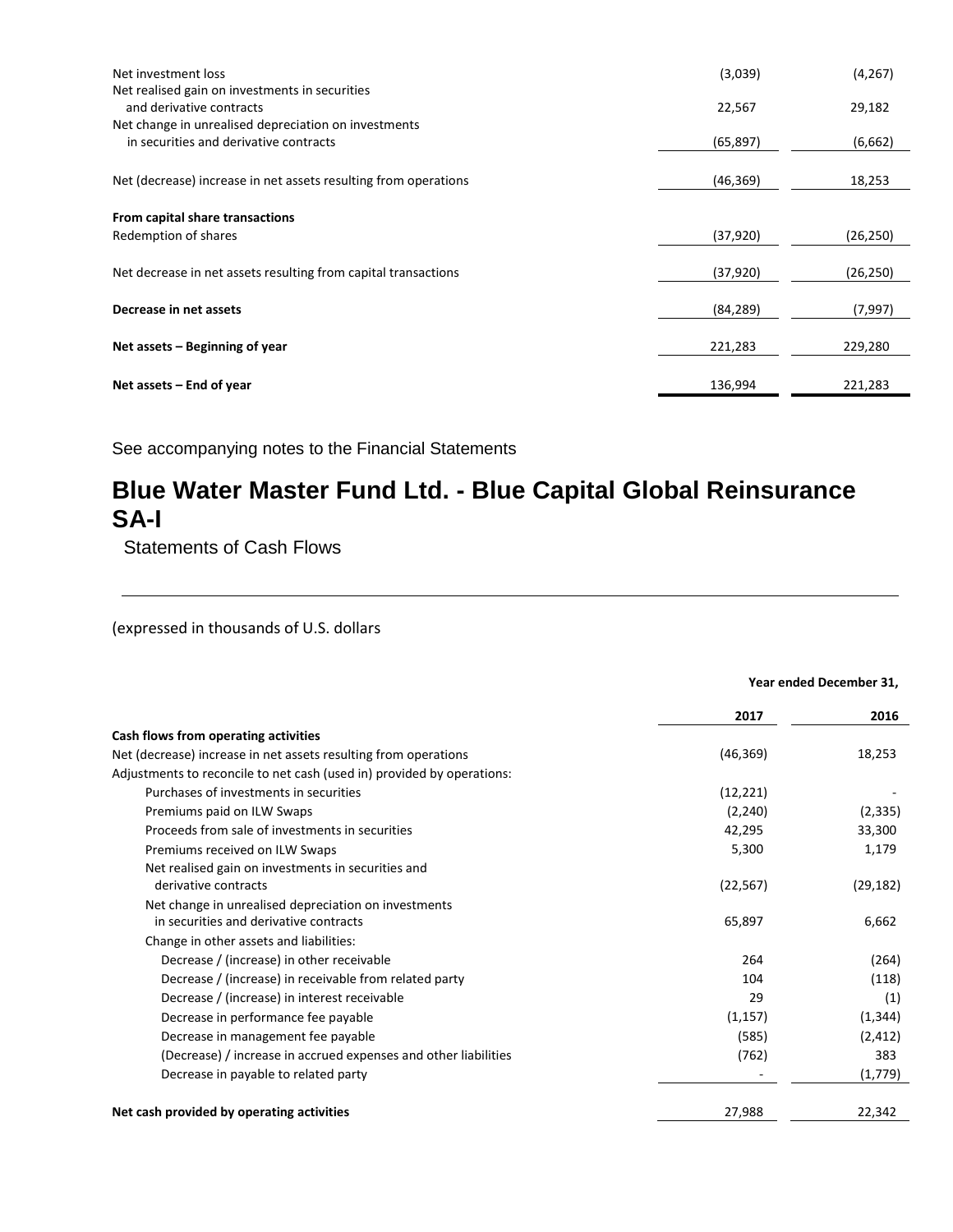| Cash flows from financing activities<br>Payments for redemption of shares | (37,000) | (26, 250) |
|---------------------------------------------------------------------------|----------|-----------|
| Net cash used in financing activities                                     | (37,000) | (26,250)  |
|                                                                           |          |           |
| Net decrease in cash and cash equivalents                                 | (9,012)  | (3,908)   |
| Cash and cash equivalents – Beginning of year                             | 13,749   | 17,657    |
| Cash and cash equivalents – End of year                                   | 4,737    | 13,749    |

## **Non-Cash transactions**

During the year ended December 31, 2017, the Fund had non-cash purchases and sales of investment in securities amounting to \$377,116.

See accompanying notes to the Financial Statements

# Blue Water Master Fund Ltd. - Blue Capital Global Reinsurance SA-I

Condensed Schedule of Investments

31 December 2017

|                                                                    | Cost   | <b>Number of</b><br><b>Shares</b> | <b>Fair Value</b> | Percentage of<br><b>Net Assets</b> |  |
|--------------------------------------------------------------------|--------|-----------------------------------|-------------------|------------------------------------|--|
|                                                                    |        |                                   |                   |                                    |  |
| <b>Type</b>                                                        | \$     |                                   | \$                | %                                  |  |
|                                                                    |        |                                   |                   |                                    |  |
| Investments held in Risk Linked Instruments of Blue Water Re Ltd.  |        |                                   |                   |                                    |  |
| Blue Water Re Ltd Series A                                         | 15     | 14.8481                           | 63                | 0.05                               |  |
| Blue Water Re Ltd Series A 14                                      | 24     | 23.9181                           | 76                | 0.06                               |  |
| Blue Water Re Ltd Series A15                                       | 852    | 851.7577                          | 822               | 0.60                               |  |
| Blue Water Re Ltd Series A16                                       | 482    | 481.5181                          | 474               | 0.35                               |  |
| Blue Water Re Ltd Series A17                                       | 31,311 | 31,311.0350                       | 17,090            | 12.48                              |  |
| Blue Water Re Ltd Series AB 14                                     | 5      | 5.0783                            | 5                 | 0.00                               |  |
| Blue Water Re Ltd Series ADJ                                       | 100    | 100.0000                          | 170               | 0.12                               |  |
| Blue Water Re Ltd Series AF 17                                     | 2,280  | 2,279.6320                        | $\mathbf 0$       | 0.00                               |  |
| Blue Water Re Ltd Series AH                                        | 4      | 3.9249                            | 25                | 0.02                               |  |
| Blue Water Re Ltd Series AH 15                                     | 12     | 11.5431                           | 141               | 0.10                               |  |
| Blue Water Re Ltd Series AH 16                                     | 277    | 277.2440                          | 693               | 0.51                               |  |
| Blue Water Re Ltd Series AH 17                                     | 57,685 | 57,684.9280                       | 50,509            | 36.87                              |  |
| Blue Water Re Ltd Series AX 17                                     | 4,340  | 4,340.3730                        | 1,886             | 1.38                               |  |
| Blue Water Re Ltd Series AX 3 17                                   | 2,216  | 2,216.1220                        | $\mathbf 0$       | 0.00                               |  |
| Blue Water Re Ltd Series AY 17                                     | 192    | 192.0300                          | 214               | 0.16                               |  |
| Blue Water Re Ltd Series BD 1 17<br>Blue Water Re Ltd Series BH 16 | 1,812  | 1,811.9920                        | 1,064             | 0.78                               |  |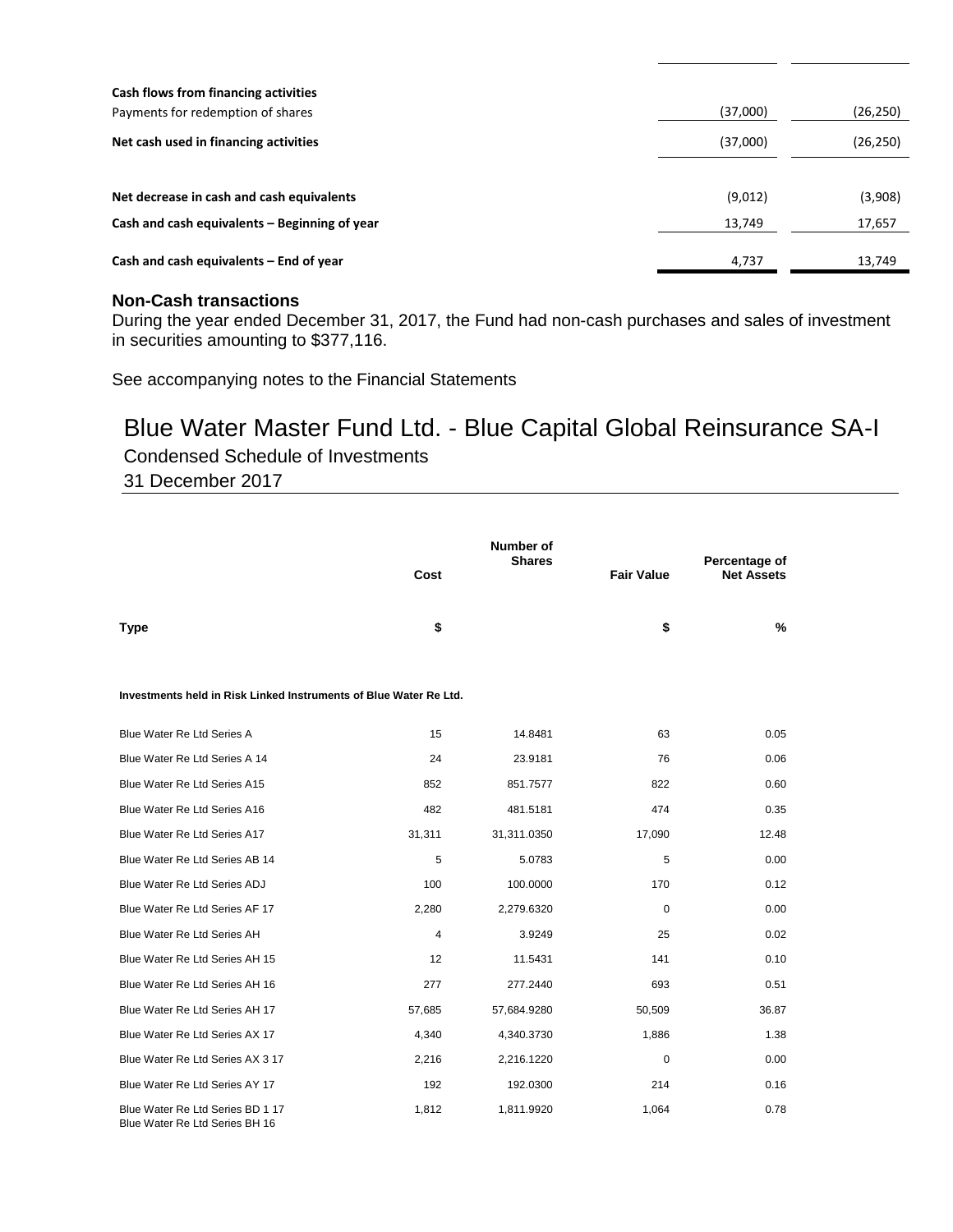| Total investments in securities, at fair value | 179.043 |              | 133,747 | 97.63 |
|------------------------------------------------|---------|--------------|---------|-------|
|                                                | 179,043 | 178,983.2047 | 133,747 | 97.63 |
| Blue Water Re Ltd Series ZZ                    | 11,660  | 11,660.1812  | 11,660  | 8.51  |
| Blue Water Re Ltd Series Z SAI                 | 17      | 17.3073      | 17      | 0.01  |
| Blue Water Re Ltd Series M 1 17                | 5,118   | 5,118.3560   | 2,927   | 2.14  |
| Blue Water Re Ltd Series M 1 16                | 101     | 101.4932     | 112     | 0.08  |
| Blue Water Re Ltd Series L 1 17                | 1,328   | 1,327.9040   | 489     | 0.36  |
| Blue Water Re Ltd Series K 1 17                | 3,295   | 3,294.6480   | 579     | 0.42  |
| Blue Water Re Ltd Series HB 1 17               | 4,286   | 4,285.7660   | 4,370   | 3.19  |
| Blue Water Re Ltd Series H 1 17                | 39,054  | 39,054.1220  | 24,613  | 17.97 |
| Blue Water Re Ltd Series H 1 16                | 879     | 819.2001     | 513     | 0.37  |
| Blue Water Re Ltd Series E17                   | 557     | 557.2350     | 662     | 0.48  |
| Blue Water Re Ltd Series C14                   | 104     | 104.3946     | 158     | 0.12  |
| Blue Water Re Ltd Series BM 1 17               | 3,587   | 3,587.4930   | 3,310   | 2.42  |
| Blue Water Re Ltd Series BK 1 17               | 988     | 987.5000     | 5,000   | 3.65  |
| Blue Water Re Ltd Series BI 1 17               | 3,534   | 3,534.4820   | 3,495   | 2.55  |
| Blue Water Re Ltd Series BH 17                 | 2,706   | 2,705.5180   | 2,374   | 1.73  |
|                                                | 222     | 221.6600     | 236     | 0.17  |

## Blue Water Master Fund Ltd. - Blue Capital Global Reinsurance SA-I **Condensed Schedule of Investments** 31 December 2016

(expressed in thousands of U.S. dollars, except share and per share amounts)

|                                                                   | Cost /<br><b>Proceeds</b> | Number of<br>Shares /<br>Principal / | <b>Fair Value</b> | Percentage of<br><b>Net Assets</b> |
|-------------------------------------------------------------------|---------------------------|--------------------------------------|-------------------|------------------------------------|
| <b>Type</b>                                                       | \$                        | <b>Notional</b>                      | \$                | %                                  |
| Investments held in Risk Linked Instruments of Blue Water Re Ltd. |                           |                                      |                   |                                    |
| Blue Water Re Ltd Series A                                        | 64                        | 64.5088                              | 272               | 0.12                               |
| Blue Water Re Ltd Series A 14                                     | 142                       | 142.2241                             | 238               | 0.11                               |
| Blue Water Re Ltd Series A15                                      | 858                       | 858.0400                             | 802               | 0.36                               |
| Blue Water Re Ltd Series A16                                      | 16,016                    | 16,015.5819                          | 17,833            | 8.06                               |
| Blue Water Re Ltd Series AB 14                                    | 5                         | 5.0783                               | 5                 | ٠                                  |
| Blue Water Re Ltd Series AB 1 16                                  | 2,613                     | 2,612.8003                           | 2,805             | 1.27                               |
| Blue Water Re Ltd Series ADJ                                      | 100                       | 100.0000                             | 238               | 0.11                               |
| Blue Water Re Ltd Series AF 16                                    | 11,492                    | 11,492.0364                          | 12,454            | 5.63                               |
| Blue Water Re Ltd Series AG<br>Blue Water Re Ltd Series AH        | 1,579                     | 1,579.0470                           | 960               | 0.43                               |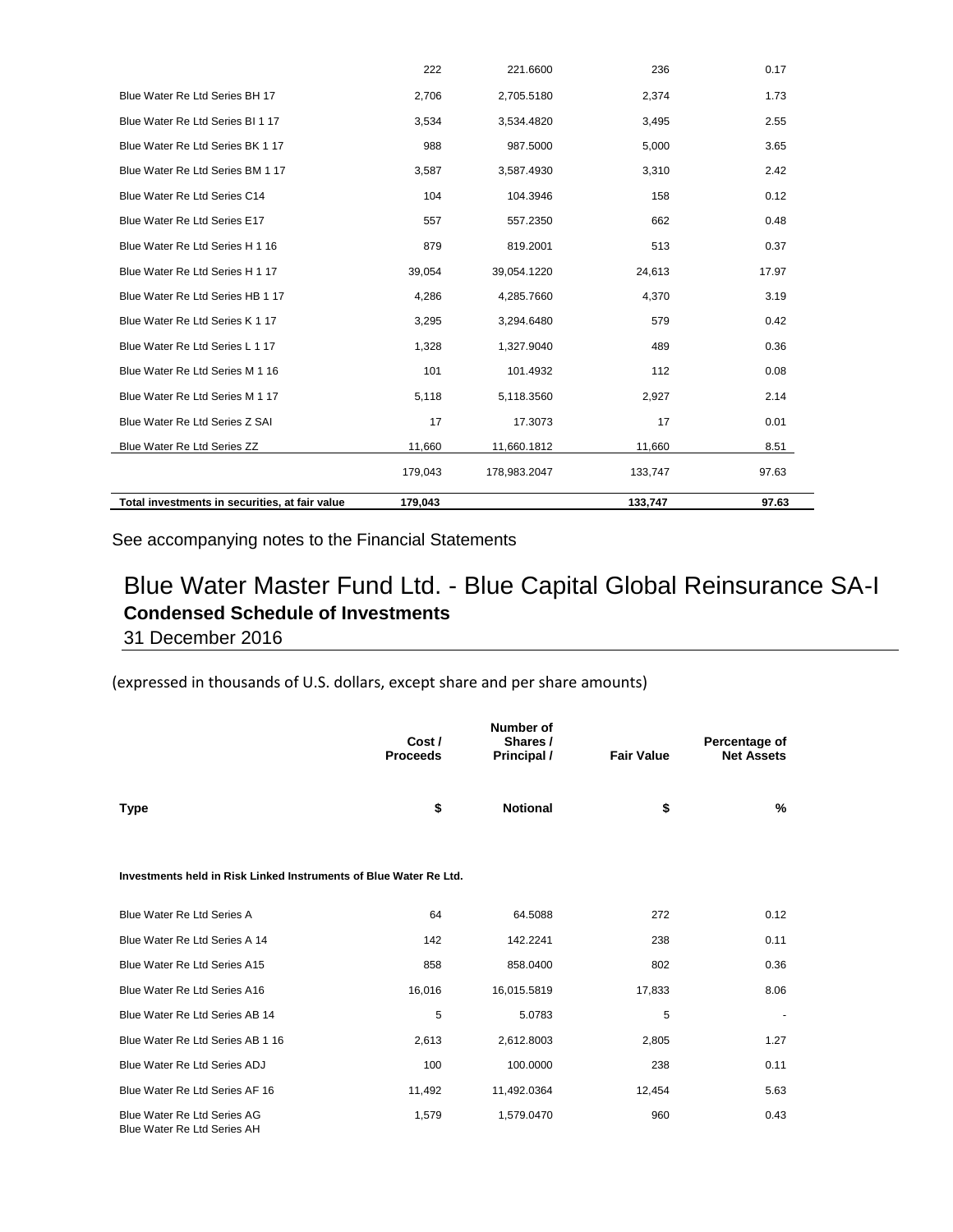| <b>Catastrophe Bonds</b>           | 186,453 | 186,230.0488 | 207,738 | 93.88 |
|------------------------------------|---------|--------------|---------|-------|
| Blue Water Re Ltd Series ZZ        | 8,054   | 8,054.0894   | 8,054   | 3.64  |
| Blue Water Re Ltd Series Z SAI     | 17      | 17.3073      | 17      | 0.01  |
| Blue Water Re Ltd Series M 1 16    | 6,792   | 6,792.1599   | 7,573   | 3.42  |
| Blue Water Re Ltd Series L 1 16    | 1,132   | 1,132.3373   | 1,363   | 0.62  |
| Blue Water Re Ltd Series K 1 16    | 2,497   | 2,497.4497   | 3,198   | 1.45  |
| Blue Water Re Ltd Series J 1 15    | 580     | 446.2389     |         |       |
| Blue Water Re Ltd Series J 1 14    | 1,616   | 1,641.4770   | 444     | 0.20  |
| Blue Water Re Ltd Series H 1 16    | 25,130  | 25,052.8197  | 28,348  | 12.80 |
| Blue Water Re Ltd Series E16       | 1,204   | 1,203.9994   | 1,469   | 0.66  |
| Blue Water Re Ltd Series C14       | 2,371   | 2,371.1322   | 2,400   | 1.08  |
| Blue Water Re Ltd Series C         | 92      | 52.7208      | 153     | 0.07  |
| Blue Water Re Ltd Series BN 1 2016 | 1,511   | 1,510.7540   | 1,738   | 0.79  |
| Blue Water Re Ltd Series BM 1 2016 | 3,475   | 3,475.2401   | 3,777   | 1.71  |
| Blue Water Re Ltd Series BL        | 4,253   | 4,252.5714   | 4,548   | 2.06  |
| Blue Water Re Ltd Series BK 1 16   | 667     | 666.8750     | 196     | 0.09  |
| Blue Water Re Ltd Series BI 1 16   | 8,919   | 8,919.0000   | 10,000  | 4.52  |
| Blue Water Re Ltd Series BH 16     | 2,360   | 2,360.0189   | 2,604   | 1.18  |
| Blue Water Re Ltd Series BD 1 16   | 2,031   | 2,031.4152   | 2,474   | 1.12  |
| Blue Water Re Ltd Series AX 16     | 2,377   | 2,377.2311   | 2,923   | 1.32  |
| Blue Water Re Ltd Series AV 15     | 4,278   | 4,277.7953   | 4,594   | 2.08  |
| Blue Water Re Ltd Series AP 1 16   | 699     | 698.6779     | 897     | 0.41  |
| Blue Water Re Ltd Series AN 1 16   | 4,484   | 4,484.0870   | 4,775   | 2.16  |
| Blue Water Re Ltd Series AH 16     | 68,581  | 68,581.0000  | 79,647  | 35.98 |
| Blue Water Re Ltd Series AH 15     | 442     | 441.8060     | 909     | 0.41  |
|                                    | 22      | 22.5285      | 30      | 0.01  |

## Blue Water Master Fund Ltd. - Blue Capital Global Reinsurance SA-I Condensed Schedule of Investments 31 December 2016

(expressed in thousands of U.S. dollars, except share and per share amounts)

|             |                 | Number of       |                   |                   |
|-------------|-----------------|-----------------|-------------------|-------------------|
|             | Cost /          | Shares /        |                   | Percentage of     |
|             | <b>Proceeds</b> | Principal /     | <b>Fair Value</b> | <b>Net Assets</b> |
| <b>Type</b> | œ               | <b>Notional</b> |                   | %                 |

**Inward ILW Swaps**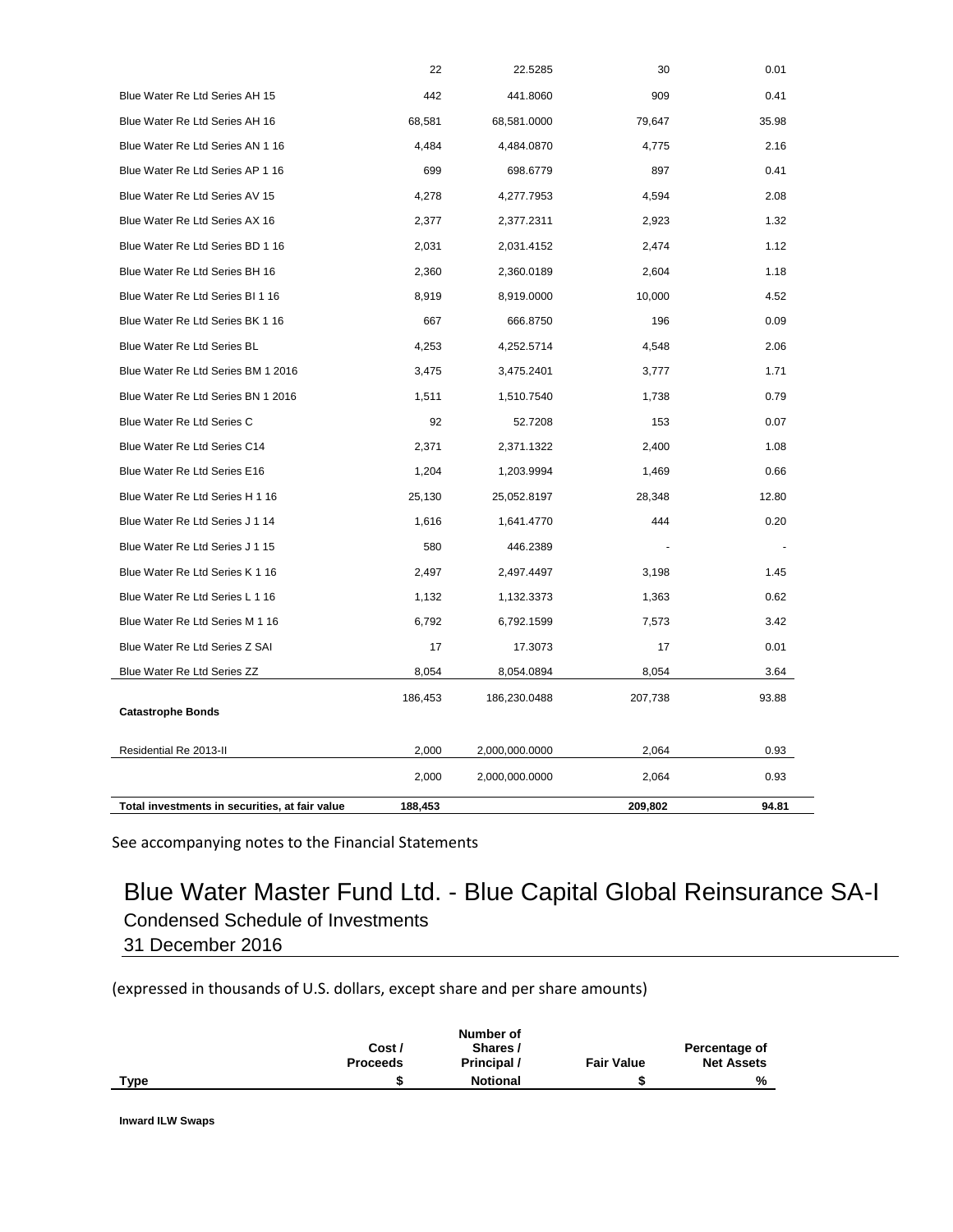| Unrealised gain on derivatives          | 2,335    | 11,000,000.0000 | 555   | 0.25   |
|-----------------------------------------|----------|-----------------|-------|--------|
| Total unrealised gain on<br>derivatives | 2,335    |                 | 555   | 0.25   |
| <b>Outward ILW Swaps</b>                |          |                 |       |        |
| Unrealised loss on derivatives          | (1, 179) | 11,509,138.0000 | (146) | (0.07) |
| Total unrealised loss on<br>derivatives | (1, 179) |                 | (146) | (0.07) |

# Blue Water Master Fund Ltd. - Blue Capital Global Reinsurance SA-I **Notes to the Financial Statements**

31 December 2017

(expressed in thousands of U.S. dollars, except share and per share amounts)

## **1. Nature of operations**

Blue Water Master Fund Ltd. (the "Master Fund SAC") is an open-ended mutual fund company of unlimited duration incorporated with limited liability under the laws of Bermuda on 12 December 2011 that commenced operations on 1 June 2012. The Master Fund SAC is registered as a segregated account company under the Segregated Accounts Companies Act 2000, as amended (the "SAC Act"). The Master Fund SAC establishes a separate account for each class of shares comprised in each segregated account (each, a "Segregated Account"). Each Segregated Account is a separate individually managed pool of assets constituting, in effect, a separate fund with its own investment objective and policies and overseen by Blue Capital Management Ltd. (the "Manager"), a wholly owned subsidiary of Sompo International Holdings Ltd. ("Sompo International"), a recognized global specialty provider of property and casualty insurance and reinsurance headquartered in Bermuda. The Manager is licensed in Bermuda to carry on investment business under the Investment Business Act 2003, as amended, and as an agent and manager under the Insurance Act.

The Master Fund SAC currently has four Segregated Accounts that have commenced operations, being Blue Capital Global Reinsurance SA-I (the "Master Fund"), BCAP Mid Vol Fund, Blue Capital Low Volatility Strategy and Blue Capital Global Reinsurance SA-II. The Master Fund operates under a "master/feeder" structure. Blue Capital Alternative Income Fund Limited (the "Company", formerly Blue Capital Global Reinsurance Fund Limited), a closedended exempted mutual fund company of unlimited duration with limited liability incorporated under the laws of Bermuda on 8 October 2012 that commenced operations on 6 December 2012, invests substantially all of its assets by way of subscription for non-voting redeemable preference shares of the Master Fund ("Offered Shares"). Outside of the activities of the Segregated Accounts, the Master Fund SAC has no substantial operations of its own. The Master Fund commenced operations on 1 January 2013. These financial statements relate to the Master Fund only.

The investment objective of the Master Fund is to generate attractive returns by investing in a diversified portfolio of fully collateralised reinsurance-linked instruments ("RLI") and other investments carrying exposures to insured catastrophe event risks. The Master Fund predominantly invests in fully collateralised RLIs through non-voting redeemable preference shares issued by Blue Water Re Ltd. (the "Reinsurer") which in turn writes reinsurance contracts with ceding companies. Each non-voting redeemable preference share of the Reinsurer corresponds to a specific reinsurance contract entered into by the Reinsurer. The Master Fund's investments in other reinsurancelinked investments, which carry exposure to insured catastrophe event risks such as industry loss warranties, catastrophe bonds and other insurance-linked instruments, are made directly by the Master Fund. The Manager is also manager to the Master Fund.

The Manager provides underwriting, investment management, insurance management and other administrative services to the Reinsurer. The Manager's fees are obligations of the Master Fund.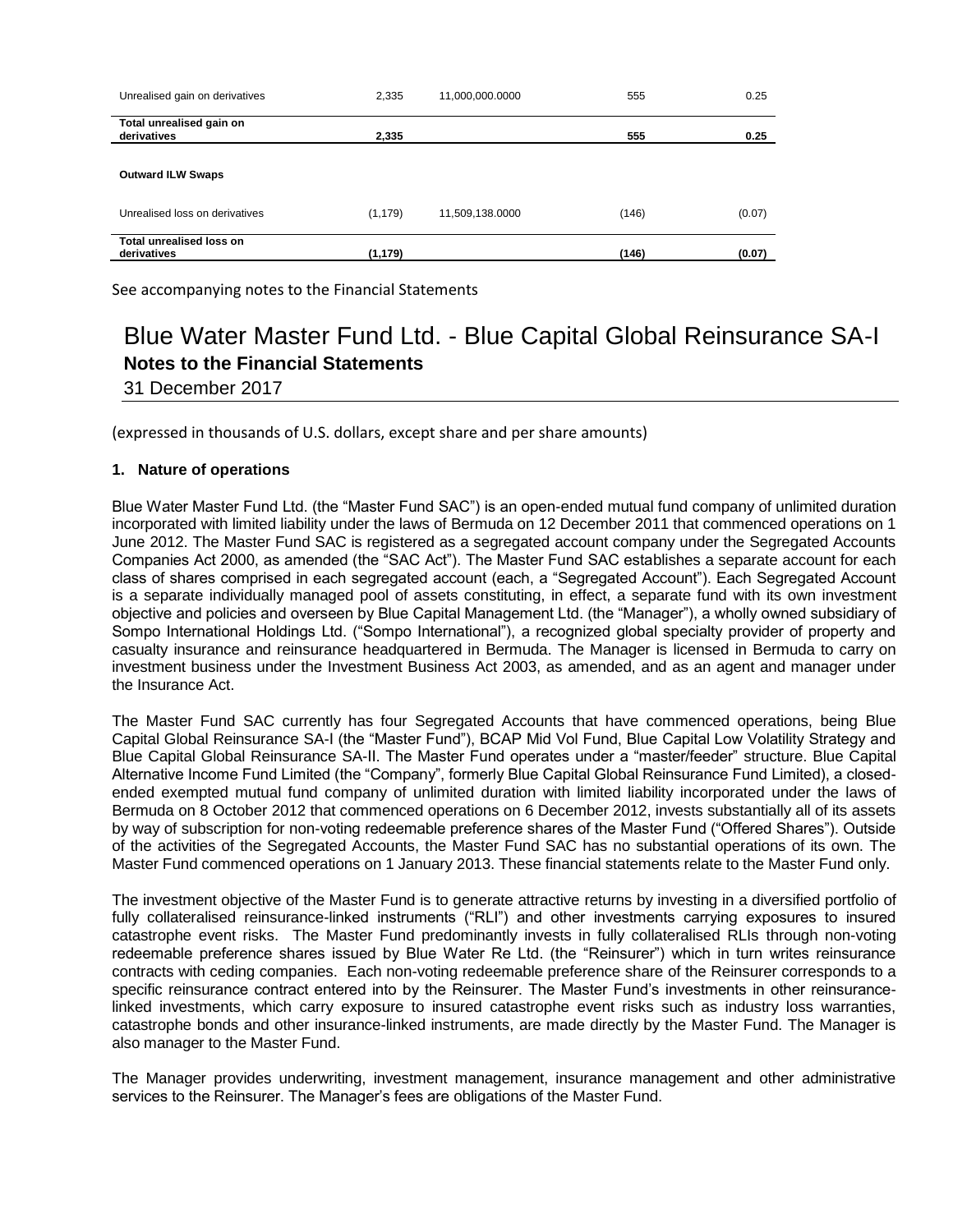The capital of the Master Fund is represented by the net assets attributable to holders of Offered Shares and Redemption Shares (see Note 6). It is the Manager's responsibility when managing capital to safeguard the Master Fund's ability to continue as a going concern in order to provide returns for shareholders and benefits for other stakeholders and to maintain a strong capital base to support the development of the investment activities of the Master Fund. In order to maintain or adjust the capital structure, the Manager's policy is to monitor any subscriptions and redemptions relative to the liquid assets and adjust the amount of distributions the Master Fund may pay to the Company.

The Reinsurer is an exempted limited liability company incorporated on 18 November 2011 under the laws of Bermuda and is licensed by the Bermuda Monetary Authority as a special purpose insurer with an underwriting plan focused on fully collateralised reinsurance protection of the property catastrophe insurance and reinsurance market.

## **2. Summary of significant accounting policies**

The financial statements have been prepared in conformity with accounting principles generally accepted in the United States of America ("US GAAP"). The Master Fund is an investment company and is therefore applying the specialised accounting and reporting requirements of ASC Topic 946, *Financial Services – Investment Companies.* 

## *Use of Estimates*

The preparation of financial statements in conformity with US GAAP requires management to make estimates and assumptions that affect the reported amounts of assets and liabilities and disclosure of contingent assets and liabilities at the date of the financial statements and the reported amounts of revenues and expenses during the year. Actual results could differ from those estimates.

## *Cash and Cash Equivalents*

Cash and cash equivalents include short-term, highly liquid investments, such as money market funds, that are readily convertible to known amounts of cash and have original maturities of three months or less.

The Reinsurer does not operate with a financial strength rating and, instead, fully collateralizes its reinsurance obligations through cash and cash equivalents held in trust funds established for the benefit of policyholders. The reinsurance treaties entered into by the Reinsurer may contain buffer loss provisions which specify that following a covered loss event, collateral should be held at pre-determined levels in excess of established loss and LAE reserves ("buffer loss collateral"). Where buffer loss collateral is not available for deployment immediately following the expiry of the underlying reinsurance treaties, the Master Fund applies a risk margin charge against the fair value of RLI's to reflect the risk associated with the uncertainty of the buffer loss collateral being released in the future.

## *Reinsurance premiums written and purchased*

Premiums written by the Reinsurer are earned, net of any applicable brokerage fees, taxes and commissions, over the term of the related policy or contract, based on earnings patterns appropriate to the types of cover provided and the exposure period thereon.

The Reinsurer purchases reinsurance from third parties in order to manage its exposures. Such ceded reinsurance premiums are accounted for on bases consistent with those used in accounting for the underlying premiums assumed, and are reported as reductions in net premiums written and earned.

## *Loss and Loss Adjustment Expenses Reserves*

Loss and Loss Adjustment Expense ("LAE") reserves recorded by the Reinsurer on reinsurance contracts are comprised of case reserves and incurred but not reported ("IBNR") reserves. Case reserve estimates are initially set on the basis of loss reports received from third parties if it is expected that these losses would result in a loss for the Reinsurer based on the underlying exposures. IBNR reserves consist of a provision for additional losses and LAE in excess of the case reserves reported by ceding companies as well as a provision for claims which have occurred but which have not yet been reported by ceding companies. IBNR reserves are estimated by management using various actuarial methods as well as a combination of historical insurance industry loss experience and management's professional judgment.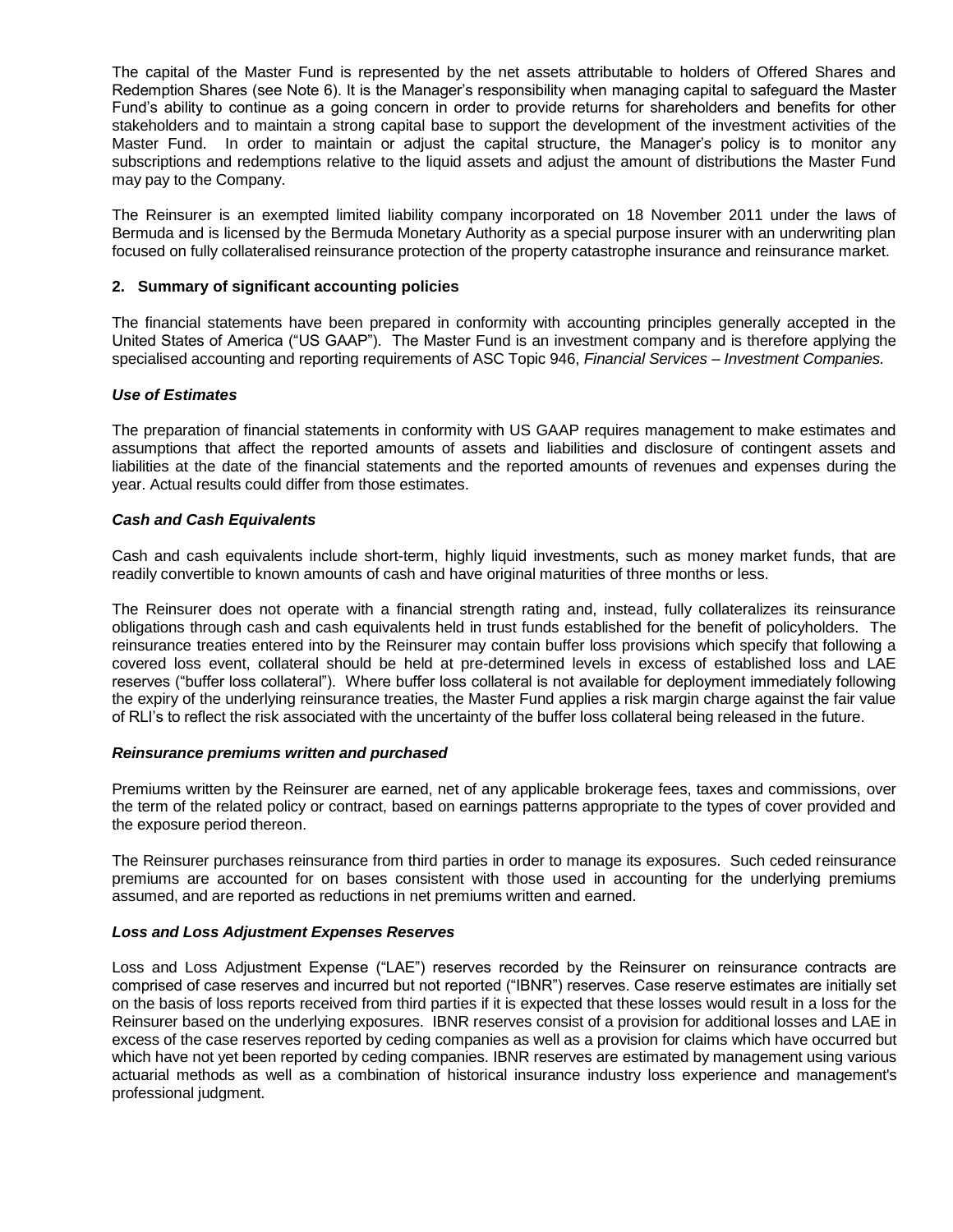The uncertainties inherent in the reserving process, potential delays by cedants in the reporting of loss information, together with the potential for unforeseen adverse developments, may result in loss and LAE reserves ultimately being significantly greater or less than the reserve provided at the end of any given reporting period. The degree of uncertainty is further increased when a significant loss event takes place near the end of a reporting period. Loss and LAE reserve estimates are regularly reviewed and updated as new information becomes known. Any resulting adjustments are reflected in the Reinsurer's income in the period in which they become known.

During the year ended 31 December 2017, the Reinsurer incurred \$87,566 (2016 – \$14,587) of losses and LAE in connection with reinsurance contracts written on behalf of the Master Fund. For the year ended 31 December 2017, the Reinsurer had paid claims of \$56,414 (2016 – \$7,097).

#### *Investment Transactions and Related Investment Income*

Investment transactions are accounted for on a trade-date basis. Realised gains or losses on the sale of investments are calculated using the specific identification method of accounting. Interest is recognised on the accrual basis.

The Master Fund enters into ILW Swap Contracts ("ILW Swaps") as an additional means of managing its underwriting risk. ILW Swaps provide reinsurance-like protection for specific loss events. However, unlike traditional reinsurance, ILW Swap loss payments are determined purely on the basis of losses incurred by the insurance industry as a whole, with no reference to losses incurred by the ILW Swap counterparty. The ILW Swaps are not accounted for as hedging instruments under ASC 815-10-50, *Disclosures about Derivative Instruments and Hedging Activities*.

## *Translation of Foreign Currency*

The accounting records of the Master Fund are maintained in United States dollars. Assets and liabilities denominated in foreign currencies are translated into United States dollar amounts at the year-end exchange rates. Transactions denominated in foreign currencies, including purchases and sales of investments, and income and expenses, are translated into United States dollar amounts on the transaction date. Adjustments arising from foreign currency transactions are reflected in the statement of operations.

The Master Fund does not isolate that portion of the results of operations arising from the effect of changes in foreign exchange rates on investments from fluctuations arising from changes in market prices of investments held. Such fluctuations are included in net change in unrealised gains from investments in the statements of operations.

#### *Income Taxes*

At the present time, no income, profit, capital transfer or capital gains taxes are levied in Bermuda and accordingly, no provision for such taxes has been recorded by the Master Fund. The Master Fund has received an undertaking from the Minister of Finance of Bermuda, under the Exempted Undertakings Tax Protection Act 1966 exempting the Master Fund from income, profit, capital transfer or capital gains taxes, should such taxes be enacted, until 31 March 2035.

The Manager assesses uncertain tax positions by determining whether a tax position of the Master Fund is more likely than not to be sustained upon examination, including resolution of any related appeals or litigation processes, based on the technical merits of the position. For tax positions meeting the more likely than not threshold, the tax amount recognised in the financial statements is reduced by the largest benefit that has a greater than fifty per cent likelihood of being realised upon ultimate settlement with the relevant taxing authority. The Manager has not identified any uncertain tax positions in the Master Fund arising in this or any preceding period. However, the Manager's conclusions may be subject to review and adjustment at a later date based on factors including, but not limited to, on-going analysis of changes to tax laws, regulations and interpretations thereof. The Manager has determined that there are no reserves for uncertain tax positions necessary for any of the Master Fund's open tax years. The Manager does not expect the total amount of unrecognised tax benefits will materially change over the next twelve months.

### **3. Fair value measurements**

The Master Fund records its investments at fair value. Fair value is the amount for which an asset could be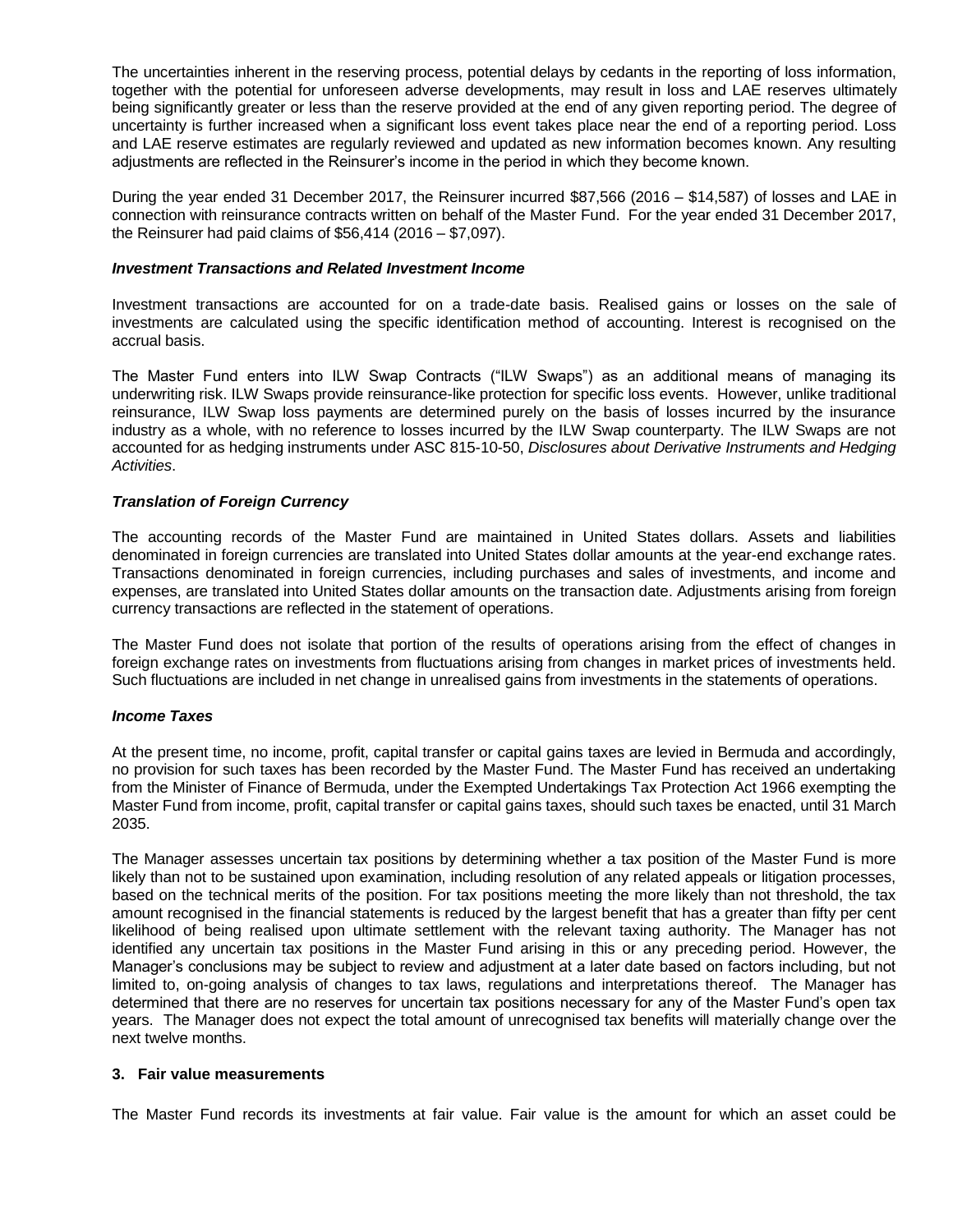exchanged, or a liability transferred, between knowledgeable, willing parties in an arm's length transaction. Determining the fair value for these instruments requires the use of the Manager's judgment. The fair values of the Master Fund's investments in ILW Swaps and contracts written by the Reinsurer are ultimately dependent on the nature of the underlying fully-collateralised property catastrophe reinsurance protection risk assumed or purchased.

Under US GAAP, the Master Fund must determine the appropriate level in the fair value hierarchy for each fair value measurement. The fair value hierarchy prioritises inputs, which refer broadly to assumptions market participants would use in pricing an asset or liability, into three-levels. It gives the highest priority to quoted prices (unadjusted) in active markets for identical assets or liabilities and the lowest priority to unobservable inputs. The level in the fair value hierarchy within which a fair value measurement in its entirety falls is determined based on the lowest level input that is significant to the fair value measurement. The guidance establishes three levels of the fair value hierarchy as follows:

- Level 1 Inputs that reflect unadjusted quoted prices in active markets for identical assets or liabilities that the Master Fund has the ability to access at the measurement date;
- Level 2 Inputs other than quoted prices that are observable for the asset or liability either directly or indirectly, including inputs in markets that are not considered to be active; and
- Level 3 Inputs that are unobservable.

Level 3 includes financial instruments that are valued using the income approach valuation technique. These methods incorporate both observable and unobservable inputs. The Master Fund's financial instruments in this category consist of collateralised property catastrophe risks from traditional reinsurance markets.

For positions that are not traded in active markets or are subject to transfer restrictions, valuations are adjusted to reflect illiquidity and/or non-transferability, and such adjustments are generally based on available market evidence. The Manager's determination of fair value is then based on the best information available in the circumstances, and may incorporate the Manager's own assumptions and may involve some degree of judgment.

The fair values assigned to Level 2 and 3 securities are based upon available information and do not necessarily represent amounts which might ultimately be realised. Because of the inherent uncertainty of valuation, the estimated fair value may differ significantly from the values that would have been used had a ready market for such securities existed and these differences could be material.

## *Fully Collateralised Reinsurance-Linked Instruments*

The fair value of each RLI held by the Master Fund will generally equal:

- (i) the amount of capital invested in such RLI; plus
- (ii) the amount of net premium earned to date for such RLI; plus
- (iii) the amount of the investment earnings earned to date on both the capital invested in the RLI and the associated reinsurance premiums; minus
- (iv) the amount of any losses paid and Loss and Loss Adjustment Expense reserves.; minus
- (v) the amount of any risk margin charge applied against buffer loss encumbered collateral

Valuations are performed on a monthly basis, whereby each redeemable preference share of the Reinsurer will be valued on the basis of the remaining risk inherent in the agreement, adjusted for any potential covered events.

## *ILW Swaps*

The fair value of an ILW Swap at each reporting date is determined through the use of an internal valuation model. Inputs to the internal valuation model are based on proprietary data as observable market inputs are not available. The most significant unobservable input is the potential payment that would become due to the counterparty following the occurrence of a triggering event as reported by an external agency. The initial investment represents a short position on the statements of assets and liabilities. Generally, an increase (decrease) in the potential payment would result in an increase (decrease) to the fair value of the ILW liability.

## *Catastrophe Bonds*

The fair value of catastrophe bonds held directly by the Master Fund is based on broker or underwriter bid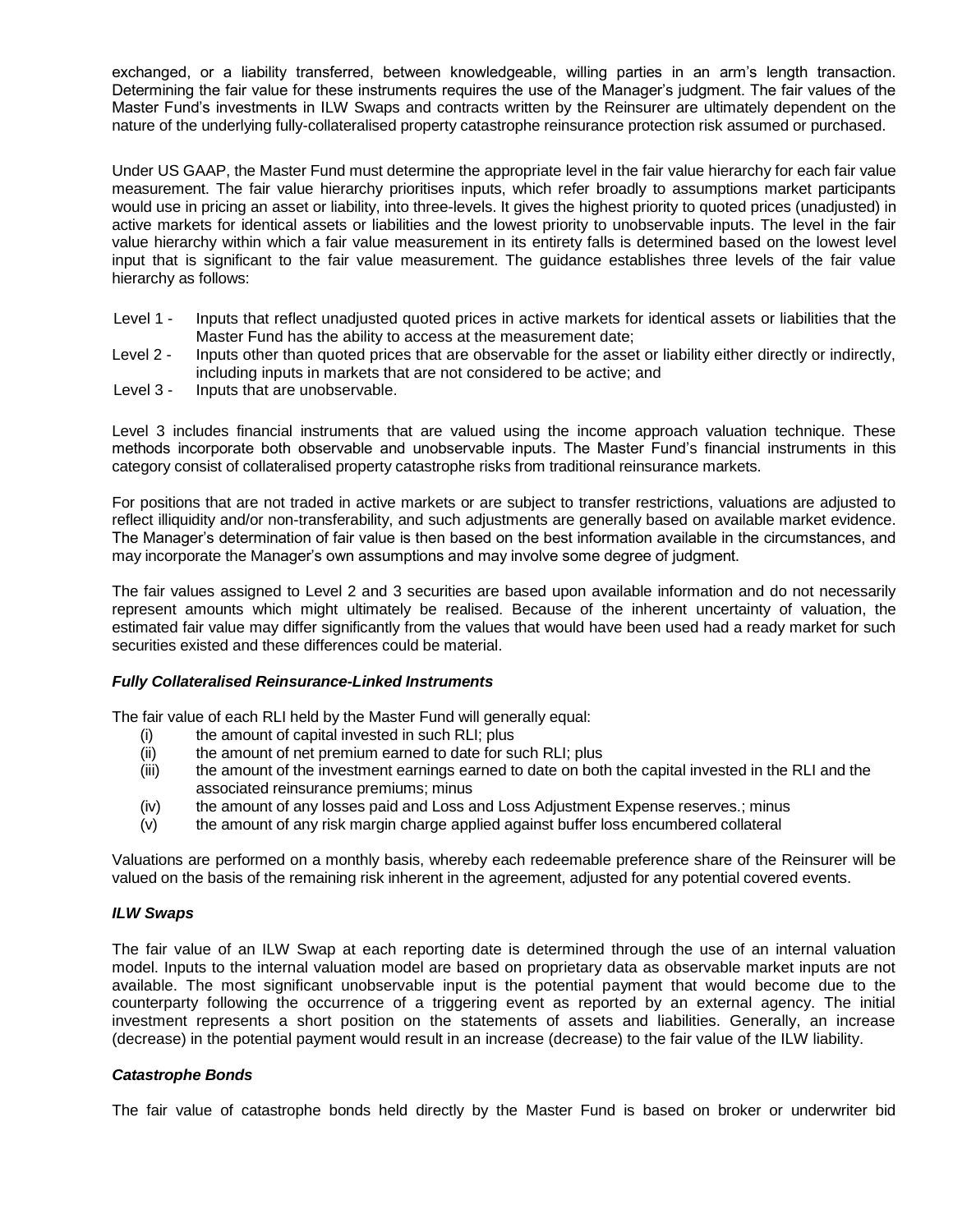indications for the same or similar catastrophe bond, as of the valuation date.

The following tables present information about the Master Fund's assets and liabilities measured at fair value:

| 31 December 2017                                                   |              |               |         |            |         |               |
|--------------------------------------------------------------------|--------------|---------------|---------|------------|---------|---------------|
|                                                                    | Level 1      |               | Level 2 |            | Level 3 | Total         |
| Assets (at fair value)<br><b>Investments in Blue Water Re Ltd.</b> |              |               |         |            |         |               |
| Redeemable preference shares                                       | \$           | $-$ \$        | $\sim$  | $\sqrt{2}$ | 133,747 | \$<br>133,747 |
| <b>Total investments</b>                                           | \$<br>$\sim$ | $\mathfrak s$ |         | \$         | 133,747 | \$<br>133,747 |
|                                                                    |              |               |         |            |         |               |
| <b>31 December 2016</b>                                            |              |               |         |            |         |               |
|                                                                    | Level 1      |               | Level 2 |            | Level 3 | Total         |
| Assets (at fair value)<br><b>Investments in Blue Water Re Ltd.</b> |              |               |         |            |         |               |

| <b>HOOVID</b> (ULTUIT VUIUU)<br>Investments in Blue Water Re Ltd. |    |        |                      |               |    |         |
|-------------------------------------------------------------------|----|--------|----------------------|---------------|----|---------|
| Redeemable preference shares                                      | \$ | $\sim$ | \$<br>$\blacksquare$ | \$<br>207,738 | \$ | 207,738 |
| <b>Investments in Catastrophe Bonds</b>                           |    |        | 2,064                |               |    | 2,064   |
| <b>Investments in ILW Swaps</b>                                   |    |        |                      | 555           |    | 555     |
| <b>Total investments</b>                                          | \$ | $\sim$ | \$<br>2,064          | \$<br>208,293 | \$ | 210,357 |
| <b>Liabilities</b> (at fair value)                                |    |        |                      |               |    |         |
| <b>Investments in ILW Swaps</b>                                   | S  | $\sim$ | \$                   | \$<br>(146)   | \$ | (146)   |
| <b>Total investments sold short</b>                               | \$ |        | \$                   | (146)         | S  | (146)   |

There were no transfers between levels during the years presented.

The following tables present additional information about Level 3 assets measured at fair value. Both observable and unobservable inputs may be used to determine the fair value of positions that the Master Fund has classified within the Level 3 category. As a result, the change in unrealised gains from investments within the Level 3 category may include changes in fair value that were attributable to both observable and unobservable inputs.

Changes in Level 3 assets and liabilities measured at fair value for the year were as follows:

## **31 December 2017**

|                  | Change in           |                  |              |                 |                 | Change in<br><b>Unrealized</b><br>Appreciation<br>on. |
|------------------|---------------------|------------------|--------------|-----------------|-----------------|-------------------------------------------------------|
| <b>Beginning</b> | <b>Unrealized</b>   |                  |              | <b>Realized</b> | <b>Ending</b>   | <b>Investments</b>                                    |
|                  |                     |                  |              |                 |                 |                                                       |
| <b>Balance</b>   | <b>Depreciation</b> |                  |              | Gain on         | <b>Balance</b>  | still held at                                         |
|                  | on                  |                  |              |                 | 31              | 31                                                    |
| 1 Januarv        | <b>Investments</b>  |                  |              | Investments     | <b>December</b> | <b>December</b>                                       |
| 2017             | in Securities       | <b>Purchases</b> | <b>Sales</b> | in Securities   | 2017            | $2017^{(a)}$                                          |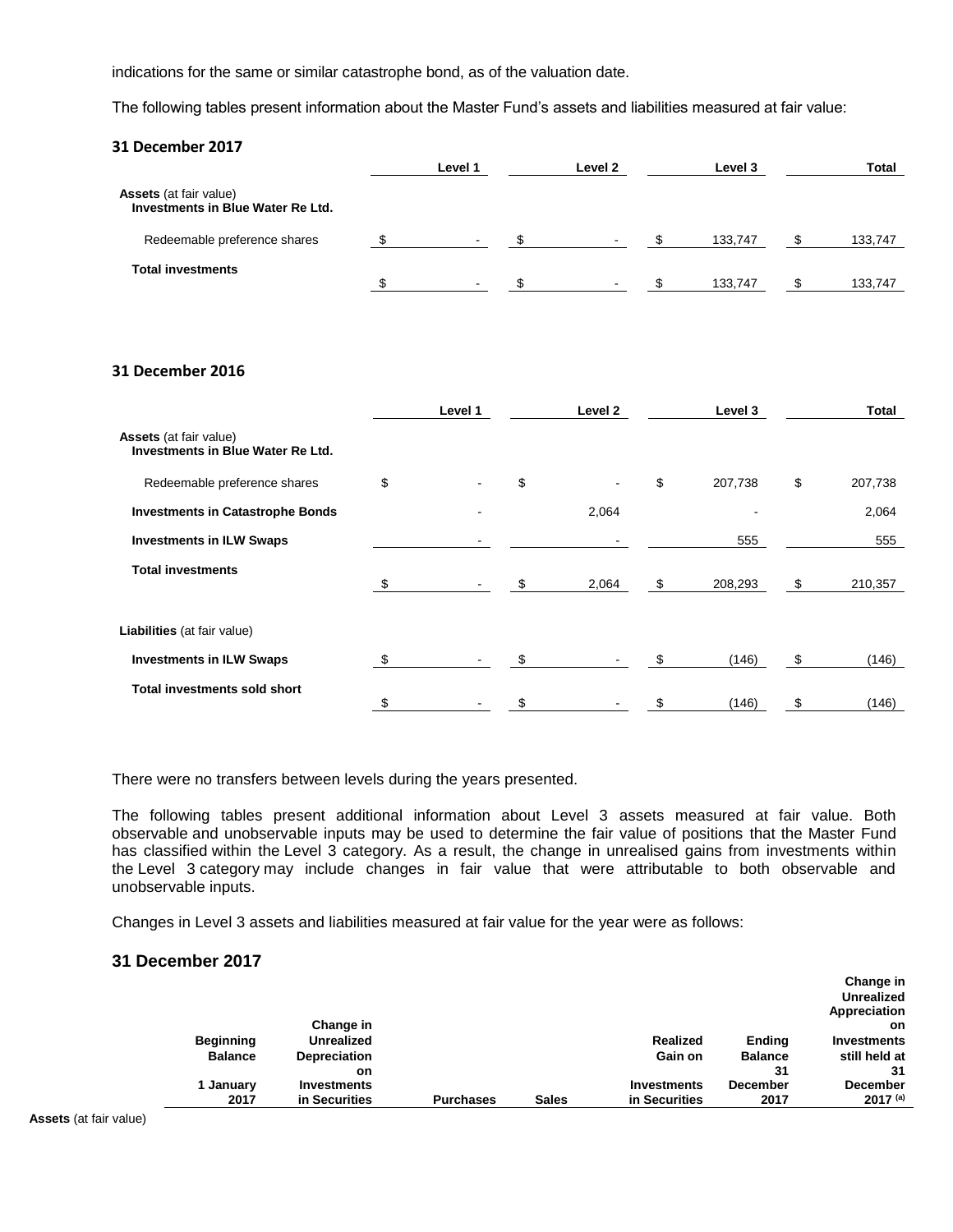#### **Investments in Blue Water Re Ltd.**

| Redeemable                         |    |         |                 |               |     |                |    |        |     |                |    |           |
|------------------------------------|----|---------|-----------------|---------------|-----|----------------|----|--------|-----|----------------|----|-----------|
| preference shares                  |    | 207,738 | \$<br>(66, 580) | \$<br>389,337 | S   | (417, 416)     |    | 20,668 | \$. | 133,747        | S  | (63, 309) |
| Investments in                     |    |         |                 |               |     |                |    |        |     |                |    |           |
| <b>ILW swaps</b>                   | ́  | 555     | \$<br>1,779     | \$<br>2,241   | \$. | (5,300)        | S  | 725    | S   | $\blacksquare$ | \$ |           |
| Liabilities (at fair<br>value)     |    |         |                 |               |     |                |    |        |     |                |    |           |
| Investments in<br><b>ILW swaps</b> |    |         |                 |               |     |                |    |        |     |                |    |           |
|                                    | \$ | (146)   | \$<br>(1,033)   | \$<br>$\sim$  | \$  | $\blacksquare$ | \$ | 1,179  | S   | $\sim$         | \$ |           |

## **31 December 2016**

|                                          | <b>Beginning</b><br><b>Balance</b><br>1 January<br>2016 | Change in<br><b>Unrealized</b><br><b>Depreciation</b><br>on<br><b>Investments</b><br>in Securities | <b>Purchases</b>               | <b>Sales</b>     | <b>Realized</b><br>Gain on<br><b>Investments</b><br>in Securities | <b>Ending</b><br><b>Balance</b><br>31<br><b>December</b><br>2016 | Change in<br><b>Unrealized</b><br>Appreciation<br><b>on</b><br><b>Investments</b><br>still held at<br>31<br><b>December</b><br>$2016^{(a)}$ |
|------------------------------------------|---------------------------------------------------------|----------------------------------------------------------------------------------------------------|--------------------------------|------------------|-------------------------------------------------------------------|------------------------------------------------------------------|---------------------------------------------------------------------------------------------------------------------------------------------|
| <b>Assets</b> (at fair value)            |                                                         |                                                                                                    |                                |                  |                                                                   |                                                                  |                                                                                                                                             |
| <b>Investments in Blue Water Re Ltd.</b> |                                                         |                                                                                                    |                                |                  |                                                                   |                                                                  |                                                                                                                                             |
| Redeemable                               |                                                         |                                                                                                    |                                |                  |                                                                   |                                                                  |                                                                                                                                             |
| preference shares                        | \$<br>217,966                                           | \$<br>(4, 407)                                                                                     | \$<br>362,339                  | \$<br>(395, 639) | \$<br>27,479                                                      | \$<br>207,738                                                    | \$<br>11,431                                                                                                                                |
| Investments in                           |                                                         |                                                                                                    |                                |                  |                                                                   |                                                                  |                                                                                                                                             |
| <b>ILW</b> swaps                         | \$<br>$\sim$                                            | \$<br>(1,780)                                                                                      | \$<br>2,335                    | \$<br>Ξ.         | \$<br>$\sim$                                                      | \$<br>555                                                        | \$<br>(1,780)                                                                                                                               |
| Liabilities (at fair<br>value)           |                                                         |                                                                                                    |                                |                  |                                                                   |                                                                  |                                                                                                                                             |
| Investments in                           |                                                         |                                                                                                    |                                |                  |                                                                   |                                                                  |                                                                                                                                             |
| ILW swaps                                |                                                         |                                                                                                    |                                |                  |                                                                   |                                                                  |                                                                                                                                             |
|                                          | \$<br>(190)                                             | \$<br>(480)                                                                                        | \$<br>$\overline{\phantom{0}}$ | \$<br>(1, 179)   | \$<br>1,703                                                       | \$<br>(146)                                                      | \$<br>1,032                                                                                                                                 |

a) The change in unrealised appreciation on investments for the year ended 31 December 2017 and 31 December 2016 for securities still held at 31 December 2017 and 31 December 2016 are reflected in the net change in unrealised depreciation on investments in securities in the statements of operations.

The table below summarises information about the significant unobservable inputs used in determining the fair value of the Master Fund's Level 3 assets:

| Asset/Liability                                           | <b>Valuation Technique</b>                                | Unobservable Inputs                                                      | Range / Weighted average            |
|-----------------------------------------------------------|-----------------------------------------------------------|--------------------------------------------------------------------------|-------------------------------------|
| Investments in<br><b>Blue Water Re Ltd.</b><br>Redeemable | Premium earned                                            | Premiums earned - straight line<br>Premiums earned - seasonally adjusted | 12 months<br>5 to 6 months          |
| preference shares                                         | - loss incurred and loss reserves<br>- risk margin charge | Loss Reserves<br>Buffer loss collateral release pattern                  | 0 to contractual limit<br>18 months |
| <b>ILW Swaps</b>                                          | Premium earned                                            | Premiums earned - seasonally adjusted                                    | 12 months                           |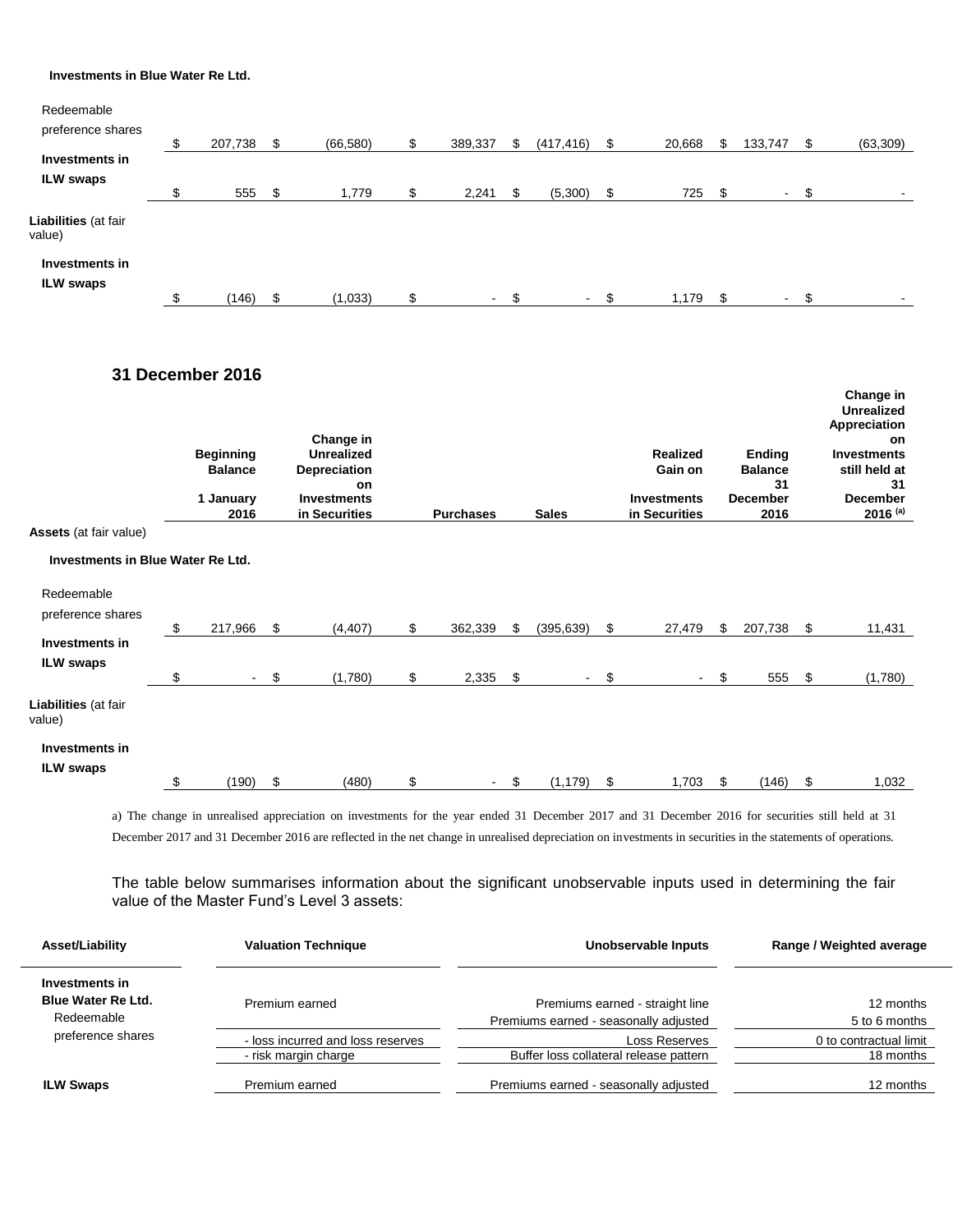## **4. Derivative Contracts**

During the year ended 31 December 2017, the Master Fund entered into 5 (2016 – 9) ILW Swaps with notional values ranging from \$500 to \$4,900 (2016 – \$500 to \$7,401). The notional exposure of ILW Swaps still held at 31 December 2017 amounts to \$nil (2016 – \$27,009). The Master Fund's derivative positions are not subject to a master netting agreement and are shown gross on the statements of assets and liabilities.

The following tables present the realised and unrealised appreciation and depreciation on ILW Swaps reflected in the statements of operations:

|                             | The Effect of Derivative Instruments on the Statement of Operations for the<br>vear ended 31 December 2017 |                                                                                                            |                                                                                                                    |                                                                                                             |       |       |  |  |  |
|-----------------------------|------------------------------------------------------------------------------------------------------------|------------------------------------------------------------------------------------------------------------|--------------------------------------------------------------------------------------------------------------------|-------------------------------------------------------------------------------------------------------------|-------|-------|--|--|--|
| <b>Derivative Contracts</b> |                                                                                                            | Net Realised Gain on<br><b>Investments in Securities</b><br>and Derivative Contracts                       |                                                                                                                    | Net Change in Unrealised<br>Appreciation on<br><b>Investments in Securities</b><br>and Derivative Contracts | Total |       |  |  |  |
| <b>ILW Swaps</b>            |                                                                                                            | 1,904                                                                                                      |                                                                                                                    | 746                                                                                                         | \$    | 2,650 |  |  |  |
|                             |                                                                                                            | The Effect of Derivative Instruments on the Statement of Operations for the<br>year ended 31 December 2016 |                                                                                                                    |                                                                                                             |       |       |  |  |  |
| <b>Derivative Contracts</b> |                                                                                                            | <b>Net Realised Gain on</b><br><b>Investments in Securities</b><br>and Derivative Contracts                | <b>Net Change in Unrealised</b><br>Depreciation on<br><b>Investments in Securities</b><br>and Derivative Contracts |                                                                                                             |       | Total |  |  |  |
| <b>ILW Swaps</b>            | S                                                                                                          |                                                                                                            |                                                                                                                    |                                                                                                             |       |       |  |  |  |

## **5. Financial Instruments: Risks**

## *Liquidity Risk*

Liquidity risk represents the potential loss due to the difficulty in liquidating holdings quickly. RLIs have a limited or, in some cases, no secondary market. Fully collateralised reinsurance-linked contracts of the type that the Reinsurer enters into in respect of the Master Fund typically cover annual periods. Catastrophe bonds and investments in sidecars may have market quotes, but the trading volume may be low. ILWs have even less liquidity and pricing transparency, and bilateral insurance contracts currently have no secondary market.

The liquidity of RLIs may also be affected by a number of other factors, such as whether a covered event has occurred or whether a catastrophe season has passed. It is anticipated that the Master Fund and/or the Reinsurer will retain their respective exposures for the duration of the RLIs, gradually recognising income as the likelihood of a covered event occurring in respect of one or more RLIs, and therefore the Master Fund and/or the Reinsurer incurring a loss, diminishes.

While these RLIs generally can be sold at a price, they are largely "buy and hold" instruments, and it may require substantial time to enter into or exit a position and the amount that could be recognised upon liquidation may be materially less than its theoretical fair value. Consequently, the Master Fund may need to realise assets at below fair value and the Master Fund may need to borrow to meet its financing needs, each of which will have an impact on the returns to shareholders. Further, the illiquidity of RLIs means that the Master Fund's portfolio is more likely to be mis-valued as the valuation ascribed to an RLI may differ significantly from the price at which it may ultimately be realised. In turn, any mis-valuation is likely to have an impact on the trading price of the Company's shares, which may be adverse to shareholders, as well as on the fees based on such valuations.

## *Portfolio Concentration Risk*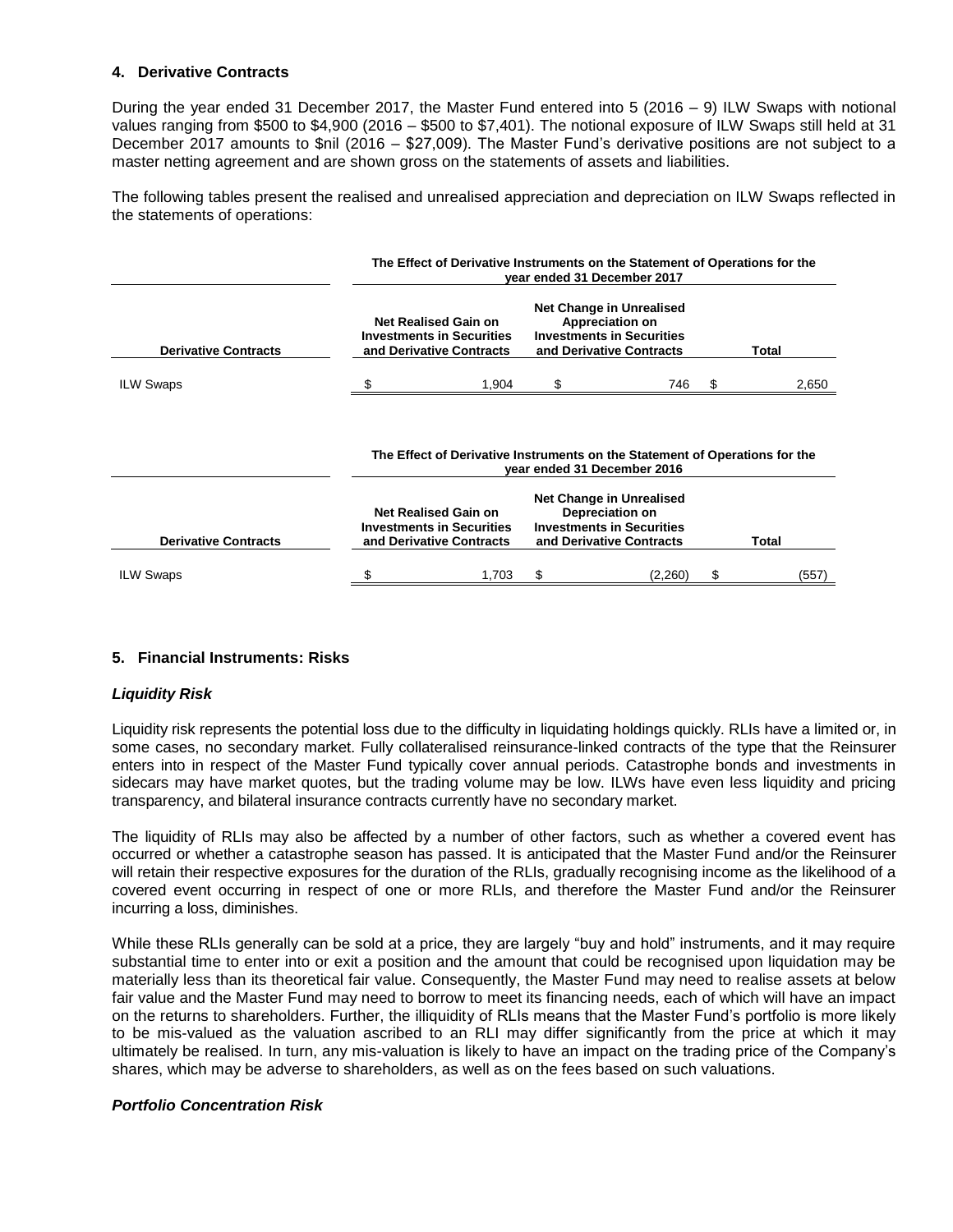The Master Fund predominantly invests in a diversified portfolio of fully collateralised reinsurance-linked contracts, through preference shares issued by the Reinsurer, but also invests in other investments carrying exposures to insured catastrophe event risks, such as ILWs and catastrophe bonds. The Master Fund's portfolio is therefore concentrated in RLIs. RLIs are particularly exposed to sudden substantial or total loss due to, among other things, natural catastrophes or other covered risks, which together with other factors, can cause sudden and significant price movements in RLIs. The Master Fund's, and hence the Company's, portfolio is more exposed to such risks, than it would be if it were diversified across other asset classes in addition to RLIs.

### *Valuation Risk*

Valuation risk is the risk that a financial asset is overvalued and will realise less than expected when it matures or is sold by the entity that holds it. The valuation of the Master Fund's RLI is driven by the Reinsurer's internal model which involves estimating the risk and impact of severe but infrequent natural catastrophe events and, consequently, a dimension of uncertainty to which most investment funds are not subject.

#### *Market Risk*

Market risk represents the potential loss that can be caused by a change in the market value of the insurance contract. Exposure to market risk is determined by a number of factors, including foreign currency exchange rates and market volatility caused by the supply and demand of similar property catastrophe capacity in the broader reinsurance markets. Additionally, as the occurrence of a covered property catastrophe event could lead to an immediate and total loss of the value of the affected RLI the risks of sudden major losses in RLI value are qualitatively different than those applicable to most conventional financial market investments such as equities and bonds. The Master Fund's RLIs in the Reinsurer may sometimes assume relatively large risks in a single geographic region or in similar perils. The Master Fund may from time to time hold substantial amounts of capital which has not been invested in RLIs due to the unpredictable nature of the Master Fund's cash flows or the inability to deploy capital into the reinsurance market at a risk-adjusted rate of return that the Manager considers adequate. Such uninvested cash cannot earn a return consistent with the Master Fund's objectives.

The following tables illustrate the risk profile of the Reinsurer's portfolio by geography and peril:

## **31 December 2017**

| <b>Key Single Event Exposure Zone</b> | % of NAV Value | Key Single Event Exposure Zone        | % of NAV<br>Value |
|---------------------------------------|----------------|---------------------------------------|-------------------|
| US Hurricane <sup>(a)</sup>           |                | European Wind (c)                     |                   |
| US - Gulf                             | 13%            | UK and Ireland                        | 11%               |
| US - Florida                          | 35%            | Northern Europe                       | 4%                |
| US - MidAtlantic                      | 9%             | Western Europe                        | 10%               |
| US - NorthEast                        | 13%            |                                       |                   |
| US - Hawaii                           | 1%             |                                       |                   |
| Earthquake <sup>(b)</sup>             |                | Other                                 |                   |
| US - New Madrid                       | $1\%$          | US - Midwest Severe Convection (d)    | 3%                |
| US - Northwest                        | 3%             |                                       |                   |
| US - California                       | 14%            |                                       |                   |
| Japan                                 | 20%            |                                       |                   |
| 31 December 2016                      |                |                                       |                   |
| <b>Key Single Event Exposure Zone</b> | % of NAV Value | <b>Key Single Event Exposure Zone</b> | % of NAV<br>Value |
| US Hurricane <sup>(a)</sup>           |                | European Wind (c)                     |                   |
| US - Gulf                             | 14%            | UK and Ireland                        | 10%               |
| US - Florida                          | 31%            | <b>Western Central Europe</b>         | 6%                |
| US - MidAtlantic                      | 10%            | Southern Europe                       | $1\%$             |
| US - NorthEast                        | 9%             |                                       |                   |

US - Hawaii 1%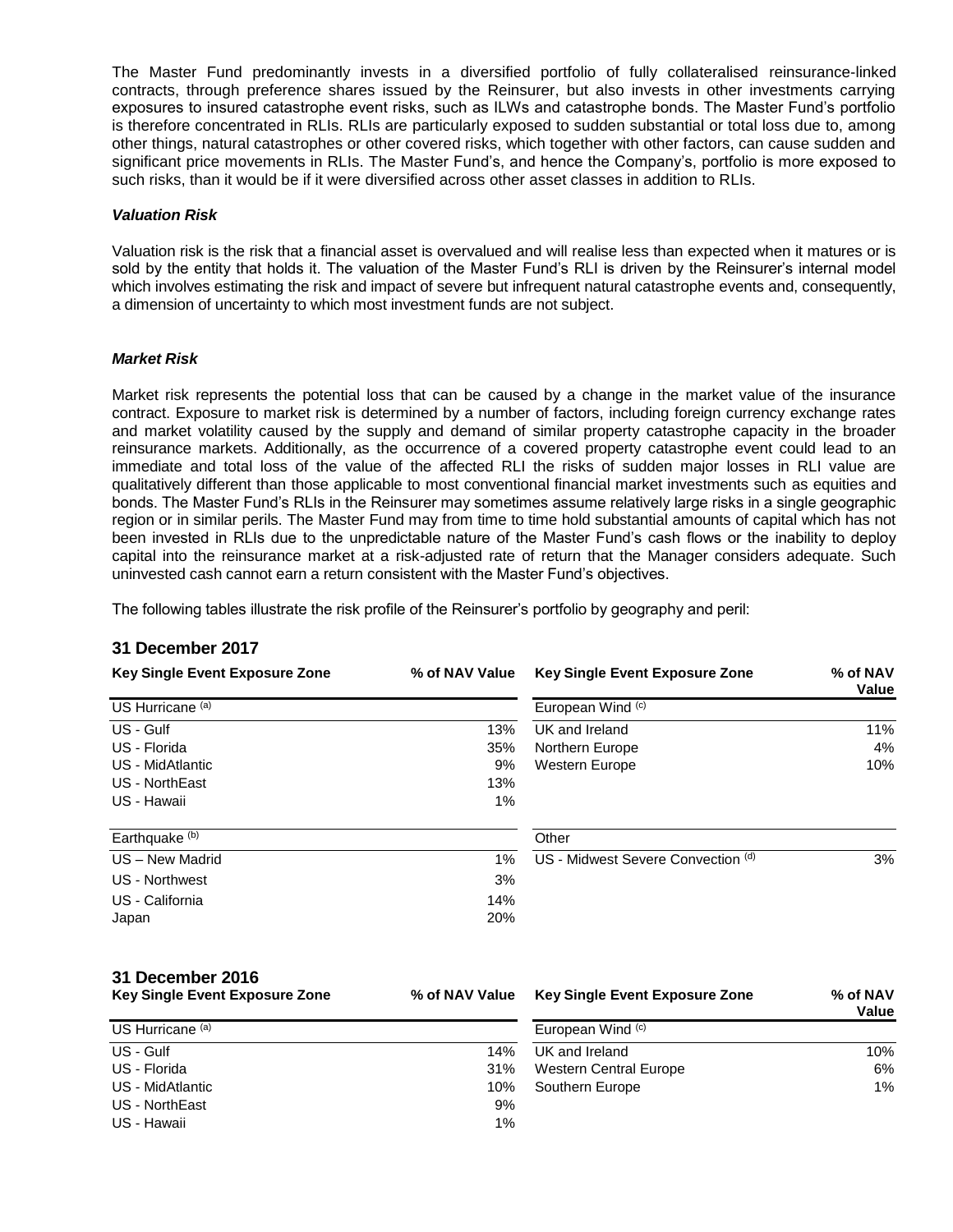| Earthquake <sup>(b)</sup> |     | Other                              |    |
|---------------------------|-----|------------------------------------|----|
| US - Northwest            | 3%  | US - Midwest Severe Convection (d) | 2% |
| US - California           | 7%  |                                    |    |
| Japan                     | 11% |                                    |    |

The tables above detail the projected net impact to NAV from single event losses as of 31 December for selected zones at specified return periods using industry-recognised third-party vendor models. For hurricane and wind events a 1 in 100 year return period is reflected and for earthquake events a 1 in 250 year return period is reflected. A "100-year" return period can also be referred to as the 1.0% occurrence exceedance probability ("OEP"), meaning there is a 1.0% chance in any given year that this level will be exceeded. A "250-year" return period can also be referred to as the 0.4% OEP, meaning there is a 0.4% chance in any given year that this level will be exceeded. The tables group contracts by the key underlying peril. These contracts may include other perils as follows:

- (a) US Hurricane contracts often cover secondary perils, including earthquake, terrorism, and other perils;
- (b) Earthquake contracts often cover secondary perils, including windstorm, terrorism and other perils;
- (c) European Wind contracts often cover secondary perils, including terrorism and other perils;
- (d) US Midwest Severe Convection contracts often cover secondary perils, including earthquake, terrorism, and other perils;

The exposures above are net of any coverage purchased by the Reinsurer.

None of the reinsurance contracts bound on behalf of the Master Fund carry exposure to nuclear, biological, chemical or radioactive perils. Therefore, the Manager considers the risk of incurring losses equal to the aggregate limits associated with terrorism or other secondary perils to be remote.

## *Counterparty Risk*

Where the Master Fund invests other than in fully collateralised reinsurance-linked contracts, a number of the investment techniques that may be utilised by the Master Fund, and a number of markets in which the Master Fund may invest, will expose it to counterparty risk. Counterparty risk represents the potential loss that the Master Fund would incur if counterparties failed to perform pursuant to the terms of their obligations to the Master Fund. The Master Fund is subject to counterparty risk to the extent any financial institution with which it conducts business is unable to fulfill contractual obligations on its behalf. The Master Fund has counterparty risk in relation to cash and investments held with HSBC Bank Bermuda, Ltd. and The Bank of New York Mellon, which have credit ratings of Aand A+ respectively. The Manager monitors the financial condition of such financial institutions and does not anticipate any losses from these counterparties at either the Master Fund or the Reinsurer.

The Reinsurer underwrites its business through certain established brokers and, in other cases, directly from Endurance Specialty Insurance Ltd. ("Endurance Bermuda"), a Bermuda domiciled company registered as a Class 4 insurer under the Insurance Act 1978. Business underwritten directly from Endurance Bermuda consists of reinsurance contracts assumed via (i) fronting agreements for specific cedents and (ii) quota-share participation of a portfolio of business originally underwritten by Endurance Bermuda. Amounts due to the Reinsurer from brokers and Endurance Bermuda in connection with business written on behalf of the Master Fund totaled \$13,565 and \$10,441 as of 31 December 2017 and 31 December 2016, respectively. Endurance Bermuda is a wholly owned subsidiary of Sompo International.

Although the Reinsurer purchases reinsurance from, and enters into ILW swaps with, third parties in order to manage its exposures, it is not relieved of its obligations to ceding companies entering into such transactions and it is subject to counterparty risk to the extent that a counterparty is unable to pay amounts owed to it.

The Reinsurer may pay amounts owed on claims under fully collateralised reinsurance-linked contracts entered into in respect of the Master Fund to reinsurance brokers, and these brokers, in turn, may pay these amounts over to the ceding companies that have reinsured a portion of their liabilities with the Reinsurer. In some jurisdictions, if a broker fails to make such a payment, the Reinsurer might remain liable to the ceding company for the deficiency. Conversely, in certain jurisdictions when the ceding company pays premiums in respect of reinsurance contracts to reinsurance brokers for payment over to the Reinsurer, these premiums are considered to have been paid and the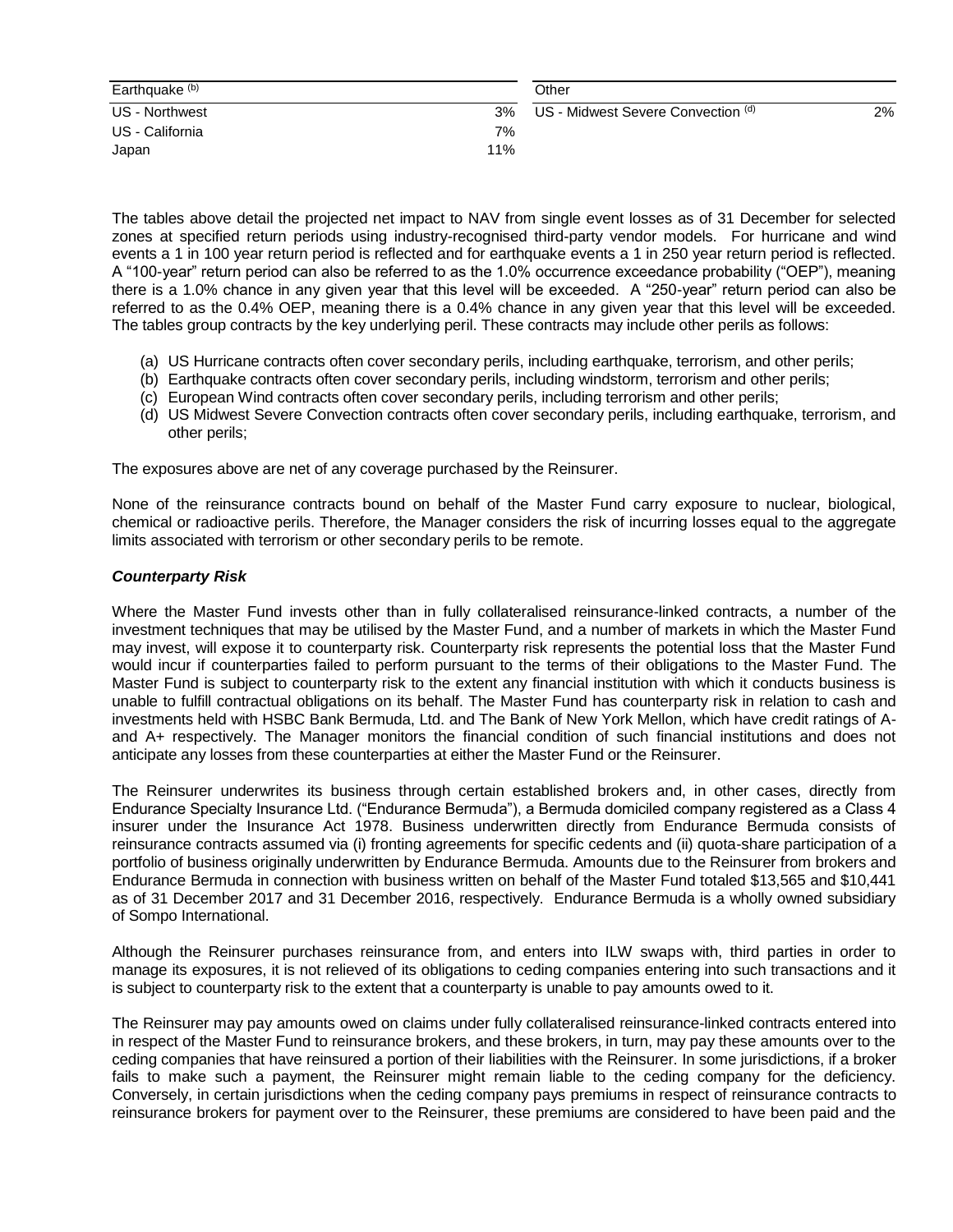ceding company will no longer be liable to the Reinsurer for those amounts, whether or not the Reinsurer has actually received the premiums. Consequently, consistent with industry practice, the Reinsurer assumes a degree of credit risk associated with brokers.

Furthermore, while the Master Fund invests predominantly in fully collateralised reinsurance-linked contracts by subscribing for preference shares issued by the Reinsurer, it may, in accordance with its investment policy and when the Manager identifies suitable investment opportunities, also invest in other RLIs and such investments may form a material part of its investment portfolio from time to time. Where the Master Fund invests in certain RLIs, a broker may trade with an exchange as a principal on behalf of the Master Fund, in a "debtor/creditor" relationship, unlike other clearing broker relationships where the broker is merely a facilitator of the transaction. That broker could, therefore, have title to all of the assets of the Master Fund (for example, any transactions which the broker has entered into as principal as well as the margin payments that the Master Fund provides). In the event of the broker's insolvency, the transactions which the broker has entered into as principal could default and the Master Fund's assets could become part of the insolvent broker's estate, resulting in the Master Fund's rights being limited to that of an unsecured creditor.

## *Foreign Currency Risk*

Foreign currency risk represents the potential loss caused by fluctuations in the prevailing levels of market exchange rates. The Master Fund's and the Reinsurer's functional currency is the US dollar, but a portion of their respective businesses may receive premiums and hold collateral in currencies other than US dollars. The Master Fund and the Reinsurer may use currency hedges for balances held in non-US currencies. Therefore, they can (but are not obliged) to manage currency fluctuation exposure. The Master Fund and the Reinsurer experience foreign exchange losses to the extent their respective foreign currency exposure is not hedged, which in turn would adversely affect their respective financial condition and that of the Company.

## **6. Capital share transactions**

The Master Fund SAC has an authorised share capital of 100 ordinary, voting, non-redeemable shares (the "Management Shares") of \$0.01 par value each and 10,000,000 non-voting, redeemable preference shares of par value \$0.001 (the "Shares"). The Shares are divided upon issue into a designated class of shares, each class referencing a segregated account. As of 31 December 2017, the Master Fund SAC has issued 100 Management Shares with a total par value of \$1 to the Manager, which has been fully paid. Holders of Management Shares are to attend and vote at general meetings of the Master Fund SAC, are not entitled to any dividend or other distribution and will, in the event of a winding-up or dissolution of the Master Fund SAC, whether voluntary or involuntary, be entitled to receive the amount of capital paid up on their Management Shares after payment in full of the capital paid up on the participating shares to the holders thereof, but will not be entitled to participate further in the surplus assets of the Master Fund SAC.

The Master Fund issued Offered Shares to the Company at an initial price of \$1,000 per Share. The Company's additional investments in the Master Fund will be issued shares at the current Net Asset Value ("NAV"). Annual distributions will not be made in respect of the Offered Shares.

From time to time, investments held by the Reinsurer which are attributable to the Master Fund may be subject to a loss occurrence but the amount of such loss occurrence may be uncertain. At such time and at the discretion of the Master Fund SAC's Board of Directors, if a Special Memorandum Account ("SMA") is established, a portion of each investor's Offered Shares will be converted into a new series of SMA shares at a price of \$1,000 per share to reflect the investor's pro rata interest in such SMA (each, an "SMA Investment"). SMA shares may not be redeemed by an investor at any Redemption Date.

SMA Investments will be segregated for accounting purposes and increases or decreases in the value of a particular SMA Investment will be separately accounted for in the series of SMA shares established for the SMA Investment. Upon the disposition of the SMA Investment or reclassification of the investment as a non-SMA Investment, the Master Fund will convert the corresponding series of SMA shares held by investors into additional Offered Shares.

Shareholders have redemption rights which contain certain restrictions with respect to rights of redemption of Offered Shares. Subject to the Master Fund's ability to liquidate assets efficiently and other substantial limitations including those relating to SMA shares as discussed above, a holder of Offered Shares may redeem its Offered Shares monthly on the last day of each calendar month (each, a "Redemption Date") by giving ten calendar days'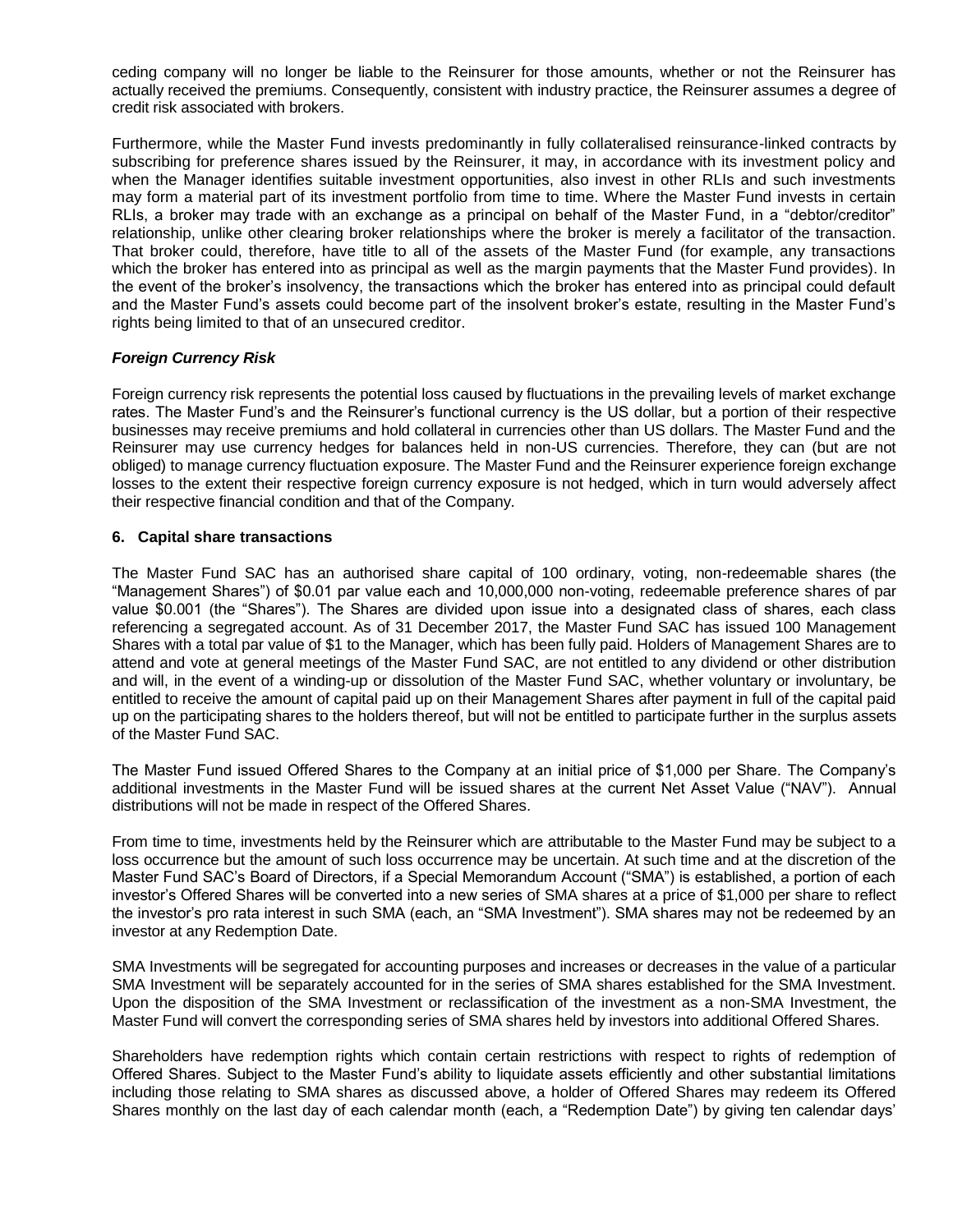prior written notice to the Master Fund. Any such redemption of Offered Shares will be affected at the NAV of such shares as of the applicable Redemption Date, with cash settlement within forty-five days after such Redemption Date; provided, however, the Master Fund reserves the right to withhold amounts for its contingent liabilities.

The Master Fund had no SMA investments at 31 December 2017 and 31 December 2016.

In 2016, the Master Fund's share capital was reorganised to establish a new class of shares ("Redemption Shares") in connection with the redemption of Offered Shares to facilitate a tender offer by the Company. Redemption Shares are issued at \$1,000 per Share, are not redeemable at the option of the holder and are not entitled to receive or participate in any dividends. Redemption Shares continue to participate in an indirect pro rata share of each underlying RLI in the Master Fund's portfolio held at the time of their issue. The RLI's primarily comprise preference shares issued by Blue Water Re Ltd. and the Redemption Shares are redeemed for cash as and when the RLI's are realised. As of 31 December 2017, all Redemption Shares were redeemed.

Transactions in shares are as follows:

## **1 January 2017 to 31 December 2017**

|                                    | <b>Beginning Shares</b> | <b>Shares Redeemed</b> | <b>Shares Converted</b> | <b>Ending Shares</b> |
|------------------------------------|-------------------------|------------------------|-------------------------|----------------------|
| <b>Offered Shares</b>              | 133,403                 | (10, 549)              |                         | 122,854              |
| <b>Redemption Shares</b>           | 14,823                  | (14, 823)              |                         |                      |
| 1 January 2016 to 31 December 2016 |                         |                        |                         |                      |
|                                    | <b>Beginning Shares</b> | <b>Shares Redeemed</b> | <b>Shares Converted</b> | <b>Ending Shares</b> |
| <b>Offered Shares</b>              | 167,099                 | (18, 873)              | (14, 823)               | 133,403              |
| <b>Redemption Shares</b>           |                         |                        | 14,823                  | 14,823               |

As at 31 December 2017, 100% (2016 - 100%) of the Offered are owned by the Company.

## **7. Related party transactions**

As of 31 December 2017, the Master Fund had a \$14 (2016 – \$118) receivable balance due from the Master Fund SAC for expenses incurred in the Master Fund SAC that are allocated to the Master Fund.

## *Directors' Fees*

The Master Fund SAC's Board of Directors has overall management responsibility for the Master Fund. The Manager has two directors in common with the Master Fund SAC. The Master Fund SAC will reimburse all directors for their out-of-pocket expenses and will pay a customary fee, in accordance with reasonable and customary directors' fees.

## *Fronting Agreements with Endurance Bermuda*

The Master Fund (via the Reinsurer) has entered into fronting agreements with Endurance Bermuda, under which Endurance Bermuda agreed to enter into certain reinsurance contracts that were underwritten by the Reinsurer and transferred all risks and premiums to the Reinsurer via a collateralised retrocessional reinsurance contract in exchange for a fronting fee. Fronting fees for the year ended 2017 recorded by the Reinsurer were \$472 (2016 – \$224). Where it is proposed that Endurance Bermuda acts as fronting reinsurer, the Manager has established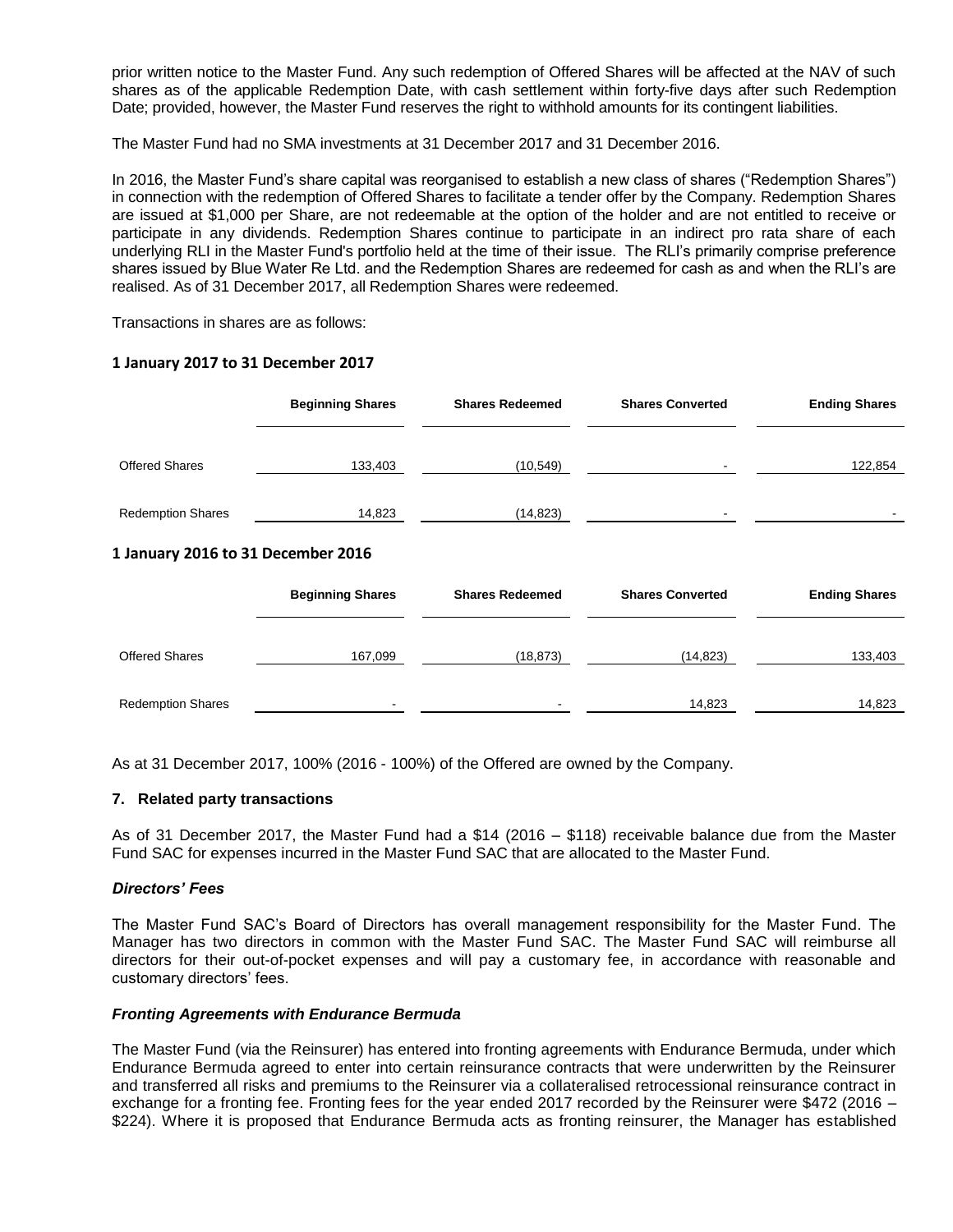procedures to deal with any potential conflicts of interest that may arise. Any such fronting services would only be supplied with the approval of the Directors of the Company, all of whom are independent of Endurance Bermuda.

### *Quota Shares with Endurance Bermuda*

The Master Fund (via the Reinsurer) has entered into quota share agreements with Endurance Bermuda, under which Endurance Bermuda ceded an agreed percentage of every risk it insures falling within certain agreed classes of business, subject to a reinsurance treaty. The Manager has established procedures to deal with any potential conflicts of interest that may arise. The terms of the quota share agreements are on an arms' length basis and are approved in advance by the Directors of the Company, all of whom are independent of Endurance Bermuda.

### *Management Fee*

Pursuant to the Investment Management Agreement dated 27 November 2012, the Manager is empowered to formulate the overall investment strategy to be carried out by the Master Fund and to exercise full discretion in the management of the trading, investment transactions and related borrowing activities of the Master Fund in order to implement such strategy. The Manager is entitled to a management fee, calculated and payable monthly in arrears equal to (a) 1/12 of 1.5% of the month-end NAV (prior to accrual of the performance fee, as defined below) of all Shares held by investors, up to a NAV of \$300,000 and (b) 1/12 of 1.25% of the month-end NAV (prior to accrual of the performance fee, as defined below) of all Shares held by investors, above a NAV of \$300,000.

#### *Performance Fee*

The Manager is entitled to a performance fee, payable by the Master Fund on an annual basis, or earlier upon the redemption or transfer of Offered Shares and Redemption Shares, which will generally be equal to 15% of the aggregate increase in NAV of the Master Fund over the previous High Water Mark (as defined below) of all series of shares (except for SMA shares) held by investors, minus the performance hurdle. The "High Water Mark" for a holder of Offered Shares at the end of any period is equal to (i) where there is New Net Profit (as defined below) in such period, the then current NAV of such Offered Shares, or (ii) where there is no New Net Profit in such period, the previous High Water Mark. The initial High Water Mark for any holder of Offered Shares is equal to the initial subscription amount of such Offered Shares. Appropriate adjustments will be made to account for subscriptions, redemptions and distributions, if any. "New Net Profit" for any series of Offered Shares for any period is the appreciation of the NAV of such series for such period ("Profit") after deducting any depreciation in NAV of such series in any prior period that has not been previously eliminated by Profit in prior periods.

The performance trigger in respect of a Performance Period ("Performance Trigger") is reached when New Net Profit, if any, in respect of an investor's Offered Shares at the end of such Performance Period exceeds the sum of: (i) the NAV of such investor's Offered Shares as of the beginning of the Performance Period multiplied by the average of the one-month U.S. Dollar LIBOR ("LIBOR") on the last Business Day of each month during such Performance Period and (ii) 8% of the NAV of such investor's Offered Shares as at the beginning of the Performance Period. The Performance Trigger is calculated on an annual basis. If a Performance Period is a partial calendar year, the Performance Trigger will be adjusted proportionately. The Performance Trigger is not cumulative and resets at the beginning of each Fiscal Year. Shortfalls or outperformance of the Performance Trigger in a given year has no effect on the performance fee calculated with respect to any other year. The Performance Trigger may be further equitably adjusted to reflect subscriptions which are made during a Performance Period or partial redemptions or distributions of an investor's Offered Shares.

The performance hurdle in respect of a Performance Period ("Performance Hurdle") is the amount of New Net Profit, if any, in respect of an investor's Offered Shares at the end of such Performance Period which equals the sum of: (i) the NAV of such investor's Offered Shares as of the beginning of the Performance Period multiplied by the average of the LIBOR on the last Business Day of each month during such Performance Period and (ii) 5% of the NAV of such investor's Offered Shares as at the beginning of the Performance Period. The Performance Hurdle is calculated on an annual basis. If a Performance Period is a partial calendar year, the Performance Hurdle will be adjusted proportionately. The Performance Hurdle is not cumulative and resets at the beginning of each Fiscal Year. Shortfalls or outperformance of the Performance Hurdle in a given year has no effect on the Performance Fee calculated with respect to any other year. The Performance Hurdle may be further equitably adjusted to reflect subscriptions which are made during a Performance Period or partial redemptions or distributions of an investor's Offered Shares.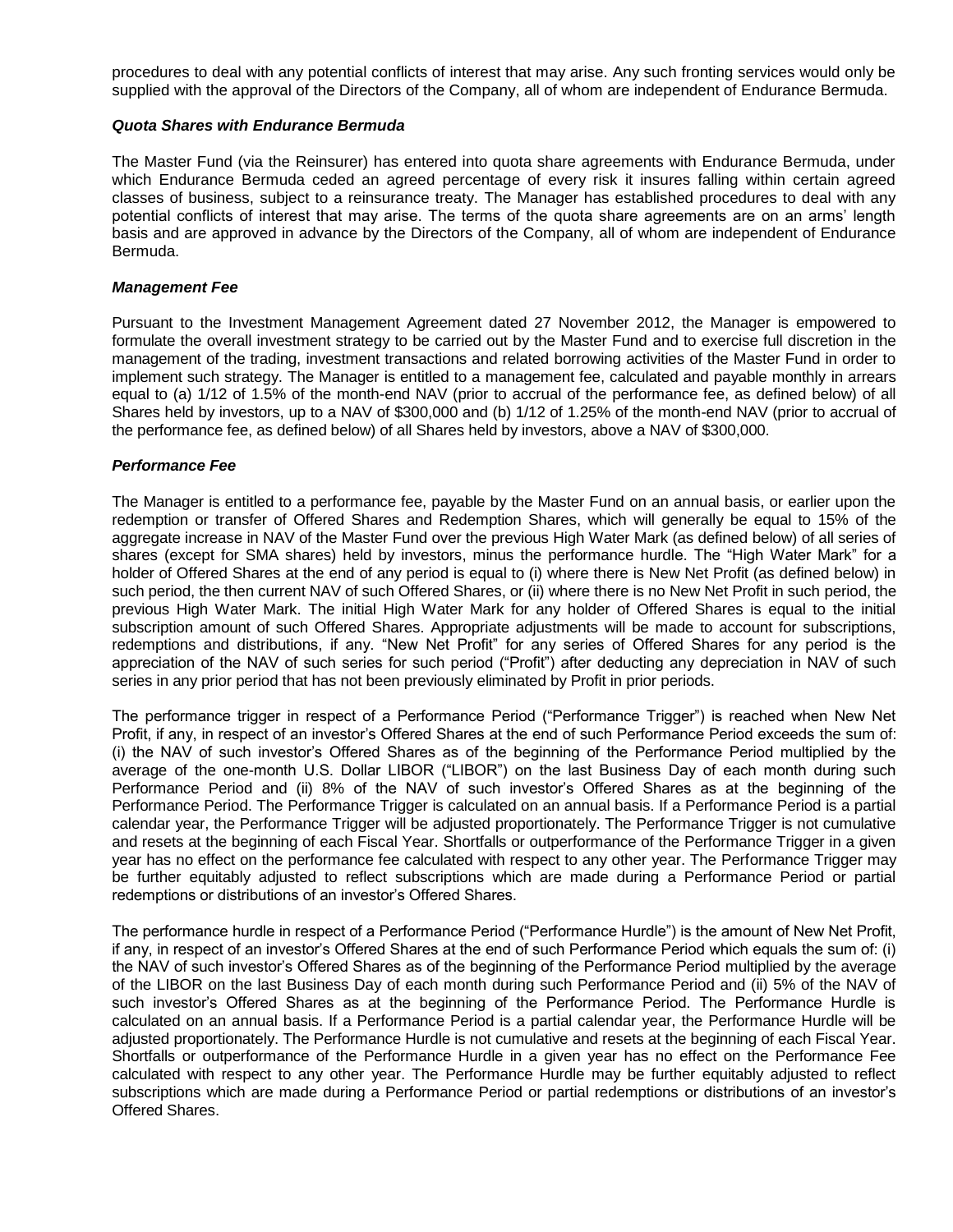The performance fee attributable to the SMA shares upon the disposition of the SMA Investment or the recharacterization or reclassification of the investment as a non-SMA Investment (e.g., when the amount of loss has become sufficiently certain with respect to the loss occurrence, as determined by the Manager in its sole discretion), if any, will be allocated to any series of Offered Shares held by the holder of the SMA shares. Any excess owing thereafter will be allocated and paid from any subsequent redemption proceeds payable to the investor.

The redemption of Offered Shares in consideration for the issue of Redemption Shares shall not be treated as a redemption or a subscription, with the effect that the Performance Period will not end on the redemption date and the Performance Hurdle will not be adjusted at such time. For purposes of calculating the performance fee for the Performance Period ended 31 December 2016, the Offered Shares and the Redemption Shares were treated as being of the same series.

Performance fees for Redemption Shares shall be calculated in the same manner as Offered Shares. Performance fees shall be determined separately for Offered Shares and Redemption Shares so that the performance of one class does not impact the performance fee paid in respect of the other. Performance fees will only be payable in respect of the Redemption Shares at the end of each fiscal year and/or the date on which the last Redemption Share is redeemed.

## *Expenses*

The Master Fund SAC pays on behalf of the Reinsurer the portion of the Reinsurer's operating costs relating to the four Segregated Accounts, including legal fees, government licensing fees and fees in connection with the establishment of the Reinsurer. For the year ended 31 December 2017, the Master Fund SAC incurred expenses of \$76 (2016 - \$87 recovered) on behalf of the Reinsurer. As of 31 December 2017, the Master Fund has \$14 receivable (2016 - \$118 receivable) from the Master Fund SAC. The expenses of the Master Fund SAC and the Reinsurer are allocated between the Master Fund, BCAP Mid Vol Fund, Blue Capital Low Volatility Strategy and Blue Capital Global Reinsurance SA-II on a monthly basis based on their gross asset value. For the year ended 31 December 2017, the Master Fund was allocated expenses totaling \$105 (2016 - \$45 recoveries).

## **8. Administrative fee**

SS&C Fund Services (Bermuda) Ltd. (the "Administrator"), a division of SS&C GlobeOp, serves as the administrator, secretary, and registrar for the Master Fund SAC. For its administration and registrar services, the Administrator receives a monthly fee based on the NAV of the Master Fund, subject to a monthly minimum fee. For its secretarial services, the Administrator receives a fixed annual fee.

## **9. Financial highlights**

Financial highlights for Offered Shares are as follows:

|                                                                       | <b>Year ended December 31</b> |                  |
|-----------------------------------------------------------------------|-------------------------------|------------------|
|                                                                       | 2017                          | 2016             |
| Per share operating performance<br>Net asset value, beginning of year | 1,492.8732                    | 1,372.1208<br>\$ |
| Income from investment<br>operations:                                 |                               |                  |
| Net investment gain (loss)                                            | (1.9507)                      | 1.2437           |
| Performance fees                                                      |                               | (7.8027)         |
| Management fees                                                       | (20.8498)                     | (21.2879)        |
| Net gain from investments                                             | (354.9841)                    | 148.5993         |
| Total income from investment                                          |                               |                  |
| operations                                                            | (377.7846)                    | 120.7524         |
| Net asset value, end of year                                          | 1,115.0886                    | 1,492.8732       |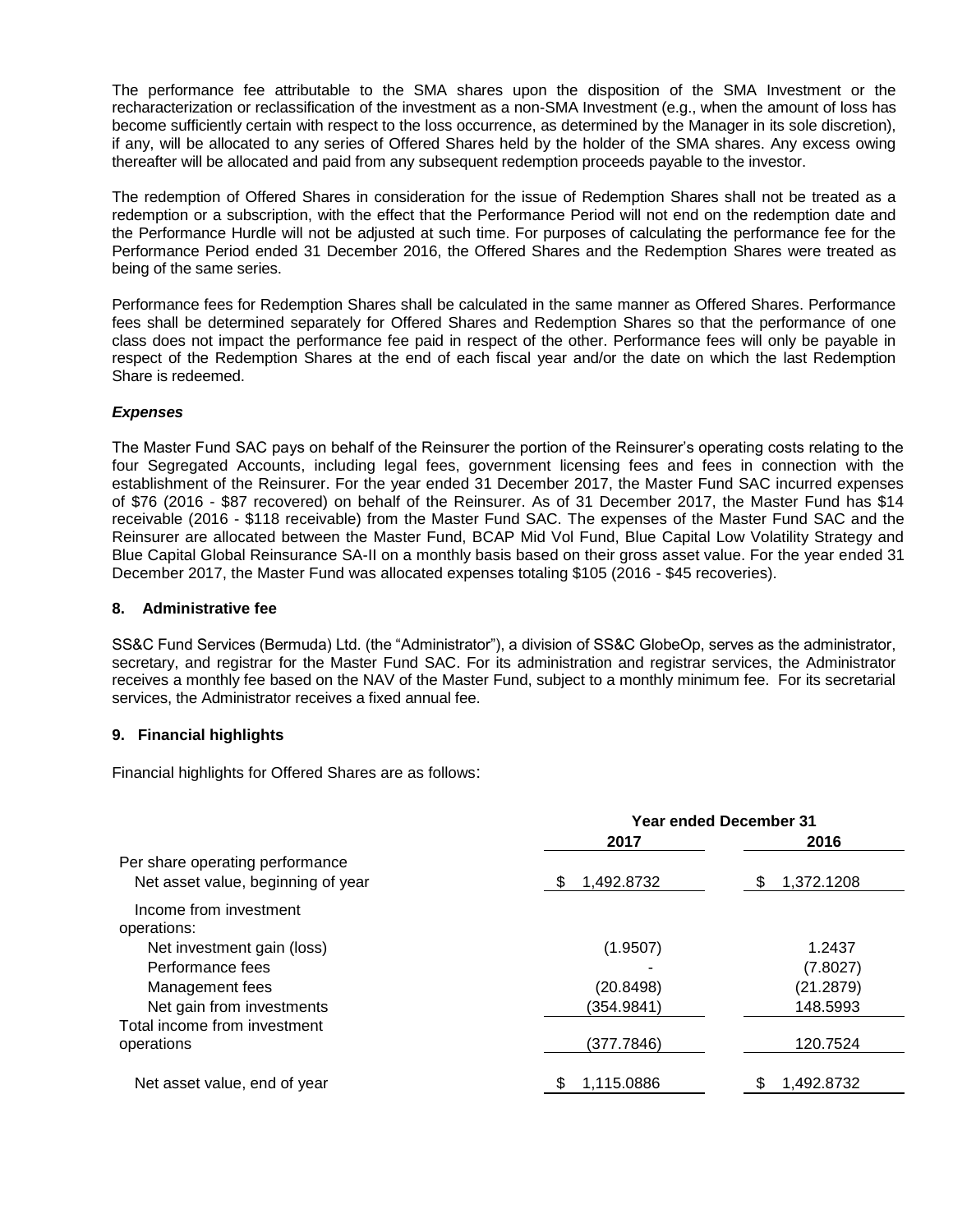| <b>Total return</b>                        |                 |                |
|--------------------------------------------|-----------------|----------------|
| Total return before performance fee        | (25.31)<br>$\%$ | 9.37<br>%      |
| Performance fee                            | $\%$            | (0.57)<br>%    |
| Total return after performance fee         | %<br>(25.31)    | %<br>8.80      |
| Ratio to average net assets                |                 |                |
| Expenses other than performance fee        | (1.63)<br>%     | (1.62)<br>%    |
| Performance fee                            | %               | (0.53)<br>%    |
| Total expenses after performance fee       | (1.63)<br>%     | (2.15)<br>%    |
| Net investment loss before performance fee | (1.58)<br>$\%$  | (1.43)<br>$\%$ |
| Performance fee                            | %               | (0.53)<br>%    |
| Net investment loss after performance fee  | (1.58)<br>%     | (1.96)<br>%    |

Financial highlights are calculated for each permanent, non-managing class or series of preference shares. An individual shareholder's return and ratios may vary based on different performance fee and/or management fee arrangements, and the timing of capital share transactions.

Per share operating performance is computed on the basis of average shares outstanding during the year.

Total return is calculated based on the percentage movement in net asset value per share. The expense ratio is calculated based on the expenses of the Master Fund over the average net asset value per share in the year. The net investment loss ratio is based on the net loss per share from investment operations of the Master Fund over the average net asset value per share in the year.

## **10. Commitments and contingencies**

In the normal course of business, the Master Fund may enter into contracts or agreements that contain indemnifications or warranties. The Master Fund's exposure under these arrangements is unknown, as this would involve future claims that may be made against the Master Fund that have not yet occurred. However, based on experience, the Manager expects the risk of loss to be remote.

As of 31 December 2017, the Master Fund had pledged cash and cash equivalents of \$nil (2016 - \$11,946) as collateral held in trust under the terms of its ILW Swaps.

The Reinsurer has provided for a reinsurance recovery in which the Master Fund has an interest totaling \$5.0 million. The reinsurance recovery relates to an Industry Loss Warranty protection purchased by the Reinsurer. The counterparty to the Industry Loss Warranty contract has disputed the claim for the recovery which is based upon the result of an insured industry loss calculated based on third party data. The Reinsurer is vigorously pursuing recovery in this action. In the course of litigation and arbitration, the Reinsurer may engage in discussions with opposing counsel for possible resolution. Should developments cause a change in the Master Fund's determination as to an unfavorable outcome, or result in a final adverse judgment or a settlement for significantly less than the contested amount, there could be a material adverse effect on the Master Fund's results of operations, cash flows and financial position in the period in which such change in determination, judgment or settlement occurs.

#### **11. Subsequent events**

On 31 January 2018, the Company redeemed \$2,080 from the Master Fund which was equivalent to 1,855.9778 Offered Shares.

These financial statements were approved by the Manager and the Master Fund SAC's Board of Directors, and made available for issuance on 28 March 2018. Subsequent events have been evaluated through this date.